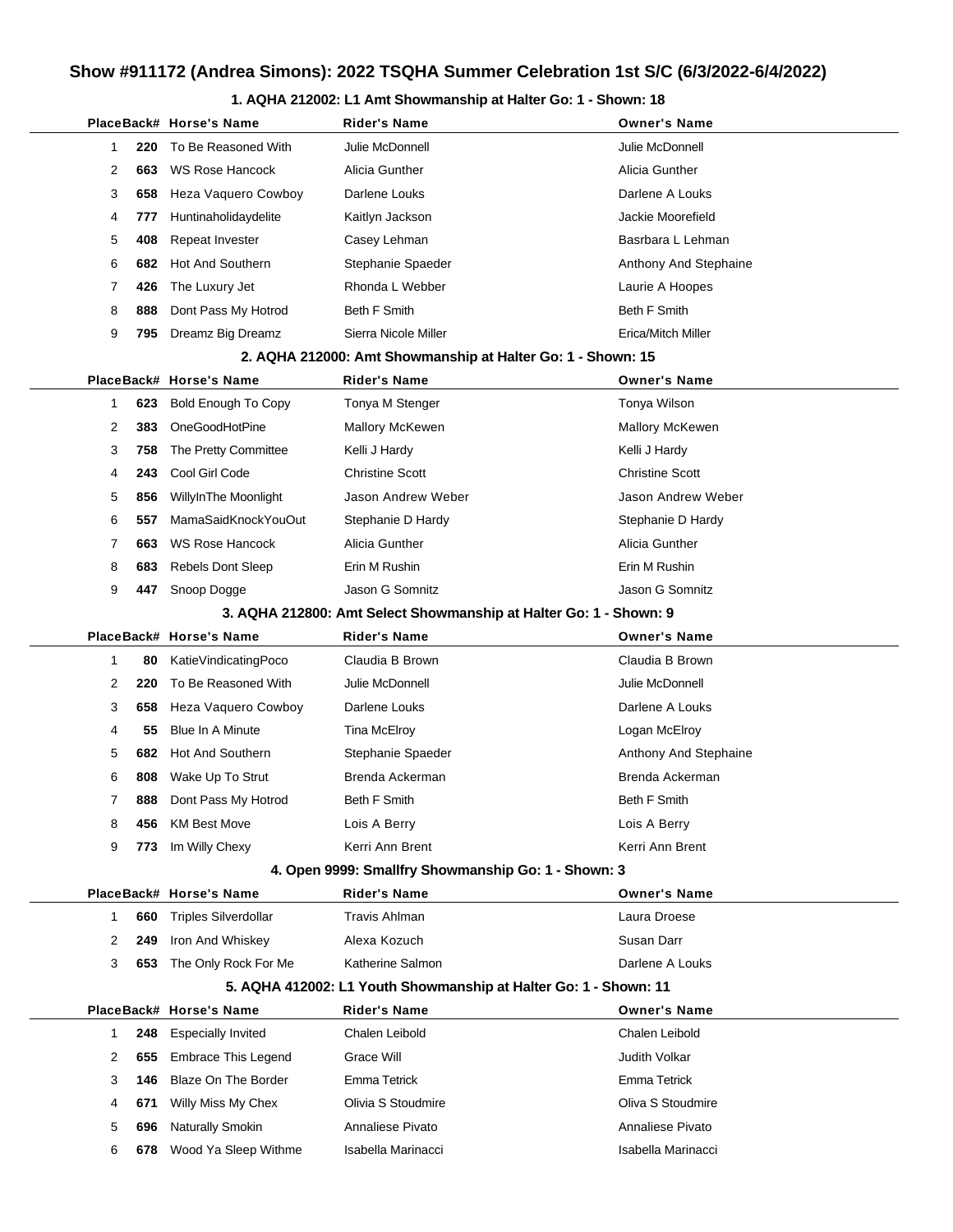|  | 7 673 My One N Only Girl | Hays Daniels    | Hays Daniels               |
|--|--------------------------|-----------------|----------------------------|
|  | 97 Best You Ever Had     | Sophie Wehrle   | Deana L. Gallagher- Wehrle |
|  | 9 <b>677</b> Good Kahlua | Charity Tellish | <b>Charity Tellish</b>     |

#### **6. AQHA 412000: Youth Showmanship at Halter Go: 1 - Shown: 12**

|              |      | PlaceBack# Horse's Name    | <b>Rider's Name</b>                                                          | <b>Owner's Name</b>        |
|--------------|------|----------------------------|------------------------------------------------------------------------------|----------------------------|
| 1            | 134  | Im N Outsider              | <b>Violet Shetler</b>                                                        | <b>Violet Shetler</b>      |
| 2            | 678  | Wood Ya Sleep Withme       | Isabella Marinacci                                                           | Isabella Marinacci         |
| 3            | 146  | <b>Blaze On The Border</b> | Emma Tetrick                                                                 | <b>Emma Tetrick</b>        |
| 4            | 248  | <b>Especially Invited</b>  | Chalen Leibold                                                               | Chalen Leibold             |
| 5            | 671  | Willy Miss My Chex         | Olivia S Stoudmire                                                           | Oliva S Stoudmire          |
| 6            | 97   | Best You Ever Had          | Sophie Wehrle                                                                | Deana L. Gallagher- Wehrle |
| 7            | 673  | My One N Only Girl         | Laurel Daniels                                                               | Hays Daniels               |
| 8            | 696  | Naturally Smokin           | Annaliese Pivato                                                             | Annaliese Pivato           |
| 9            | 677  | Good Kahlua                | <b>Charity Tellish</b>                                                       | <b>Charity Tellish</b>     |
|              |      |                            | 7. AQHA 207400: Amt Yearling Geldings Go: 1 - Shown: 1                       |                            |
|              |      | PlaceBack# Horse's Name    | <b>Rider's Name</b>                                                          | <b>Owner's Name</b>        |
| $\mathbf{1}$ | 401  | <b>Better Get Movin</b>    | Jonelle M Harris                                                             | Jonelle M Harris           |
|              |      |                            | 10. AQHA 207700: Amt Aged Geldings Go: 1 - Shown: 1                          |                            |
|              |      | PlaceBack# Horse's Name    | <b>Rider's Name</b>                                                          | <b>Owner's Name</b>        |
| 1            |      | 254 Safe And Elusive       | Carol A Campbell                                                             | Carol A Campbell           |
|              |      |                            | 11. AQHA 277000: Amt Performance Halter Geldings Go: 1 - Shown: 12           |                            |
|              |      | PlaceBack# Horse's Name    | <b>Rider's Name</b>                                                          | <b>Owner's Name</b>        |
| 1            | 447  | Snoop Dogge                | Jason G Somnitz                                                              | Jason G Somnitz            |
| 2            | 611  | Phenomenal To A Te         | Rae Ann Ahlman                                                               | Laura Droese               |
| 3            | 680  | My Daddys Lazy             | Sara Schmalzried                                                             | Donna Donkers              |
| 4            | 2353 | OneFootOverTheLine         | Sandra B Clark                                                               | Sandra B Clark             |
| 5            | 383  | OneGoodHotPine             | <b>Mallory McKewen</b>                                                       | <b>Mallory McKewen</b>     |
| 6            | 658  | Heza Vaquero Cowboy        | Darlene Louks                                                                | Darlene A Louks            |
| 7            | 782  | <b>Certain Promotion</b>   | Melissa Ballentine                                                           | Melissa Ballentine         |
| 8            | 686  | Good Movin Man             | Paula Guerrieri                                                              | Paula Guerrieri            |
| 9            | 888  | Dont Pass My Hotrod        | Beth F Smith                                                                 | Beth F Smith               |
|              |      |                            | 20. AQHA 477000: Youth Performance Halter Geldings Go: 1 - Shown: 7          |                            |
|              |      | PlaceBack# Horse's Name    | <b>Rider's Name</b>                                                          | <b>Owner's Name</b>        |
| 1            |      | 134 Im N Outsider          | Violet Shetler                                                               | <b>Violet Shetler</b>      |
| 2            | 611  | Phenomenal To A Te         | <b>Travis Ahlman</b>                                                         | Laura Droese               |
| 3            | 97   | Best You Ever Had          | Sophie Wehrle                                                                | Deana L. Gallagher- Wehrle |
| 4            | 671  | Willy Miss My Chex         | Olivia S Stoudmire                                                           | Oliva S Stoudmire          |
| 5            | 724  | <b>Signature Flatline</b>  | Audrey Wetterau                                                              | Robyn Allan                |
| 6            | 678  | Wood Ya Sleep Withme       | Isabella Marinacci                                                           | Isabella Marinacci         |
| 7            | 146  | Blaze On The Border        | Emma Tetrick                                                                 | <b>Emma Tetrick</b>        |
|              |      |                            | 23. AQHA 471400: Youth Performance Grand Champion Gelding Go: 1 - Shown: 1   |                            |
|              |      | PlaceBack# Horse's Name    | <b>Rider's Name</b>                                                          | <b>Owner's Name</b>        |
| 0            | 134  | Im N Outsider              | <b>Violet Shetler</b>                                                        | <b>Violet Shetler</b>      |
|              |      |                            | 24. AQHA 471500: Youth Performance Reserve Champion Gelding Go: 1 - Shown: 2 |                            |
|              |      | PlaceBack# Horse's Name    | <b>Rider's Name</b>                                                          | <b>Owner's Name</b>        |
| 0            | 611  | Phenomenal To A Te         | <b>Travis Ahlman</b>                                                         | Laura Droese               |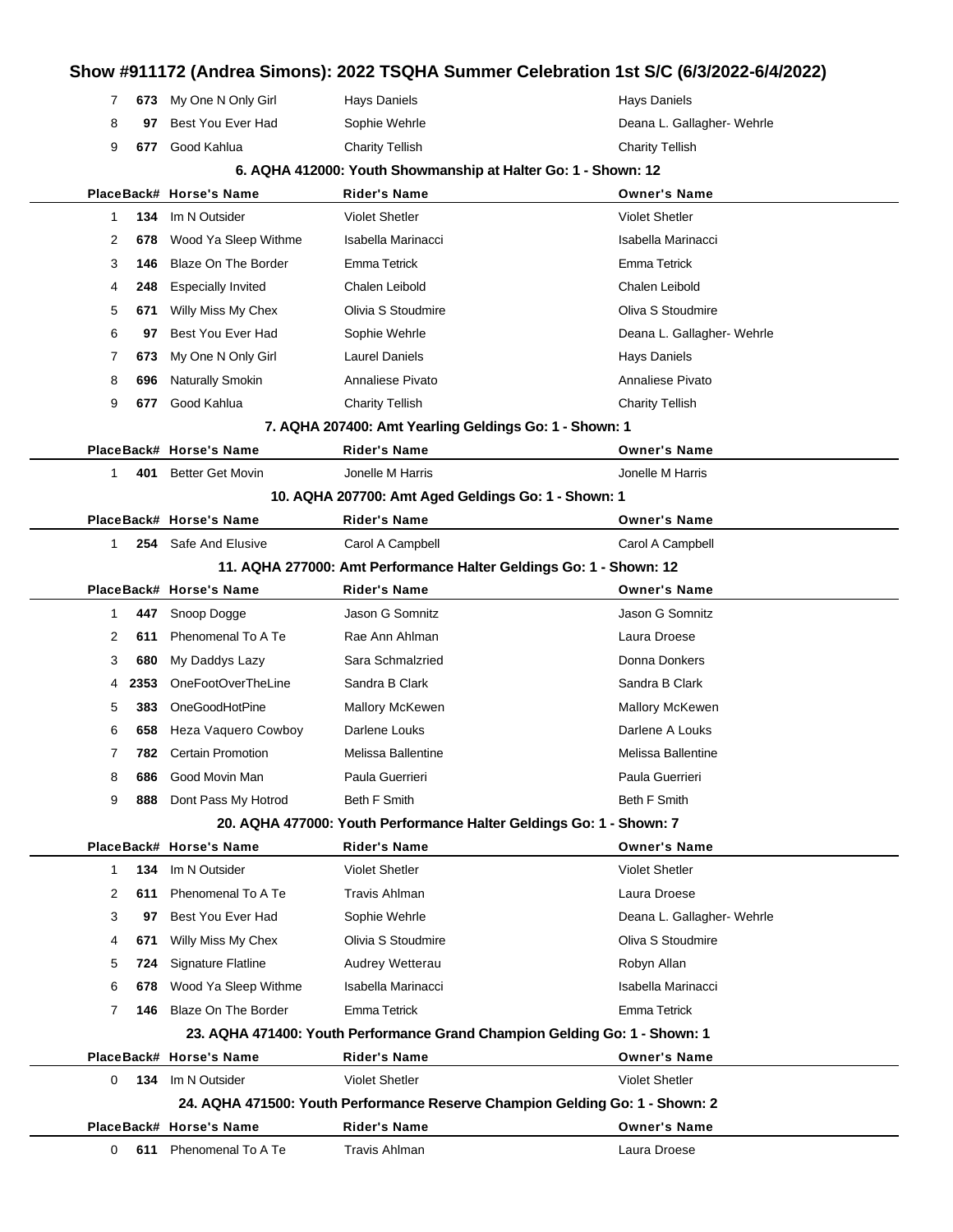| 0            |      | 134 Im N Outsider        | <b>Violet Shetler</b>                                                  | <b>Violet Shetler</b>      |
|--------------|------|--------------------------|------------------------------------------------------------------------|----------------------------|
|              |      |                          | 28. AQHA 107700: Aged Geldings Go: 1 - Shown: 1                        |                            |
|              |      | PlaceBack# Horse's Name  | <b>Rider's Name</b>                                                    | <b>Owner's Name</b>        |
| 1            |      | 254 Safe And Elusive     | Joe Dunlap                                                             | Carol A Campbell           |
|              |      |                          | 29. AQHA 177000: Performance Halter Geldings Go: 1 - Shown: 11         |                            |
|              |      | PlaceBack# Horse's Name  | <b>Rider's Name</b>                                                    | <b>Owner's Name</b>        |
| 1            | 447  | Snoop Dogge              | Jason G Somnitz                                                        | Jason G Somnitz            |
| 2            | 134  | Im N Outsider            | <b>Violet Shetler</b>                                                  | <b>Violet Shetler</b>      |
| 3            | 611  | Phenomenal To A Te       | Rae Ann Ahlman                                                         | Laura Droese               |
| 4            | 782. | <b>Certain Promotion</b> | Amber E Clark                                                          | Melissa Ballentine         |
| 5            | 680  | My Daddys Lazy           | Sara Schmalzried                                                       | Donna Donkers              |
| 6            | 1202 | Only The Good One        | <b>Madeline Graves</b>                                                 | <b>Madeline Graves</b>     |
| 7            | 97   | Best You Ever Had        | Sophie Wehrle                                                          | Deana L. Gallagher- Wehrle |
| 8            | 585  | Simply Presidential      | Laurie A Hoopes                                                        | Laurie A Hoopes            |
| 9            | 658  | Heza Vaquero Cowboy      | Darlene Louks                                                          | Darlene A Louks            |
|              |      |                          | 30. AQHA 101400: Grand Champion Geldings Go: 1 - Shown: 1              |                            |
|              |      | PlaceBack# Horse's Name  | <b>Rider's Name</b>                                                    | <b>Owner's Name</b>        |
| 0            |      | 254 Safe And Elusive     | Joe Dunlap                                                             | Carol A Campbell           |
|              |      |                          | 31. AQHA 101500: Reserve Champion Gelding Go: 1 - Shown: 1             |                            |
|              |      | PlaceBack# Horse's Name  | <b>Rider's Name</b>                                                    | <b>Owner's Name</b>        |
| 0            |      | 254 Safe And Elusive     | Joe Dunlap                                                             | Carol A Campbell           |
|              |      |                          | 32. AQHA 171400: Performance Grand Champion Geldings Go: 1 - Shown: 1  |                            |
|              |      | PlaceBack# Horse's Name  | <b>Rider's Name</b>                                                    | <b>Owner's Name</b>        |
| 0            |      | 447 Snoop Dogge          | Jason G Somnitz                                                        | Jason G Somnitz            |
|              |      |                          | 33. AQHA 171500: Performance Reserve Champion Gelding Go: 1 - Shown: 2 |                            |
|              |      | PlaceBack# Horse's Name  | <b>Rider's Name</b>                                                    | <b>Owner's Name</b>        |
| 0            | 447  | Snoop Dogge              | Jason G Somnitz                                                        | Jason G Somnitz            |
| 0            | 134  | Im N Outsider            | <b>Violet Shetler</b>                                                  | <b>Violet Shetler</b>      |
|              |      |                          | 35. AQHA 205500: Amt Two Yr Old Mares Go: 1 - Shown: 1                 |                            |
|              |      | PlaceBack# Horse's Name  | <b>Rider's Name</b>                                                    | <b>Owner's Name</b>        |
| 0            | 547  | lem The Sweet One        | Jason G Somnitz                                                        | Jason G Somnitz            |
|              |      |                          | 36. AQHA 205600: Amt Three Yr Old Mares Go: 1 - Shown: 1               |                            |
|              |      | PlaceBack# Horse's Name  | <b>Rider's Name</b>                                                    | <b>Owner's Name</b>        |
| 0            |      | 55 Blue In A Minute      | Tina McElroy                                                           | Logan McElroy              |
|              |      |                          | 37. AQHA 205700: Amt Aged Mares Go: 1 - Shown: 5                       |                            |
|              |      | PlaceBack# Horse's Name  | <b>Rider's Name</b>                                                    | <b>Owner's Name</b>        |
| $\mathbf{1}$ | 326  | One More Ante            | Michelle Gala                                                          | Michelle Gala              |
| 2            | 795  | Dreamz Big Dreamz        | Sierra Nicole Miller                                                   | Erica/Mitch Miller         |
| 3            | 808  | Wake Up To Strut         | Brenda Ackerman                                                        | Brenda Ackerman            |
| 4            | 408  | Repeat Invester          | Casey Lehman                                                           | Basrbara L Lehman          |
| 5            | 706  | Four Pistols Hancock     | Carmon A Weldi                                                         | Carmon A Weldi             |
|              |      |                          | 38. AQHA 275000: Amt Performance Halter Mares Go: 1 - Shown: 8         |                            |
|              |      |                          |                                                                        |                            |

1 758 The Pretty Committee Kelli J Hardy Kelli J Hardy Kelli J Hardy 2 **243** Cool Girl Code Christine Scott Christine Scott Christine Scott 3 **2525** Coy Lil Frosty Taylor Rebman Taylor Rebman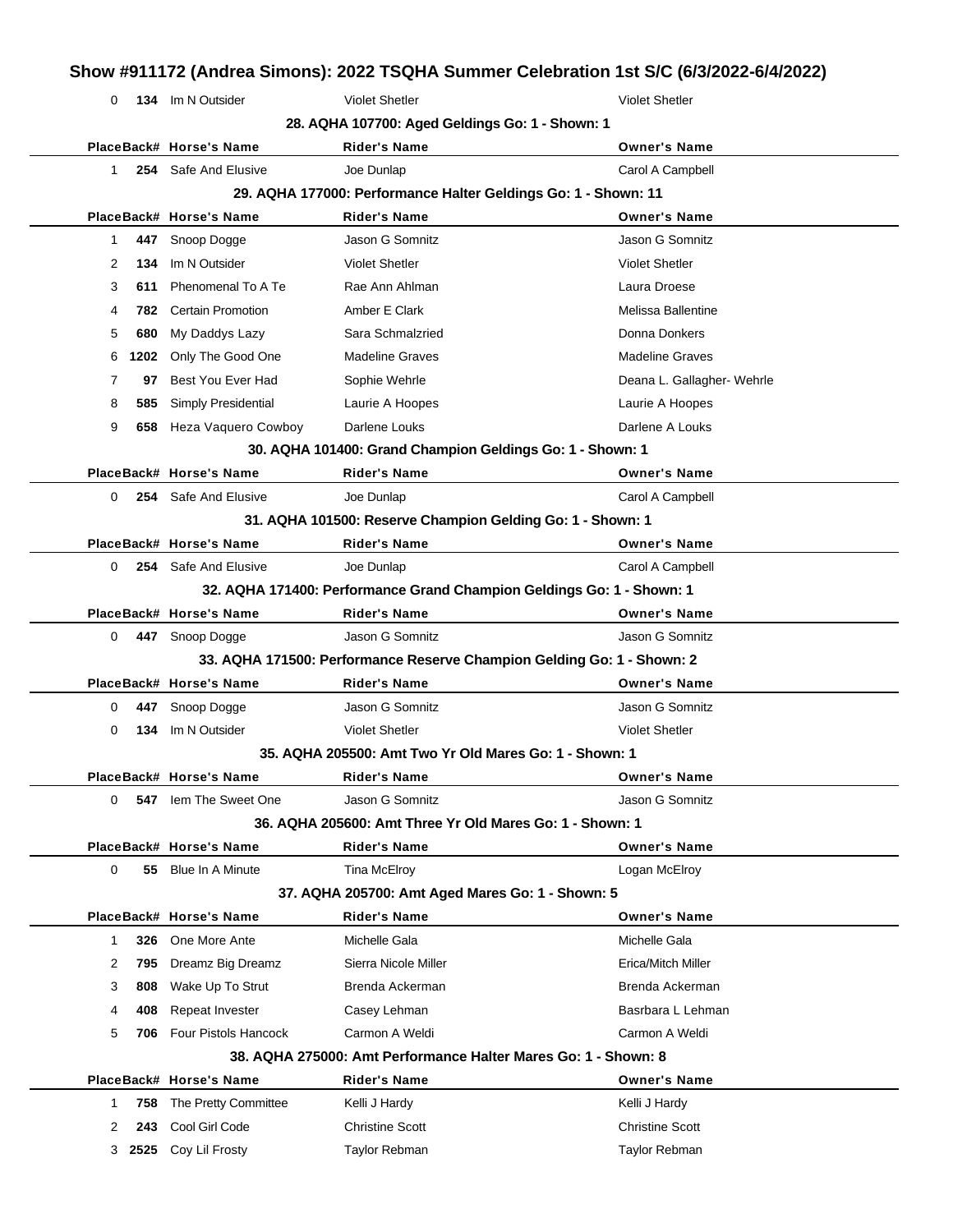### **Show #911172 (Andrea Simons): 2022 TSQHA Summer Celebration 1st S/C (6/3/2022-6/4/2022)** 4 **682** Hot And Southern Stephanie Spaeder Spaeder Anthony And Stephaine 5 **653** The Only Rock For Me Nicole Salmon Darlene A Louks 6 **623** Bold Enough To Copy Tonya M Stenger Tomagness Tonya Wilson 7 773 Im Willy Chexy **Kerri Ann Brent** Kerri Ann Brent Kerri Ann Brent 8 **663** WS Rose Hancock Alicia Gunther Alicia Gunther Alicia Gunther Alicia Gunther **39. AQHA 201200: Amt Grand Champion Mares Go: 1 - Shown: 1 PlaceBack# Horse's Name Rider's Name Owner's Name** 0 **326** One More Ante **Michelle Gala** Michelle Gala Michelle Gala **40. AQHA 201300: Amt Reserve Champion Mare Go: 1 - Shown: 2 PlaceBack# Horse's Name Rider's Name Owner's Name** 0 **326** One More Ante **Michelle Gala** Michelle Gala Michelle Gala 0 795 Dreamz Big Dreamz Sierra Nicole Miller **Example 20 Sierra Nicole Miller** Erica/Mitch Miller **41. AQHA 271200: Amt Performance Grand Champion Mares Go: 1 - Shown: 2 PlaceBack# Horse's Name Rider's Name Owner's Name** 0 **682** Hot And Southern Stephanie Spaeder Spaeder Anthony And Stephaine 0 758 The Pretty Committee Kelli J Hardy Kelli J Hardy Kelli J Hardy Kelli J Hardy **42. AQHA 271300: Amt Performance Reserve Champion Mare Go: 1 - Shown: 3 PlaceBack# Horse's Name Rider's Name Owner's Name** 0 **682** Hot And Southern Stephanie Spaeder Spaeder Anthony And Stephaine 0 **243** Cool Girl Code Christine Scott Christine Scott 0 758 The Pretty Committee Kelli J Hardy **Kelli Access 12 Access 12 Access** Kelli J Hardy **47. AQHA 475000: Youth Performance Halter Mares Go: 1 - Shown: 5 PlaceBack# Horse's Name Rider's Name Owner's Name** 1 **653** The Only Rock For Me Katherine Salmon New York Carlene A Louks 2 **676** AFancyRodder Cydnie Hotchkiss Cydnie Hotchkiss 3 **248** Especially Invited Chalen Leibold Chalen Leibold 4 **673** My One N Only Girl Laurel Daniels **Hays Daniels** Hays Daniels 5 **677** Good Kahlua Charity Tellish Charity Tellish **50. AQHA 471200: Youth Performance Grand Champion Mares Go: 1 - Shown: 1 PlaceBack# Horse's Name Rider's Name Owner's Name** 0 **653** The Only Rock For Me Katherine Salmon National Country Research Darlene A Louks **51. AQHA 471300: Youth Performance Reserve Champion Mare Go: 1 - Shown: 3 PlaceBack# Horse's Name Rider's Name Owner's Name** 0 **676** AFancyRodder Cydnie Hotchkiss Cydnie Hotchkiss 0 **673** My One N Only Girl Laurel Daniels **Hays Daniels** Hays Daniels 0 **653** The Only Rock For Me Katherine Salmon **Communist Constructs** Darlene A Louks **55. AQHA 105700: Aged Mares Go: 1 - Shown: 4 PlaceBack# Horse's Name Rider's Name Owner's Name** 1 **326** One More Ante Michelle Gala Michelle Gala 2 795 Dreamz Big Dreamz Sierra Nicole Miller **Example 2 Sierra Nicole Miller** Erica/Mitch Miller 3 **676** AFancyRodder Cydnie Hotchkiss Cydnie Hotchkiss Cydnie Hotchkiss 4 **408** Repeat Invester **Nikki Bailey Basrbara L Lehman 56. AQHA 175000: Performance Halter Mares Go: 1 - Shown: 6 PlaceBack# Horse's Name Rider's Name Owner's Name** 1 **243** Cool Girl Code Christine Scott Christine Scott 2 758 The Pretty Committee Kelli J Hardy Kelli and young Kelli J Hardy Kelli J Hardy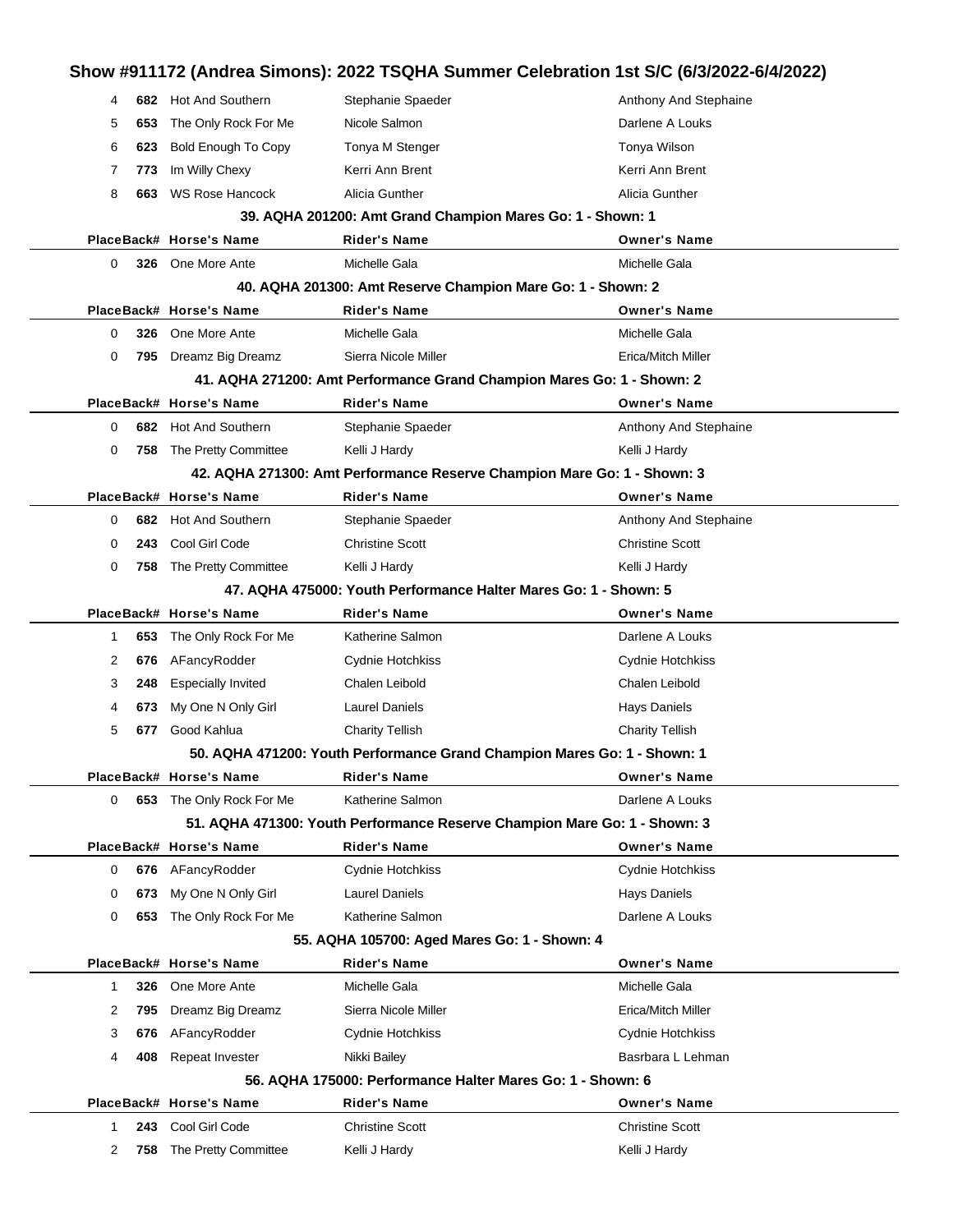| 3           |     | 653 The Only Rock For Me | Katherine Salmon                                                          | Darlene A Louks        |
|-------------|-----|--------------------------|---------------------------------------------------------------------------|------------------------|
| 4           | 773 | Im Willy Chexy           | Kerri Ann Brent                                                           | Kerri Ann Brent        |
| 5           |     | 682 Hot And Southern     | Stephanie Spaeder                                                         | Anthony And Stephaine  |
|             |     |                          | 57. AQHA 101200: Grand Champion Mares Go: 1 - Shown: 1                    |                        |
|             |     | PlaceBack# Horse's Name  | <b>Rider's Name</b>                                                       | <b>Owner's Name</b>    |
| 0           |     | 326 One More Ante        | Michelle Gala                                                             | Michelle Gala          |
|             |     |                          | 58. AQHA 101300: Reserve Champion Mare Go: 1 - Shown: 2                   |                        |
|             |     | PlaceBack# Horse's Name  | <b>Rider's Name</b>                                                       | <b>Owner's Name</b>    |
| 0           |     | 326 One More Ante        | Michelle Gala                                                             | Michelle Gala          |
| 0           |     | 795 Dreamz Big Dreamz    | Sierra Nicole Miller                                                      | Erica/Mitch Miller     |
|             |     |                          | 59. AQHA 171200: Performance Grand Champion Mares Go: 1 - Shown: 2        |                        |
|             |     | PlaceBack# Horse's Name  | <b>Rider's Name</b>                                                       | <b>Owner's Name</b>    |
| 0           |     | 682 Hot And Southern     | Stephanie Spaeder                                                         | Anthony And Stephaine  |
| 0           |     | 243 Cool Girl Code       | <b>Christine Scott</b>                                                    | <b>Christine Scott</b> |
|             |     |                          | 60. AQHA 171300: Performance Reserve Champion Mare Go: 1 - Shown: 3       |                        |
|             |     | PlaceBack# Horse's Name  | <b>Rider's Name</b>                                                       | <b>Owner's Name</b>    |
| 0           |     | 682 Hot And Southern     | Stephanie Spaeder                                                         | Anthony And Stephaine  |
| 0           | 243 | Cool Girl Code           | <b>Christine Scott</b>                                                    | <b>Christine Scott</b> |
| 0           |     | 758 The Pretty Committee | Kelli J Hardy                                                             | Kelli J Hardy          |
|             |     |                          | 61. AQHA 203100: Amt Yearling Stallions Go: 1 - Shown: 1                  |                        |
|             |     | PlaceBack# Horse's Name  | <b>Rider's Name</b>                                                       | <b>Owner's Name</b>    |
| 0           |     | 799 TB Fearful           | DeAnna Gordon                                                             | DeAnna Gordon          |
|             |     |                          | 70. AQHA 103100: Yearling Stallions Go: 1 - Shown: 1                      |                        |
|             |     | PlaceBack# Horse's Name  | Rider's Name                                                              | <b>Owner's Name</b>    |
| 0           |     | 799 TB Fearful           | DeAnna Gordon                                                             | DeAnna Gordon          |
|             |     |                          | 79. Open 9991: Lead Line 8 & Under Go: 1 - Shown: 2                       |                        |
|             |     | PlaceBack# Horse's Name  | <b>Rider's Name</b>                                                       | <b>Owner's Name</b>    |
| 0           | 663 | <b>WS Rose Hancock</b>   | Alicia Gunther                                                            | Alicia Gunther         |
| 0           | 663 | WS Rose Hancock          | <b>Brentley Gunther</b>                                                   | Alicia Gunther         |
|             |     |                          | 84. AQHA 244102: L1 Amt Walk Trot Hunter Under Saddle Go: 1 - Shown: 2    |                        |
|             |     | PlaceBack# Horse's Name  | <b>Rider's Name</b>                                                       | <b>Owner's Name</b>    |
| $\mathbf 1$ |     | 663 WS Rose Hancock      | Alicia Gunther                                                            | Alicia Gunther         |
| 2           |     | 773 Im Willy Chexy       | Kerri Ann Brent                                                           | Kerri Ann Brent        |
|             |     |                          | 85. AQHA 252102: L1 Amt Walk Trot Hunt Seat Equitation Go: 1 - Shown: 1   |                        |
|             |     | PlaceBack# Horse's Name  | <b>Rider's Name</b>                                                       | <b>Owner's Name</b>    |
|             |     | 773 Im Willy Chexy       | Kerri Ann Brent                                                           | Kerri Ann Brent        |
| 0           |     |                          |                                                                           |                        |
|             |     |                          | 86. AQHA 444102: L1 Youth Walk Trot Hunter Under Saddle Go: 1 - Shown: 1  |                        |
|             |     | PlaceBack# Horse's Name  | <b>Rider's Name</b>                                                       | <b>Owner's Name</b>    |
| $\Omega$    |     | 673 My One N Only Girl   | <b>Hays Daniels</b>                                                       | <b>Hays Daniels</b>    |
|             |     |                          | 87. AQHA 452102: L1 Youth Walk Trot Hunt Seat Equitation Go: 1 - Shown: 1 |                        |
|             |     | PlaceBack# Horse's Name  | <b>Rider's Name</b>                                                       | <b>Owner's Name</b>    |
| $\Omega$    |     | 673 My One N Only Girl   | Hays Daniels                                                              | <b>Hays Daniels</b>    |
|             |     |                          | 88. AQHA 144004: L1 Hunter Under Saddle Go: 1 - Shown: 3                  |                        |
|             |     | PlaceBack# Horse's Name  | <b>Rider's Name</b>                                                       | <b>Owner's Name</b>    |
| 1           |     | 782 Certain Promotion    | Amber E Clark                                                             | Melissa Ballentine     |
| 2           |     | 658 Heza Vaquero Cowboy  | Ashley Marie Sundberg                                                     | Darlene A Louks        |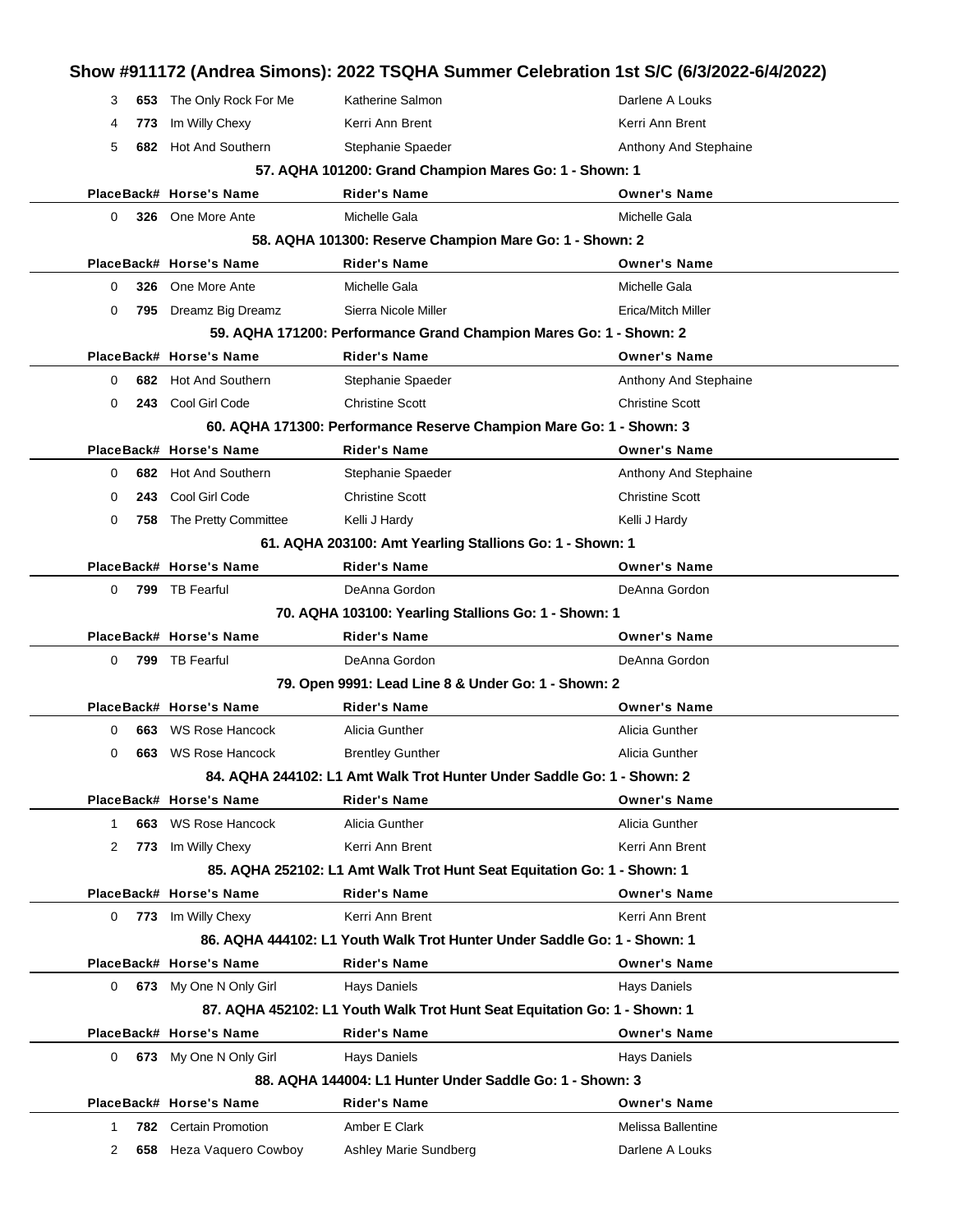**13** Al Be Better Michelle Petrosky Michelle Petrosky

|                       |                            | 89. AQHA 244002: L1 Amt Hunter Under Saddle Go: 1 - Shown: 6     |                            |
|-----------------------|----------------------------|------------------------------------------------------------------|----------------------------|
|                       | PlaceBack# Horse's Name    | <b>Rider's Name</b>                                              | <b>Owner's Name</b>        |
| 1250<br>1             | Seekin An Invitation       | Taylor Rebman                                                    | <b>Taylor Rebman</b>       |
| 1425<br>2             | Goodbars N Hot Irons       | Katherine DeMaison                                               | Katherine DeMaison         |
| 3<br>856              | WillyInThe Moonlight       | Jason Andrew Weber                                               | Jason Andrew Weber         |
| 1202<br>4             | Only The Good One          | <b>Madeline Graves</b>                                           | <b>Madeline Graves</b>     |
| 683<br>5              | <b>Rebels Dont Sleep</b>   | Erin M Rushin                                                    | Erin M Rushin              |
| 6<br>702              | <b>Pretty Girls Rock</b>   | <b>Tonia Freeze</b>                                              | Kelli J Hardy              |
|                       |                            | 90. AQHA 244000: Amt Hunter Under Saddle Go: 1 - Shown: 10       |                            |
|                       | PlaceBack# Horse's Name    | <b>Rider's Name</b>                                              | <b>Owner's Name</b>        |
| 623<br>1              | <b>Bold Enough To Copy</b> | Tonya M Stenger                                                  | Tonya Wilson               |
| 2<br>758              | The Pretty Committee       | Kelli J Hardy                                                    | Kelli J Hardy              |
| 1425<br>3             | Goodbars N Hot Irons       | Katherine DeMaison                                               | Katherine DeMaison         |
| 1202<br>4             | Only The Good One          | <b>Madeline Graves</b>                                           | <b>Madeline Graves</b>     |
| 856<br>5              | WillyInThe Moonlight       | Jason Andrew Weber                                               | Jason Andrew Weber         |
| 6<br>683              | <b>Rebels Dont Sleep</b>   | Erin M Rushin                                                    | Erin M Rushin              |
| $\overline{7}$<br>782 | Certain Promotion          | Melissa Ballentine                                               | Melissa Ballentine         |
| 8<br>13               | Al Be Better               | Michelle Petrosky                                                | Michelle Petrosky          |
| 9<br>702              | <b>Pretty Girls Rock</b>   | <b>Tonia Freeze</b>                                              | Kelli J Hardy              |
|                       |                            | 91. AQHA 244800: Amt Select Hunter Under Saddle Go: 1 - Shown: 7 |                            |
|                       | PlaceBack# Horse's Name    | <b>Rider's Name</b>                                              | <b>Owner's Name</b>        |
| 757<br>1              | One Hot Ironman            | Marlee Gabriele                                                  | Marlee Gabriele            |
| 2<br>682              | <b>Hot And Southern</b>    | Stephanie Spaeder                                                | Anthony And Stephaine      |
| 3<br>55               | Blue In A Minute           | Tina McElroy                                                     | Logan McElroy              |
| 2353<br>4             | OneFootOverTheLine         | Sandra B Clark                                                   | Sandra B Clark             |
| 658<br>5              | Heza Vaquero Cowboy        | Darlene Louks                                                    | Darlene A Louks            |
| 6<br>727              | Cavs All In                | Lori Rosborough Stevenson                                        | Lori Rosborough Stevenson  |
| 7<br>888              | Dont Pass My Hotrod        | <b>Beth F Smith</b>                                              | <b>Beth F Smith</b>        |
|                       |                            | 92. AQHA 144100: Junior Hunter Under Saddle Go: 1 - Shown: 3     |                            |
|                       | PlaceBack# Horse's Name    | <b>Rider's Name</b>                                              | <b>Owner's Name</b>        |
| 659<br>1              | Im Flaunting Awesome       | Melissa Shetler                                                  | Janet N Chase              |
| 2<br>13               | Al Be Better               | <b>Edward A Weber</b>                                            | Michelle Petrosky          |
| 1202<br>3             | Only The Good One          | Amber E Clark                                                    | <b>Madeline Graves</b>     |
|                       |                            | 93. AQHA 444002: L1 Youth Hunter Under Saddle Go: 1 - Shown: 10  |                            |
|                       | PlaceBack# Horse's Name    | <b>Rider's Name</b>                                              | <b>Owner's Name</b>        |
| 1<br>678              | Wood Ya Sleep Withme       | Isabella Marinacci                                               | Isabella Marinacci         |
| 2<br>724              | Signature Flatline         | Audrey Wetterau                                                  | Robyn Allan                |
| 3<br>248              | <b>Especially Invited</b>  | Chalen Leibold                                                   | Chalen Leibold             |
| 4<br>659              | Im Flaunting Awesome       | Alexa Munsee                                                     | Janet N Chase              |
| 5<br>428              | Just One A The Boys        | Jadyn Swaldi                                                     | Jadyn Swaldi               |
| 6<br>673              | My One N Only Girl         | <b>Laurel Daniels</b>                                            | <b>Hays Daniels</b>        |
| 7<br>696              | <b>Naturally Smokin</b>    | Annaliese Pivato                                                 | Annaliese Pivato           |
| 8<br>146              | Blaze On The Border        | Emma Tetrick                                                     | Emma Tetrick               |
| 9<br>97               | Best You Ever Had          | Sophie Wehrle                                                    | Deana L. Gallagher- Wehrle |
|                       |                            |                                                                  |                            |

**94. AQHA 444000: Youth Hunter Under Saddle Go: 1 - Shown: 10**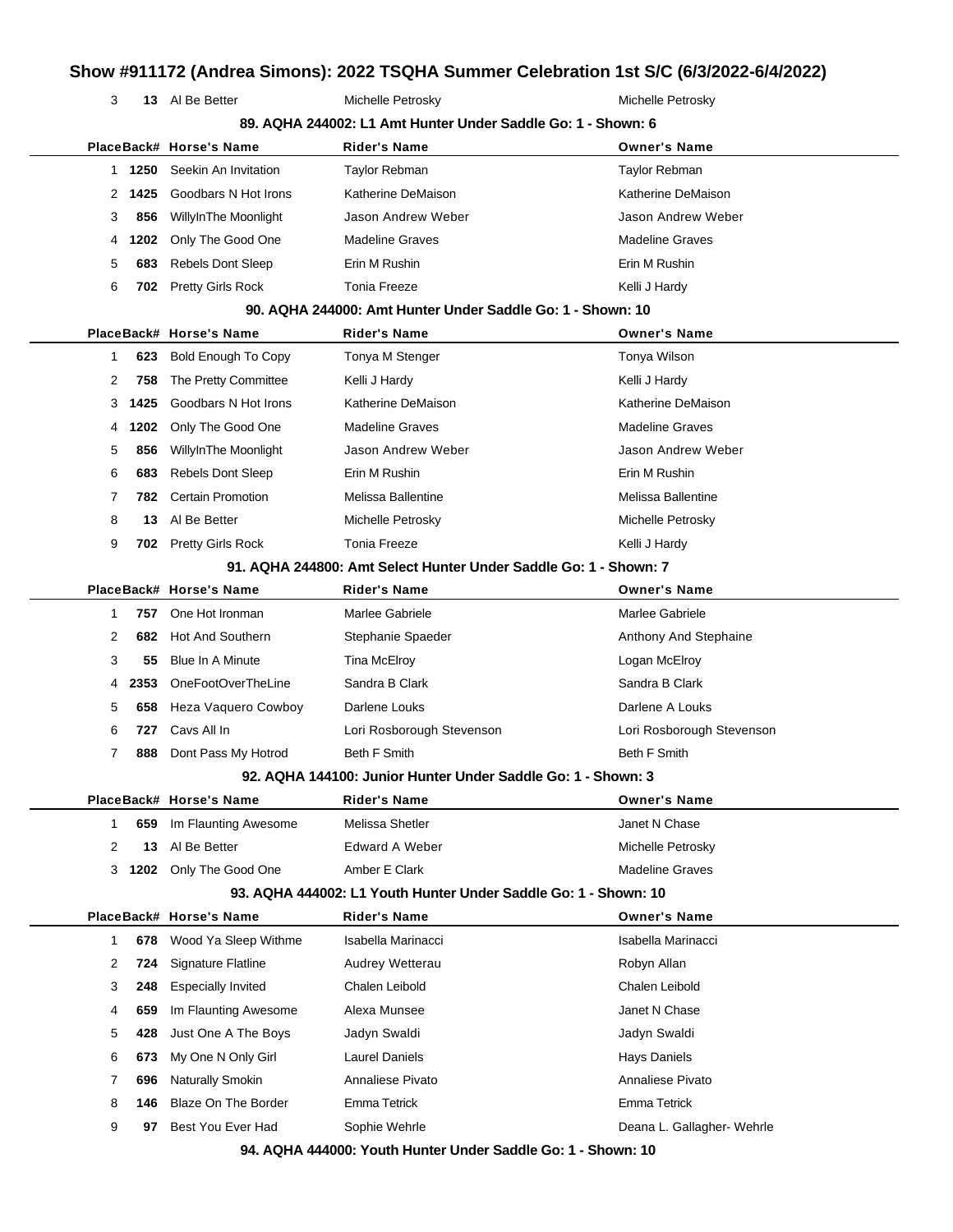|   |      | PlaceBack# Horse's Name    | <b>Rider's Name</b>                                               | <b>Owner's Name</b>        |
|---|------|----------------------------|-------------------------------------------------------------------|----------------------------|
| 1 | 134  | Im N Outsider              | <b>Violet Shetler</b>                                             | <b>Violet Shetler</b>      |
| 2 | 678  | Wood Ya Sleep Withme       | Isabella Marinacci                                                | Isabella Marinacci         |
| 3 | 724  | Signature Flatline         | Audrey Wetterau                                                   | Robyn Allan                |
| 4 | 428  | Just One A The Boys        | Jadyn Swaldi                                                      | Jadyn Swaldi               |
| 5 | 248  | <b>Especially Invited</b>  | Chalen Leibold                                                    | Chalen Leibold             |
| 6 | 673  | My One N Only Girl         | <b>Laurel Daniels</b>                                             | Hays Daniels               |
| 7 | 146  | Blaze On The Border        | Emma Tetrick                                                      | Emma Tetrick               |
| 8 | 97   | Best You Ever Had          | Sophie Wehrle                                                     | Deana L. Gallagher- Wehrle |
| 9 | 671  | Willy Miss My Chex         | Olivia S Stoudmire                                                | Oliva S Stoudmire          |
|   |      |                            | 95. AQHA 144200: Senior Hunter Under Saddle Go: 1 - Shown: 5      |                            |
|   |      | PlaceBack# Horse's Name    | <b>Rider's Name</b>                                               | <b>Owner's Name</b>        |
| 1 | 134  | Im N Outsider              | <b>Violet Shetler</b>                                             | <b>Violet Shetler</b>      |
| 2 | 682  | <b>Hot And Southern</b>    | Amber E Clark                                                     | Anthony And Stephaine      |
| 3 | 658  | Heza Vaquero Cowboy        | Ashley Marie Sundberg                                             | Darlene A Louks            |
| 4 | 623  | <b>Bold Enough To Copy</b> | Tonya M Stenger                                                   | Tonya Wilson               |
| 5 | 557  | MamaSaidKnockYouOut        | Stephanie D Hardy                                                 | Stephanie D Hardy          |
|   |      |                            | 96. AQHA 252002: L1 Amt Hunt Seat Equitation Go: 1 - Shown: 7     |                            |
|   |      | PlaceBack# Horse's Name    | <b>Rider's Name</b>                                               | <b>Owner's Name</b>        |
| 1 | 663  | <b>WS Rose Hancock</b>     | Alicia Gunther                                                    | Alicia Gunther             |
| 2 | 683  | <b>Rebels Dont Sleep</b>   | Erin M Rushin                                                     | Erin M Rushin              |
| 3 | 2525 | Coy Lil Frosty             | Taylor Rebman                                                     | Taylor Rebman              |
| 4 | 623  | <b>Bold Enough To Copy</b> | Tonya M Stenger                                                   | Tonya Wilson               |
| 5 | 702  | <b>Pretty Girls Rock</b>   | Tonia Freeze                                                      | Kelli J Hardy              |
| 6 | 611  | Phenomenal To A Te         | Rae Ann Ahlman                                                    | Laura Droese               |
| 7 |      | 682 Hot And Southern       | Stephanie Spaeder                                                 | Anthony And Stephaine      |
|   |      |                            | 97. AQHA 252000: Amt Hunt Seat Equitation Go: 1 - Shown: 7        |                            |
|   |      | PlaceBack# Horse's Name    | Rider's Name                                                      | <b>Owner's Name</b>        |
| 1 | 758  | The Pretty Committee       | Kelli J Hardy                                                     | Kelli J Hardy              |
|   |      | 2 1202 Only The Good One   | <b>Madeline Graves</b>                                            | <b>Madeline Graves</b>     |
| 3 | 623  | <b>Bold Enough To Copy</b> | Tonya M Stenger                                                   | Tonya Wilson               |
| 4 | 683  | <b>Rebels Dont Sleep</b>   | Erin M Rushin                                                     | Erin M Rushin              |
| 5 | 782. | <b>Certain Promotion</b>   | Melissa Ballentine                                                | Melissa Ballentine         |
| 6 | 2525 | Coy Lil Frosty             | Taylor Rebman                                                     | Taylor Rebman              |
|   |      |                            | 98. AQHA 252800: Amt Select Hunt Seat Equitation Go: 1 - Shown: 6 |                            |
|   |      | PlaceBack# Horse's Name    | Rider's Name                                                      | <b>Owner's Name</b>        |
| 0 |      | 682 Hot And Southern       | Stephanie Spaeder                                                 | Anthony And Stephaine      |
| 0 | 55   | <b>Blue In A Minute</b>    | Tina McElroy                                                      | Logan McElroy              |
| 0 | 727  | Cavs All In                | Lori Rosborough Stevenson                                         | Lori Rosborough Stevenson  |
| 0 | 705  | Time To Giddy Up           | Rene L Baldwin                                                    | James G Schuller           |
| 0 | 2353 | OneFootOverTheLine         | Sandra B Clark                                                    | Sandra B Clark             |
| 0 | 888  | Dont Pass My Hotrod        | <b>Beth F Smith</b>                                               | <b>Beth F Smith</b>        |
|   |      |                            | 99. AQHA 452002: L1 Youth Hunt Seat Equitation Go: 1 - Shown: 9   |                            |
|   |      | PlaceBack# Horse's Name    | <b>Rider's Name</b>                                               | <b>Owner's Name</b>        |
| 1 |      | 678 Wood Ya Sleep Withme   | Isabella Marinacci                                                | Isabella Marinacci         |
| 2 | 97   | Best You Ever Had          | Sophie Wehrle                                                     | Deana L. Gallagher- Wehrle |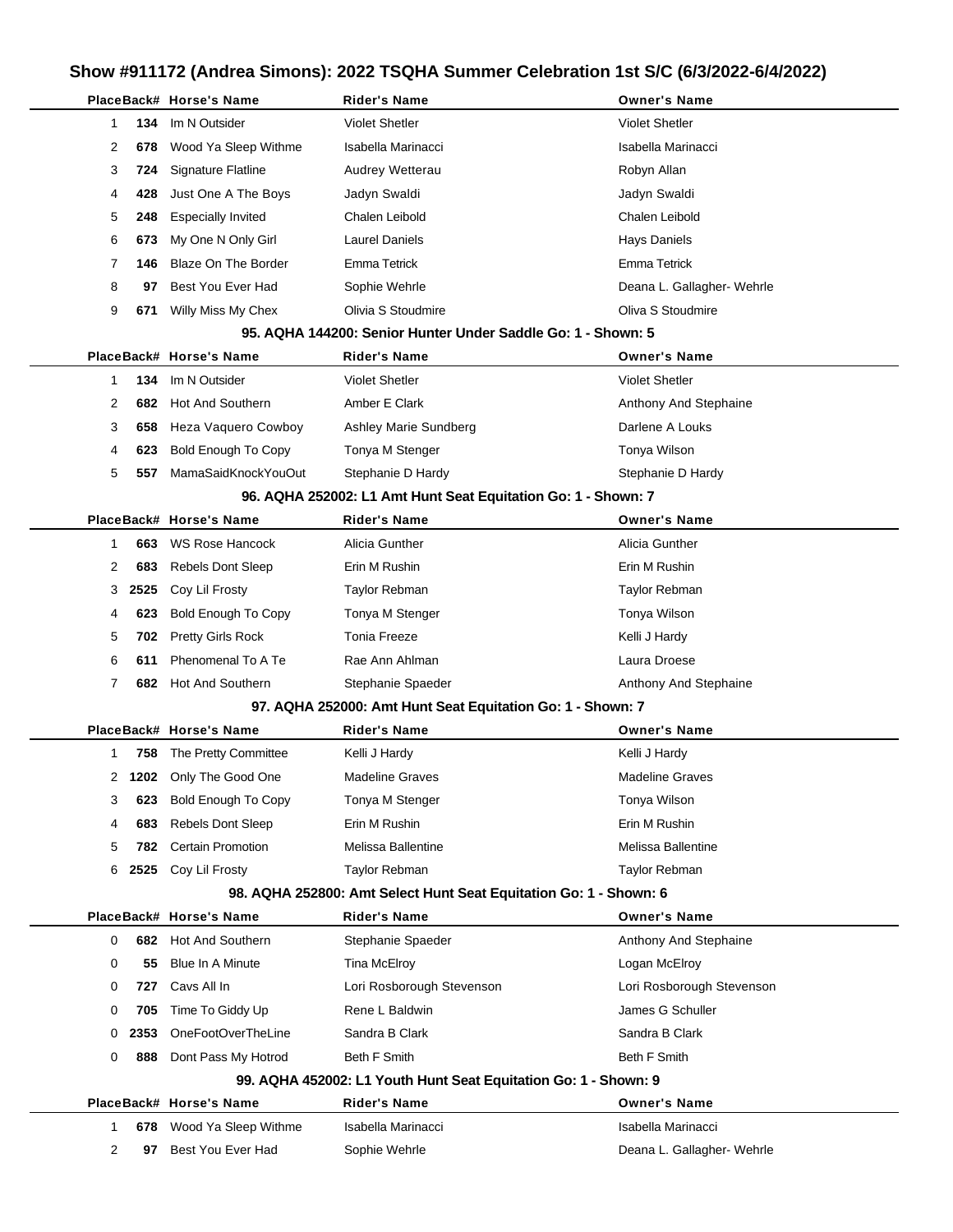| 3            | 673  | My One N Only Girl        | <b>Laurel Daniels</b>                                         | <b>Hays Daniels</b>             |
|--------------|------|---------------------------|---------------------------------------------------------------|---------------------------------|
| 4            | 248  | <b>Especially Invited</b> | Chalen Leibold                                                | Chalen Leibold                  |
| 5            | 724  | <b>Signature Flatline</b> | Audrey Wetterau                                               | Robyn Allan                     |
| 6            | 659  | Im Flaunting Awesome      | Alexa Munsee                                                  | Janet N Chase                   |
| 7            | 428  | Just One A The Boys       | Jadyn Swaldi                                                  | Jadyn Swaldi                    |
|              |      |                           | 100. AQHA 452000: Youth Hunt Seat Equitation Go: 1 - Shown: 8 |                                 |
|              |      | PlaceBack# Horse's Name   | <b>Rider's Name</b>                                           | <b>Owner's Name</b>             |
| 1            | 134  | Im N Outsider             | <b>Violet Shetler</b>                                         | <b>Violet Shetler</b>           |
| 2            | 678  | Wood Ya Sleep Withme      | Isabella Marinacci                                            | Isabella Marinacci              |
| 3            | 248  | <b>Especially Invited</b> | Chalen Leibold                                                | Chalen Leibold                  |
| 4            | 673  | My One N Only Girl        | Laurel Daniels                                                | <b>Hays Daniels</b>             |
| 5            | 97   | Best You Ever Had         | Sophie Wehrle                                                 | Deana L. Gallagher- Wehrle      |
| 6            | 724  | Signature Flatline        | Audrey Wetterau                                               | Robyn Allan                     |
| 7            | 696  | <b>Naturally Smokin</b>   | Annaliese Pivato                                              | Annaliese Pivato                |
|              |      |                           | 104. AQHA 143004: L1 Ranch Riding Go: 1 - Shown: 3            |                                 |
|              |      | PlaceBack# Horse's Name   | <b>Rider's Name</b>                                           | <b>Owner's Name</b>             |
| -1           | 656  | Mobster Lil Chic          | Shannon Quinlan                                               | <b>Four Star Quarter Horses</b> |
| 2            |      | 942 XTRA Shiney Crome     | Thelma M. O'Brien                                             | Thelma M. O'Brien               |
|              |      |                           | 105. AQHA 243002: L1 Amt Ranch Riding Go: 1 - Shown: 2        |                                 |
|              |      | PlaceBack# Horse's Name   | <b>Rider's Name</b>                                           | <b>Owner's Name</b>             |
| -1           | 706  | Four Pistols Hancock      | Carmon A Weldi                                                | Carmon A Weldi                  |
| 2            |      | 942 XTRA Shiney Crome     | Thelma M. O'Brien                                             | Thelma M. O'Brien               |
|              |      |                           | 106. AQHA 243000: Amt Ranch Riding Go: 1 - Shown: 1           |                                 |
|              |      | PlaceBack# Horse's Name   | Rider's Name                                                  | <b>Owner's Name</b>             |
| $\mathbf{1}$ | 706  | Four Pistols Hancock      | Carmon A Weldi                                                | Carmon A Weldi                  |
|              |      |                           | 107. AQHA 443002: L1 Youth Ranch Riding Go: 1 - Shown: 2      |                                 |
|              |      | PlaceBack# Horse's Name   | <b>Rider's Name</b>                                           | <b>Owner's Name</b>             |
| 1            |      | 942 XTRA Shiney Crome     | Ava Specht                                                    | Thelma M. O'Brien               |
| 2            | 74   | Wink In Time              | Logan McElroy                                                 |                                 |
|              |      |                           | 109. AQHA 143000: Ranch Riding Go: 1 - Shown: 3               |                                 |
|              |      | PlaceBack# Horse's Name   | <b>Rider's Name</b>                                           | <b>Owner's Name</b>             |
| $\mathbf{1}$ | 656  | Mobster Lil Chic          | Shannon Quinlan                                               | <b>Four Star Quarter Horses</b> |
| 2            | 942  | <b>XTRA Shiney Crome</b>  | Thelma M. O'Brien                                             | Thelma M. O'Brien               |
| 3            | 706  | Four Pistols Hancock      | Carmon A Weldi                                                | Carmon A Weldi                  |
|              |      |                           | 110. AQHA 138004: L1 Trail Go: 1 - Shown: 5                   |                                 |
|              |      | PlaceBack# Horse's Name   | <b>Rider's Name</b>                                           | <b>Owner's Name</b>             |
| 1            | 611  | Phenomenal To A Te        | Rae Ann Ahlman                                                | Laura Droese                    |
| 2            | 97   | Best You Ever Had         | Amber E Clark                                                 | Deana L. Gallagher- Wehrle      |
| 3            | 782  | <b>Certain Promotion</b>  | Amber E Clark                                                 | Melissa Ballentine              |
| 4            | 773  | Im Willy Chexy            | Amber E Clark                                                 | Kerri Ann Brent                 |
|              |      |                           |                                                               |                                 |
| 5            | 1202 | Only The Good One         | Amber E Clark                                                 | <b>Madeline Graves</b>          |
|              |      |                           | 111, AQHA 238002: L1 Amt Trail Go: 1 - Shown: 4               |                                 |
|              |      | PlaceBack# Horse's Name   | <b>Rider's Name</b>                                           | <b>Owner's Name</b>             |
| 1            | 2525 | Coy Lil Frosty            | Taylor Rebman                                                 | Taylor Rebman                   |
| 2            | 658  | Heza Vaquero Cowboy       | Darlene Louks                                                 | Darlene A Louks                 |
| 3            | 97   | Best You Ever Had         | Deana L. Gallagher- Wehrle                                    | Deana L. Gallagher- Wehrle      |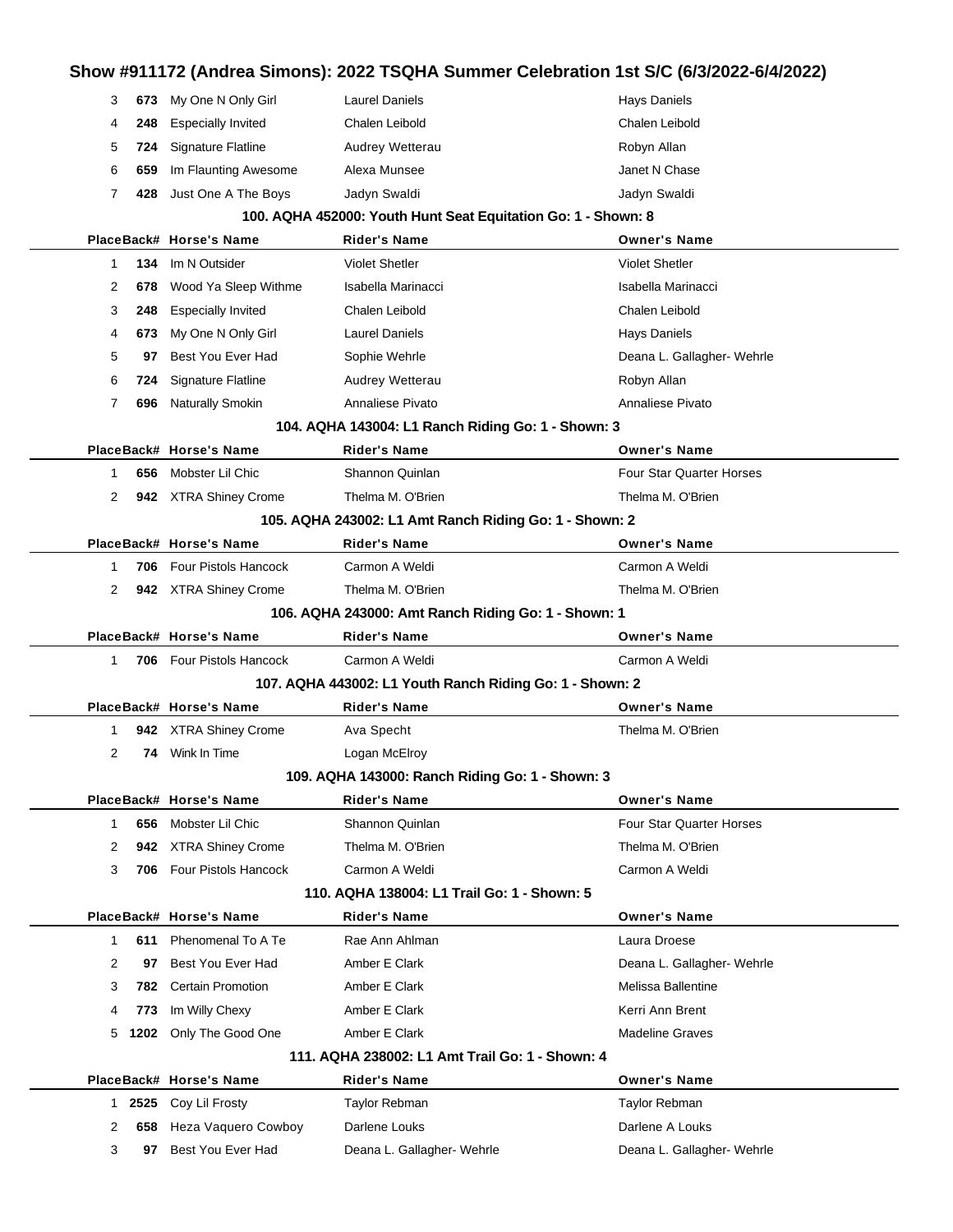### **Show #911172 (Andrea Simons): 2022 TSQHA Summer Celebration 1st S/C (6/3/2022-6/4/2022)** 4 **611** Phenomenal To A Te Rae Ann Ahlman **Rack Announce** Rae Announce Research Ray Laura Droese **112. AQHA 238000: Amt Trail Go: 1 - Shown: 3 PlaceBack# Horse's Name Rider's Name Owner's Name** 1 **383** OneGoodHotPine Mallory McKewen Mallory McKewen 2 **2525** Coy Lil Frosty **Taylor Rebman** Taylor Rebman Taylor Rebman 3 **611** Phenomenal To A Te Rae Ann Ahlman Laura Droese **113. AQHA 238800: Amt Select Trail Go: 1 - Shown: 3 PlaceBack# Horse's Name Rider's Name Owner's Name** 1 **705** Time To Giddy Up **Rene L Baldwin** Company Company Schuller 2 **2353** OneFootOverTheLine Sandra B Clark Sandra B Clark Sandra B Clark 3 **658** Heza Vaquero Cowboy Darlene Louks Darlene A Louks **114. AQHA 438002: L1 Youth Trail Go: 1 - Shown: 1 PlaceBack# Horse's Name Rider's Name Owner's Name** 1 **677** Good Kahlua Charity Tellish Charity Tellish **115. AQHA 438000: Youth Trail Go: 1 - Shown: 2 PlaceBack# Horse's Name Rider's Name Owner's Name** 1 **146** Blaze On The Border Emma Tetrick Emma Tetrick 2 **677** Good Kahlua Charity Tellish Charity Tellish **116. AQHA 138000: Trail Go: 1 - Shown: 10 PlaceBack# Horse's Name Rider's Name Owner's Name** 1 **2353** OneFootOverTheLine Seth A Clark Sandra B Clark Sandra B Clark 2 **236** Cowboy Causin Mayhem Linda J. Becker **Elizabeth B Sant** 3 **680** My Daddys Lazy **Amber E Clark Clark Donna Donkers** Donna Donkers 4 **658** Heza Vaquero Cowboy Amber E Clark **Darlene A Louks** Darlene A Louks 5 **383** OneGoodHotPine Mallory McKewen Mallory McKewen Mallory McKewen 6 **1202** Only The Good One Amber E Clark Madeline Graves 7 **782** Certain Promotion **Amber E Clark** Melissa Ballentine 8 **705** Time To Giddy Up **Rene L Baldwin** Rene 1 and Schuller 9 **611** Phenomenal To A Te Rae Ann Ahlman **Construction Construction Cause Cause Cause Cause Cause Cause Cause Cause Cause Cause Cause Cause Cause Cause Cause Cause Cause Cause Cause Cause Cause Cause Cause Cause Cause Cau 117. Open 9986: Small Fry Trail Go: 1 - Shown: 1 PlaceBack# Horse's Name Rider's Name Owner's Name** 1 **660** Triples Silverdollar Travis Ahlman Laura Droese **118. AQHA 238102: L1 Amt Walk Trot Trail Go: 1 - Shown: 3 PlaceBack# Horse's Name Rider's Name Owner's Name** 1 **686** Good Movin Man **Paula Guerrieri** Paula Guerrieri Paula Guerrieri Paula Guerrieri 2 **408** Repeat Invester **Barbara L Lehman** Basrbara L Lehman Basrbara L Lehman 3 **663** WS Rose Hancock Alicia Gunther **Alicia Gunther** Alicia Gunther **119. AQHA 438102: L1 Youth Walk Trot Trail Go: 1 - Shown: 1 PlaceBack# Horse's Name Rider's Name Owner's Name** 1 **673** My One N Only Girl Hays Daniels Hays Daniels Hays Daniels Hays Daniels **120. AQHA 136004: L1 Western Riding Go: 1 - Shown: 3 PlaceBack# Horse's Name Rider's Name Owner's Name** 1 **658** Heza Vaquero Cowboy Amber E Clark **Darlene A Louks** Darlene A Louks 2 **782** Certain Promotion **Amber E Clark** Melissa Ballentine 3 **680** My Daddys Lazy **Amber E Clark Communist Communist Clark** Donna Donkers

**122. AQHA 436000: Youth Western Riding Go: 1 - Shown: 2**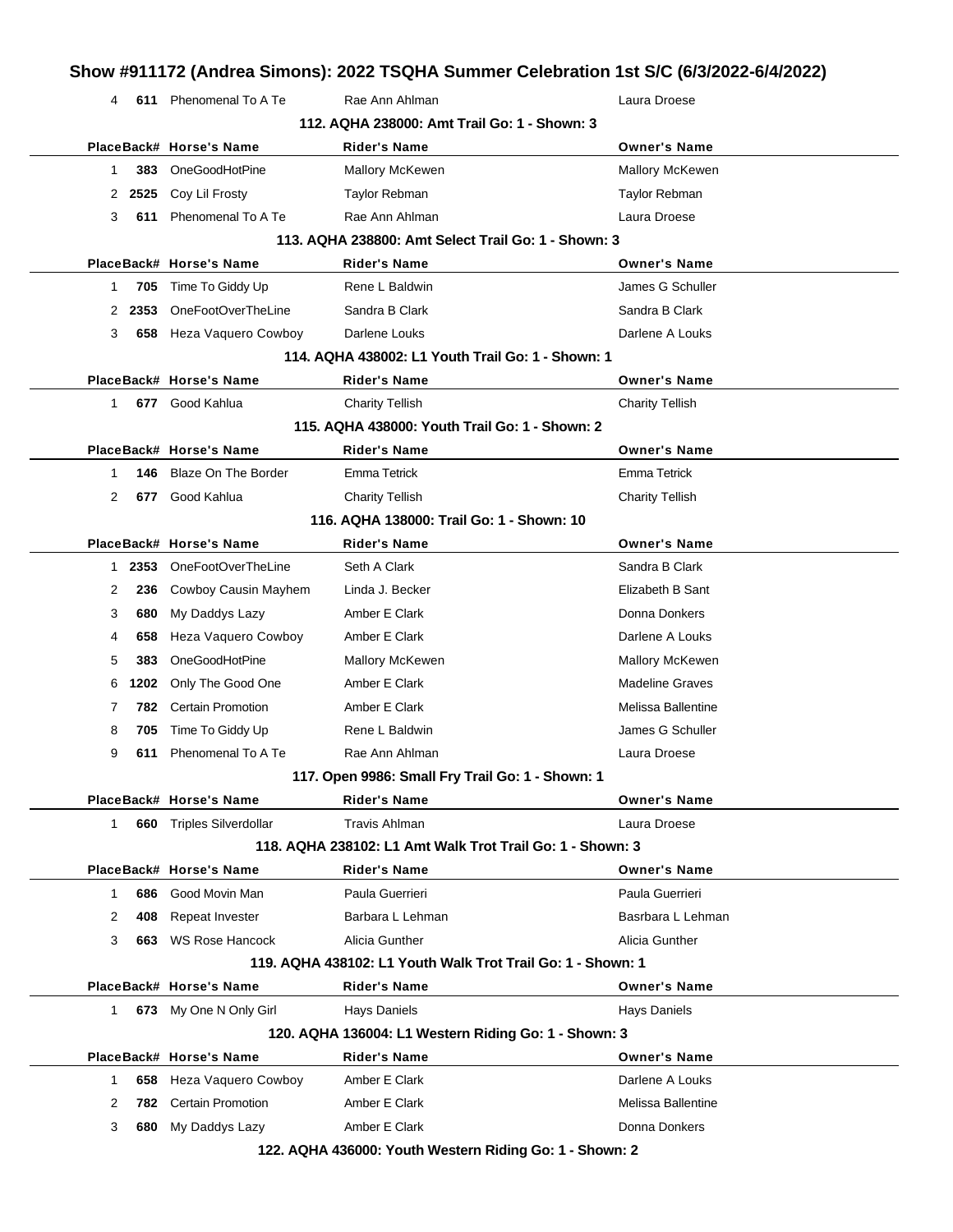| Show #911172 (Andrea Simons): 2022 TSQHA Summer Celebration 1st S/C (6/3/2022-6/4/2022) |     |                             |                                                                        |                       |  |  |  |
|-----------------------------------------------------------------------------------------|-----|-----------------------------|------------------------------------------------------------------------|-----------------------|--|--|--|
|                                                                                         |     | PlaceBack# Horse's Name     | <b>Rider's Name</b>                                                    | <b>Owner's Name</b>   |  |  |  |
| $\mathbf{1}$                                                                            |     | 146 Blaze On The Border     | <b>Emma Tetrick</b>                                                    | <b>Emma Tetrick</b>   |  |  |  |
| 123. AQHA 136000: Western Riding Go: 1 - Shown: 4                                       |     |                             |                                                                        |                       |  |  |  |
|                                                                                         |     | PlaceBack# Horse's Name     | <b>Rider's Name</b>                                                    | <b>Owner's Name</b>   |  |  |  |
| 1                                                                                       | 134 | Im N Outsider               | <b>Violet Shetler</b>                                                  | <b>Violet Shetler</b> |  |  |  |
| 2                                                                                       | 680 | My Daddys Lazy              | Amber E Clark                                                          | Donna Donkers         |  |  |  |
| 3                                                                                       |     | 658 Heza Vaquero Cowboy     | Amber E Clark                                                          | Darlene A Louks       |  |  |  |
|                                                                                         |     |                             | 124. Open 9989: Small Fry Western Pleasure Go: 1 - Shown: 3            |                       |  |  |  |
|                                                                                         |     | PlaceBack# Horse's Name     | <b>Rider's Name</b>                                                    | <b>Owner's Name</b>   |  |  |  |
| 1                                                                                       | 249 | Iron And Whiskey            | Alexa Kozuch                                                           | Susan Darr            |  |  |  |
| 2                                                                                       | 653 | The Only Rock For Me        | Katherine Salmon                                                       | Darlene A Louks       |  |  |  |
| 3                                                                                       | 660 | <b>Triples Silverdollar</b> | <b>Travis Ahlman</b>                                                   | Laura Droese          |  |  |  |
|                                                                                         |     |                             | 125. Open 9988: Smallfry Horsemanship Go: 1 - Shown: 3                 |                       |  |  |  |
|                                                                                         |     | PlaceBack# Horse's Name     | <b>Rider's Name</b>                                                    | <b>Owner's Name</b>   |  |  |  |
| 1                                                                                       | 249 | Iron And Whiskey            | Alexa Kozuch                                                           | Susan Darr            |  |  |  |
| 2                                                                                       | 653 | The Only Rock For Me        | Katherine Salmon                                                       | Darlene A Louks       |  |  |  |
| 3                                                                                       | 660 | <b>Triples Silverdollar</b> | <b>Travis Ahlman</b>                                                   | Laura Droese          |  |  |  |
|                                                                                         |     |                             | 126. AQHA 242102: L1 Amt Walk Trot Western Pleasure Go: 1 - Shown: 5   |                       |  |  |  |
|                                                                                         |     | PlaceBack# Horse's Name     | Rider's Name                                                           | <b>Owner's Name</b>   |  |  |  |
| 1                                                                                       | 681 | A Ladies Dream              | Laura Georgevich                                                       | Deborah Brady         |  |  |  |
| 2                                                                                       | 773 | Im Willy Chexy              | Kerri Ann Brent                                                        | Kerri Ann Brent       |  |  |  |
| 3                                                                                       | 408 | Repeat Invester             | Barbara L Lehman                                                       | Basrbara L Lehman     |  |  |  |
| 4                                                                                       | 782 | <b>Certain Promotion</b>    | Melissa Ballentine                                                     | Melissa Ballentine    |  |  |  |
| 5                                                                                       | 663 | <b>WS Rose Hancock</b>      | Alicia Gunther                                                         | Alicia Gunther        |  |  |  |
|                                                                                         |     |                             | 127. AQHA 240102: L1 Amt Walk Trot Horsemanship Go: 1 - Shown: 4       |                       |  |  |  |
|                                                                                         |     | PlaceBack# Horse's Name     | <b>Rider's Name</b>                                                    | <b>Owner's Name</b>   |  |  |  |
| 1                                                                                       | 681 | A Ladies Dream              | Laura Georgevich                                                       | Deborah Brady         |  |  |  |
| 2                                                                                       | 728 | <b>Frankly The Best</b>     | Lauren Tobin                                                           |                       |  |  |  |
| 3                                                                                       | 408 | <b>Repeat Invester</b>      | Barbara L Lehman                                                       | Basrbara L Lehman     |  |  |  |
| 4                                                                                       | 773 | Im Willy Chexy              | Kerri Ann Brent                                                        | Kerri Ann Brent       |  |  |  |
|                                                                                         |     |                             | 128. AQHA 442102: L1 Youth Walk Trot Western Pleasure Go: 1 - Shown: 3 |                       |  |  |  |
|                                                                                         |     | PlaceBack# Horse's Name     | <b>Rider's Name</b>                                                    | <b>Owner's Name</b>   |  |  |  |
| 1                                                                                       | 673 | My One N Only Girl          | Hays Daniels                                                           | <b>Hays Daniels</b>   |  |  |  |
| 2                                                                                       | 696 | Naturally Smokin            | Annaliese Pivato                                                       | Annaliese Pivato      |  |  |  |
| 3                                                                                       | 653 | The Only Rock For Me        | Katherine Salmon                                                       | Darlene A Louks       |  |  |  |
|                                                                                         |     |                             | 129. AQHA 440102: L1 Youth Walk Trot Horsemanship Go: 1 - Shown: 3     |                       |  |  |  |
|                                                                                         |     | PlaceBack# Horse's Name     | <b>Rider's Name</b>                                                    | <b>Owner's Name</b>   |  |  |  |
| $\mathbf{1}$                                                                            | 673 | My One N Only Girl          | <b>Hays Daniels</b>                                                    | <b>Hays Daniels</b>   |  |  |  |
| 2                                                                                       | 696 | Naturally Smokin            | Annaliese Pivato                                                       | Annaliese Pivato      |  |  |  |
| 3                                                                                       | 653 | The Only Rock For Me        | Katherine Salmon                                                       | Darlene A Louks       |  |  |  |
|                                                                                         |     |                             | 130. AQHA 142004: L1 Western Pleasure Go: 1 - Shown: 5                 |                       |  |  |  |
|                                                                                         |     | PlaceBack# Horse's Name     | <b>Rider's Name</b>                                                    | <b>Owner's Name</b>   |  |  |  |
| 1                                                                                       | 658 | Heza Vaquero Cowboy         | Seth A Clark                                                           | Darlene A Louks       |  |  |  |
| 2                                                                                       | 533 | Kinda Dont Care             | Melissa Shetler                                                        | Darlene L McNulty     |  |  |  |
| 3                                                                                       | 728 | Frankly The Best            | Lauren Tobin                                                           |                       |  |  |  |
| 4                                                                                       | 782 | <b>Certain Promotion</b>    | Amber E Clark                                                          | Melissa Ballentine    |  |  |  |

l,

l,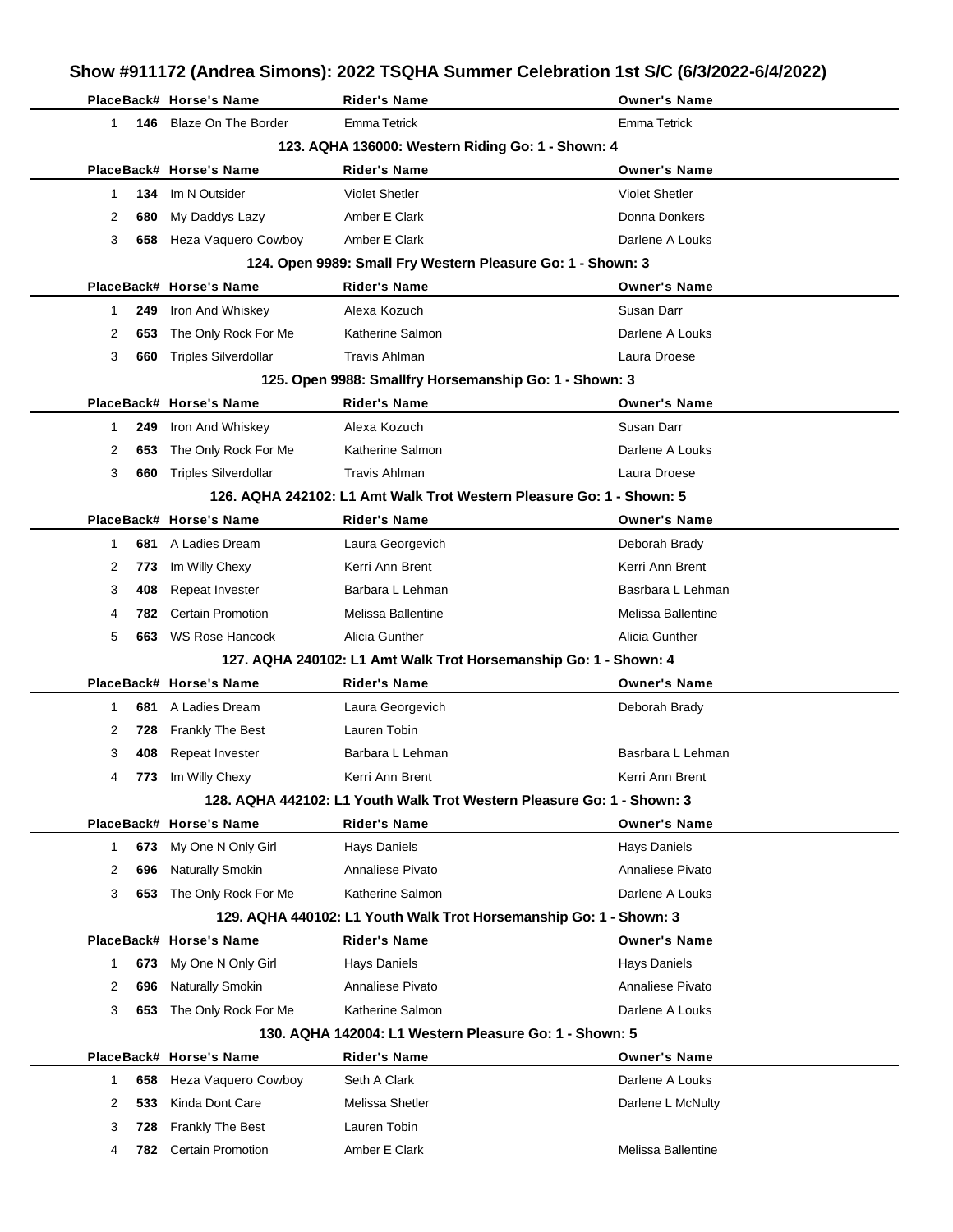**685** Huntin A Hot Hubba Jim Jr Chafin Jim Jr Chafin Jim Jr Chafin

|              | 131. AQHA 242002: L1 Amt Western Pleasure Go: 1 - Shown: 8 |                            |                                                                |                        |  |
|--------------|------------------------------------------------------------|----------------------------|----------------------------------------------------------------|------------------------|--|
|              |                                                            | PlaceBack# Horse's Name    | <b>Rider's Name</b>                                            | <b>Owner's Name</b>    |  |
| 1            | 658                                                        | Heza Vaquero Cowboy        | Darlene Louks                                                  | Darlene A Louks        |  |
| 2            | 533                                                        | Kinda Dont Care            | Darlene L McNulty                                              | Darlene L McNulty      |  |
| 3            | 2525                                                       | Coy Lil Frosty             | Taylor Rebman                                                  | <b>Taylor Rebman</b>   |  |
| 4            | 243                                                        | Cool Girl Code             | <b>Christine Scott</b>                                         | <b>Christine Scott</b> |  |
| 5            | 111                                                        | <b>KM Simply The Best</b>  | Susan Hollabaugh                                               | Sutherlyn Hollabaugh   |  |
| 6            | 728                                                        | <b>Frankly The Best</b>    | Lauren Tobin                                                   |                        |  |
|              |                                                            |                            | 132. AQHA 242000: Amt Western Pleasure Go: 1 - Shown: 5        |                        |  |
|              |                                                            | PlaceBack# Horse's Name    | <b>Rider's Name</b>                                            | <b>Owner's Name</b>    |  |
| 1            | 533                                                        | Kinda Dont Care            | Darlene L McNulty                                              | Darlene L McNulty      |  |
| 2            | 2525                                                       | Coy Lil Frosty             | <b>Taylor Rebman</b>                                           | Taylor Rebman          |  |
| 3            | 728                                                        | <b>Frankly The Best</b>    | Lauren Tobin                                                   |                        |  |
| 4            | 657                                                        | Made Mighty Cool           | Patricia L. Zinkhann                                           | Patricia L. Zinkhann   |  |
|              |                                                            |                            | 133. AQHA 242800: Amt Select Western Pleasure Go: 1 - Shown: 2 |                        |  |
|              |                                                            | PlaceBack# Horse's Name    | <b>Rider's Name</b>                                            | <b>Owner's Name</b>    |  |
| 0            | 657                                                        | Made Mighty Cool           | Patricia L. Zinkhann                                           | Patricia L. Zinkhann   |  |
| 0            | 533                                                        | Kinda Dont Care            | Darlene L McNulty                                              | Darlene L McNulty      |  |
|              |                                                            |                            | 134. AQHA 142100: Junior Western Pleasure Go: 1 - Shown: 3     |                        |  |
|              |                                                            | PlaceBack# Horse's Name    | <b>Rider's Name</b>                                            | <b>Owner's Name</b>    |  |
|              | 1 2525                                                     | Coy Lil Frosty             | Taylor Rebman                                                  | <b>Taylor Rebman</b>   |  |
| 2            | 657                                                        | Made Mighty Cool           | <b>Edward A Weber</b>                                          | Patricia L. Zinkhann   |  |
|              |                                                            |                            | 135. AQHA 442002: L1 Youth Western Pleasure Go: 1 - Shown: 6   |                        |  |
|              |                                                            | PlaceBack# Horse's Name    | <b>Rider's Name</b>                                            | <b>Owner's Name</b>    |  |
| 1            | 673                                                        | My One N Only Girl         | <b>Laurel Daniels</b>                                          | <b>Hays Daniels</b>    |  |
| 2            | 678                                                        | Wood Ya Sleep Withme       | Isabella Marinacci                                             | Isabella Marinacci     |  |
| 3            | 146                                                        | <b>Blaze On The Border</b> | <b>Emma Tetrick</b>                                            | <b>Emma Tetrick</b>    |  |
| 4            | 655                                                        | <b>Embrace This Legend</b> | Grace Will                                                     | <b>Judith Volkar</b>   |  |
| 5            | 724                                                        | <b>Signature Flatline</b>  | Audrey Wetterau                                                | Robyn Allan            |  |
|              |                                                            |                            | 136. AQHA 442000: Youth Western Pleasure Go: 1 - Shown: 7      |                        |  |
|              |                                                            | PlaceBack# Horse's Name    | <b>Rider's Name</b>                                            | <b>Owner's Name</b>    |  |
| $\mathbf{1}$ | 134                                                        | Im N Outsider              | <b>Violet Shetler</b>                                          | <b>Violet Shetler</b>  |  |
| 2            | 676                                                        | AFancyRodder               | Cydnie Hotchkiss                                               | Cydnie Hotchkiss       |  |
| 3            | 673                                                        | My One N Only Girl         | <b>Laurel Daniels</b>                                          | Hays Daniels           |  |
| 4            | 678                                                        | Wood Ya Sleep Withme       | Isabella Marinacci                                             | Isabella Marinacci     |  |
| 5            | 146                                                        | Blaze On The Border        | Emma Tetrick                                                   | Emma Tetrick           |  |
| 6            | 724                                                        | Signature Flatline         | Audrey Wetterau                                                | Robyn Allan            |  |
| 7            | 671                                                        | Willy Miss My Chex         | Olivia S Stoudmire                                             | Oliva S Stoudmire      |  |
|              |                                                            |                            | 137. AQHA 142200: Senior Western Pleasure Go: 1 - Shown: 7     |                        |  |
|              |                                                            | PlaceBack# Horse's Name    | <b>Rider's Name</b>                                            | <b>Owner's Name</b>    |  |
| 1            | 134                                                        | Im N Outsider              | <b>Violet Shetler</b>                                          | <b>Violet Shetler</b>  |  |
| 2            | 782                                                        | <b>Certain Promotion</b>   | Amber E Clark                                                  | Melissa Ballentine     |  |
| 3            | 533                                                        | Kinda Dont Care            | Melissa Shetler                                                | Darlene L McNulty      |  |
| 4            | 676                                                        | AFancyRodder               | <b>Cydnie Hotchkiss</b>                                        | Cydnie Hotchkiss       |  |
| 5            | 236                                                        | Cowboy Causin Mayhem       | Linda J. Becker                                                | Elizabeth B Sant       |  |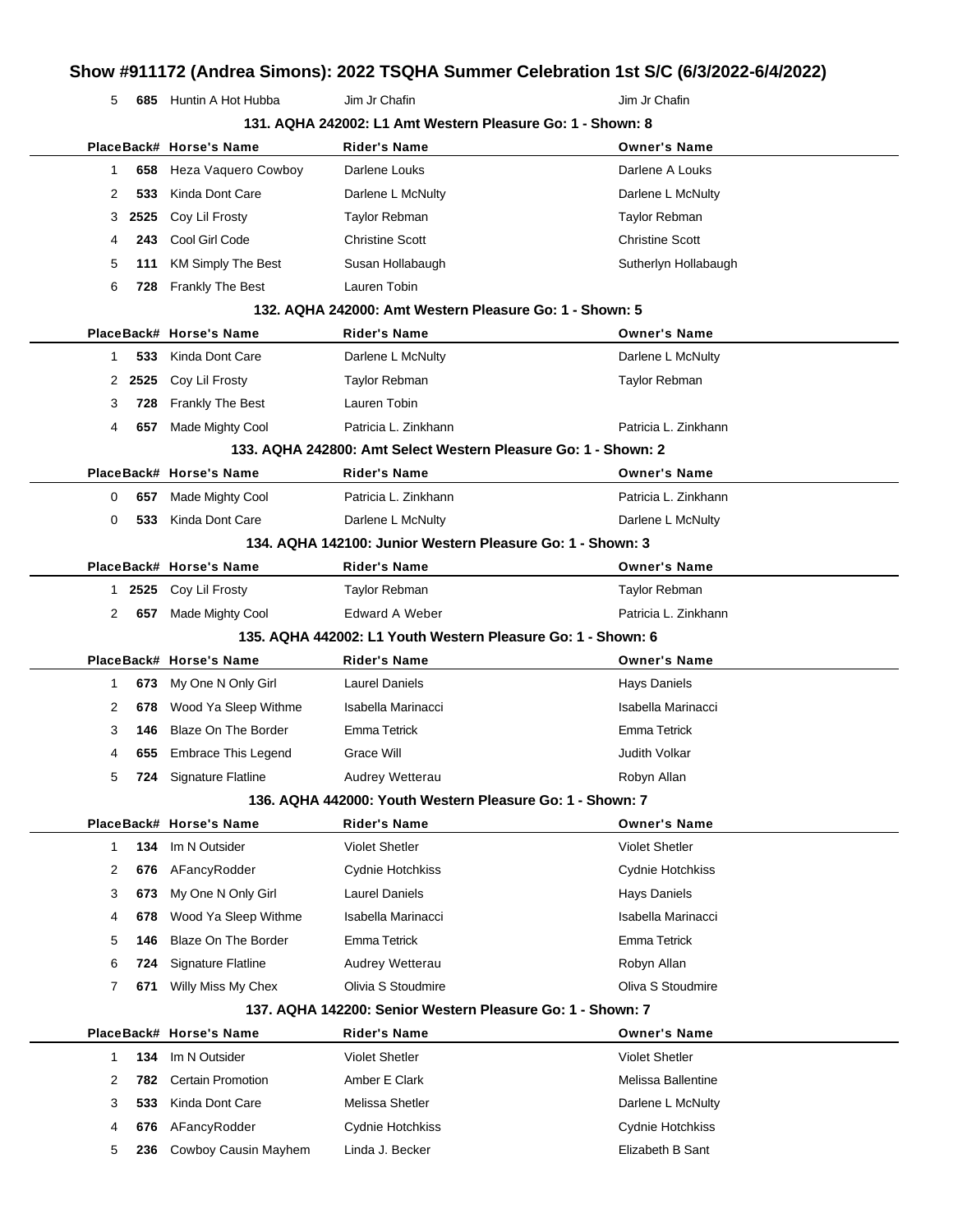### **Show #911172 (Andrea Simons): 2022 TSQHA Summer Celebration 1st S/C (6/3/2022-6/4/2022)** 6 658 Heza Vaquero Cowboy Seth A Clark **Darlene A Louks** Darlene A Louks **681** A Ladies Dream **Ashley Marie Sundberg Communist Contains Ashley Marie Sundberg Deborah Brady 138. AQHA 240002: L1 Amt Western Horsemanship Go: 1 - Shown: 10 PlaceBack# Horse's Name Rider's Name Owner's Name 856** WillyInThe Moonlight Jason Andrew Weber Jason Andrew Weber **2525** Coy Lil Frosty **Taylor Rebman** Taylor Rebman Taylor Rebman Taylor Rebman **1202** Only The Good One Madeline Graves Madeline Graves Madeline Graves **97** Best You Ever Had Deana L. Gallagher- Wehrle Deana L. Gallagher- Wehrle **111** KM Simply The Best Susan Hollabaugh Sutherlyn Hollabaugh Sutherlyn Hollabaugh **557** MamaSaidKnockYouOut Stephanie D Hardy Stephanie D Hardy Stephanie D Hardy **623** Bold Enough To Copy Tonya M Stenger Tonya Tonya Wilson **663** WS Rose Hancock Alicia Gunther **Alicia Gunther** Alicia Gunther **611** Phenomenal To A Te Rae Ann Ahlman Laura Droese Rae Ann Ahlman Laura Droese **139. AQHA 240000: Amt Western Horsemanship Go: 1 - Shown: 6 PlaceBack# Horse's Name Rider's Name Owner's Name 383** OneGoodHotPine Mallory McKewen Mallory McKewen Mallory McKewen **856** WillyInThe Moonlight Jason Andrew Weber Jason Andrew Weber **2525** Coy Lil Frosty Taylor Rebman Taylor Rebman **557** MamaSaidKnockYouOut Stephanie D Hardy Stephanie Stephanie D Hardy **623** Bold Enough To Copy Tonya M Stenger Tonya Wilson **243** Cool Girl Code Christine Scott Christine Scott **140. AQHA 240800: Amt Select Western Horsemanship Go: 1 - Shown: 3 PlaceBack# Horse's Name Rider's Name Owner's Name 2353** OneFootOverTheLine Sandra B Clark Sandra B Clark Sandra B Clark **533** Kinda Dont Care **Darlene L McNulty** Darlene L McNulty Darlene L McNulty **141. AQHA 440002: L1 Youth Western Horsemanship Go: 1 - Shown: 9 PlaceBack# Horse's Name Rider's Name Owner's Name 678** Wood Ya Sleep Withme Isabella Marinacci **Isabella Marinacci** Isabella Marinacci **428** Just One A The Boys Jadyn Swaldi Jadyn Swaldi **146** Blaze On The Border Emma Tetrick Emma Tetrick **671** Willy Miss My Chex Olivia S Stoudmire Oliva S Stoudmire **673** My One N Only Girl Laurel Daniels **Hays Daniels** Hays Daniels 6 97 Best You Ever Had Sophie Wehrle **Communist Communist Communist Communist Communist Communist Communist Communist Communist Communist Communist Communist Communist Communist Communist Communist Communist Communist Comm 676** AFancyRodder Cydnie Hotchkiss Cydnie Hotchkiss

#### **142. AQHA 440000: Youth Western Horsemanship Go: 1 - Shown: 8**

**724** Signature Flatline **Audrey Wetterau Audrey Wetterau Robyn Allan 655** Embrace This Legend Grace Will Gramman Crace Will Service And Sudith Volkar

|   |     | PlaceBack# Horse's Name | <b>Rider's Name</b>   | <b>Owner's Name</b>     |  |
|---|-----|-------------------------|-----------------------|-------------------------|--|
|   | 134 | Im N Outsider           | <b>Violet Shetler</b> | <b>Violet Shetler</b>   |  |
| 2 | 428 | Just One A The Boys     | Jadyn Swaldi          | Jadyn Swaldi            |  |
| 3 | 146 | Blaze On The Border     | Emma Tetrick          | Emma Tetrick            |  |
| 4 | 678 | Wood Ya Sleep Withme    | Isabella Marinacci    | Isabella Marinacci      |  |
| 5 | 673 | My One N Only Girl      | Laurel Daniels        | Hays Daniels            |  |
| 6 | 671 | Willy Miss My Chex      | Olivia S Stoudmire    | Oliva S Stoudmire       |  |
|   | 676 | AFancyRodder            | Cydnie Hotchkiss      | <b>Cydnie Hotchkiss</b> |  |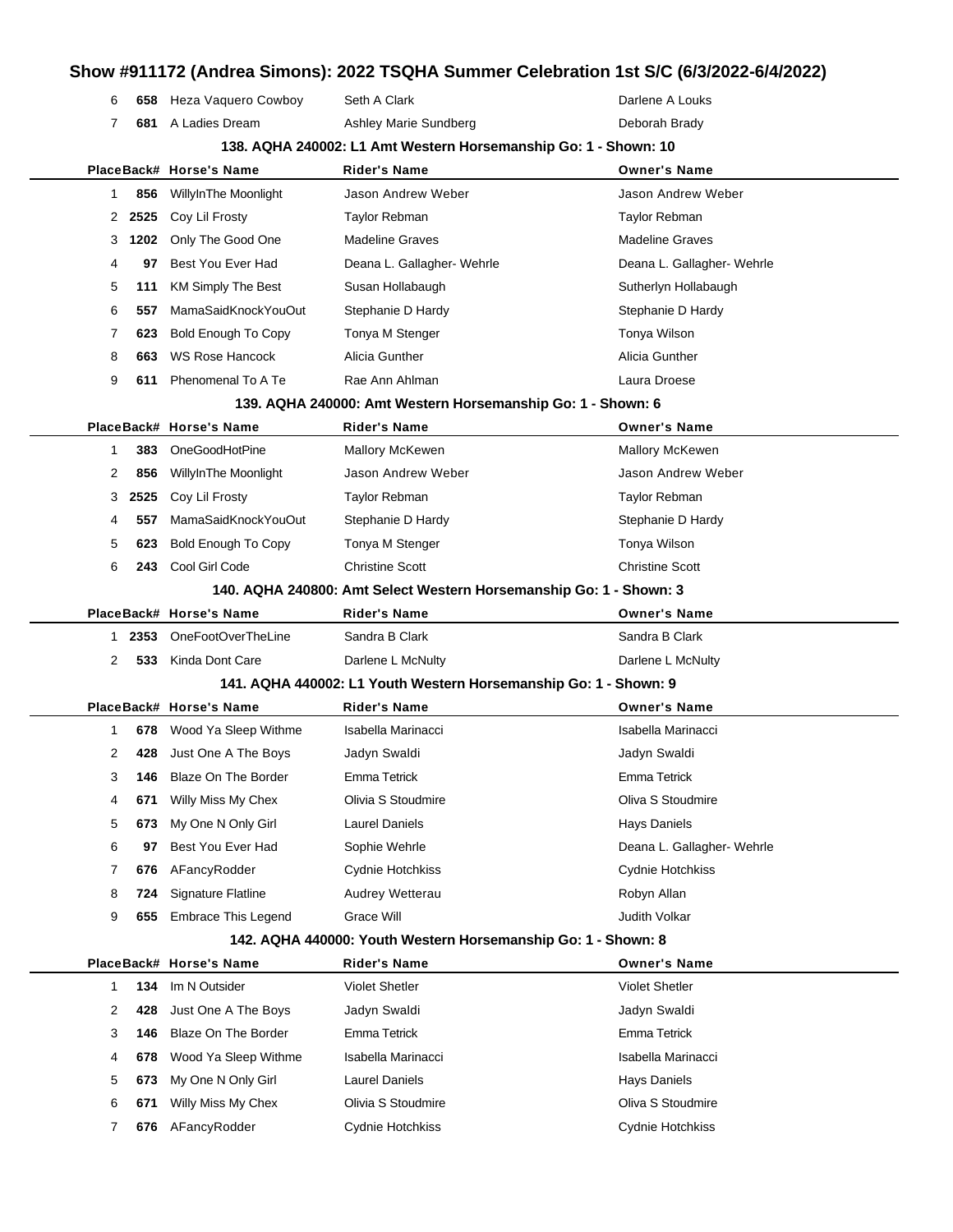#### **1. AQHA 212002: L1 Amt Showmanship at Halter Go: 1 - Shown: 18**

|   |     | PlaceBack# Horse's Name                             | <b>Rider's Name</b>                                               | <b>Owner's Name</b>    |
|---|-----|-----------------------------------------------------|-------------------------------------------------------------------|------------------------|
| 1 | 220 | To Be Reasoned With                                 | Julie McDonnell                                                   | Julie McDonnell        |
| 2 | 777 | Huntinaholidaydelite                                | Kaitlyn Jackson                                                   | Jackie Moorefield      |
| 3 | 663 | <b>WS Rose Hancock</b>                              | Alicia Gunther                                                    | Alicia Gunther         |
| 4 | 658 | Heza Vaquero Cowboy                                 | Darlene Louks                                                     | Darlene A Louks        |
| 5 | 408 | Repeat Invester                                     | Casey Lehman                                                      | Basrbara L Lehman      |
| 6 | 682 | <b>Hot And Southern</b>                             | Stephanie Spaeder                                                 | Anthony And Stephaine  |
| 7 | 426 | The Luxury Jet                                      | Rhonda L Webber                                                   | Laurie A Hoopes        |
| 8 | 795 | Dreamz Big Dreamz                                   | Sierra Nicole Miller                                              | Erica/Mitch Miller     |
| 9 | 611 | Phenomenal To A Te                                  | Rae Ann Ahlman                                                    | Laura Droese           |
|   |     |                                                     | 2. AQHA 212000: Amt Showmanship at Halter Go: 1 - Shown: 15       |                        |
|   |     | PlaceBack# Horse's Name                             | <b>Rider's Name</b>                                               | <b>Owner's Name</b>    |
| 1 | 623 | <b>Bold Enough To Copy</b>                          | Tonya M Stenger                                                   | Tonya Wilson           |
| 2 | 383 | OneGoodHotPine                                      | <b>Mallory McKewen</b>                                            | <b>Mallory McKewen</b> |
| 3 | 758 | The Pretty Committee                                | Kelli J Hardy                                                     | Kelli J Hardy          |
| 4 | 243 | Cool Girl Code                                      | <b>Christine Scott</b>                                            | <b>Christine Scott</b> |
| 5 | 856 | WillyInThe Moonlight                                | Jason Andrew Weber                                                | Jason Andrew Weber     |
| 6 | 557 | MamaSaidKnockYouOut                                 | Stephanie D Hardy                                                 | Stephanie D Hardy      |
| 7 | 663 | <b>WS Rose Hancock</b>                              | Alicia Gunther                                                    | Alicia Gunther         |
| 8 | 680 | My Daddys Lazy                                      | Sara Schmalzried                                                  | Donna Donkers          |
| 9 | 447 | Snoop Dogge                                         | Jason G Somnitz                                                   | Jason G Somnitz        |
|   |     |                                                     | 3. AQHA 212800: Amt Select Showmanship at Halter Go: 1 - Shown: 9 |                        |
|   |     | PlaceBack# Horse's Name                             | <b>Rider's Name</b>                                               | <b>Owner's Name</b>    |
| 1 | 220 | To Be Reasoned With                                 | Julie McDonnell                                                   | Julie McDonnell        |
| 2 | 80  | KatieVindicatingPoco                                | Claudia B Brown                                                   | Claudia B Brown        |
| 3 | 682 | Hot And Southern                                    | Stephanie Spaeder                                                 | Anthony And Stephaine  |
| 4 | 55  | Blue In A Minute                                    | Tina McElroy                                                      | Logan McElroy          |
| 5 | 808 | Wake Up To Strut                                    | Brenda Ackerman                                                   | Brenda Ackerman        |
| 6 | 658 | Heza Vaquero Cowboy                                 | Darlene Louks                                                     | Darlene A Louks        |
| 7 | 888 | Dont Pass My Hotrod                                 | Beth F Smith                                                      | <b>Beth F Smith</b>    |
| 8 | 773 | Im Willy Chexy                                      | Kerri Ann Brent                                                   | Kerri Ann Brent        |
| 9 | 456 | <b>KM Best Move</b>                                 | Lois A Berry                                                      | Lois A Berry           |
|   |     | 4. Open 9999: Smallfry Showmanship Go: 1 - Shown: 3 |                                                                   |                        |
|   |     | PlaceBack# Horse's Name                             | <b>Rider's Name</b>                                               | <b>Owner's Name</b>    |
| 1 | 660 | <b>Triples Silverdollar</b>                         | <b>Travis Ahlman</b>                                              | Laura Droese           |
| 2 | 249 | Iron And Whiskey                                    | Alexa Kozuch                                                      | Susan Darr             |
| 3 | 653 | The Only Rock For Me                                | Katherine Salmon                                                  | Darlene A Louks        |
|   |     |                                                     | 5. AQHA 412002: L1 Youth Showmanship at Halter Go: 1 - Shown: 11  |                        |
|   |     | PlaceBack# Horse's Name                             | <b>Rider's Name</b>                                               | <b>Owner's Name</b>    |
| 1 | 248 | <b>Especially Invited</b>                           | Chalen Leibold                                                    | Chalen Leibold         |
| 2 | 671 | Willy Miss My Chex                                  | Olivia S Stoudmire                                                | Oliva S Stoudmire      |
| 3 | 146 | <b>Blaze On The Border</b>                          | Emma Tetrick                                                      | Emma Tetrick           |
| 4 | 655 | <b>Embrace This Legend</b>                          | Grace Will                                                        | Judith Volkar          |
| 5 | 696 | <b>Naturally Smokin</b>                             | Annaliese Pivato                                                  | Annaliese Pivato       |
| 6 | 678 | Wood Ya Sleep Withme                                | Isabella Marinacci                                                | Isabella Marinacci     |
|   |     |                                                     |                                                                   |                        |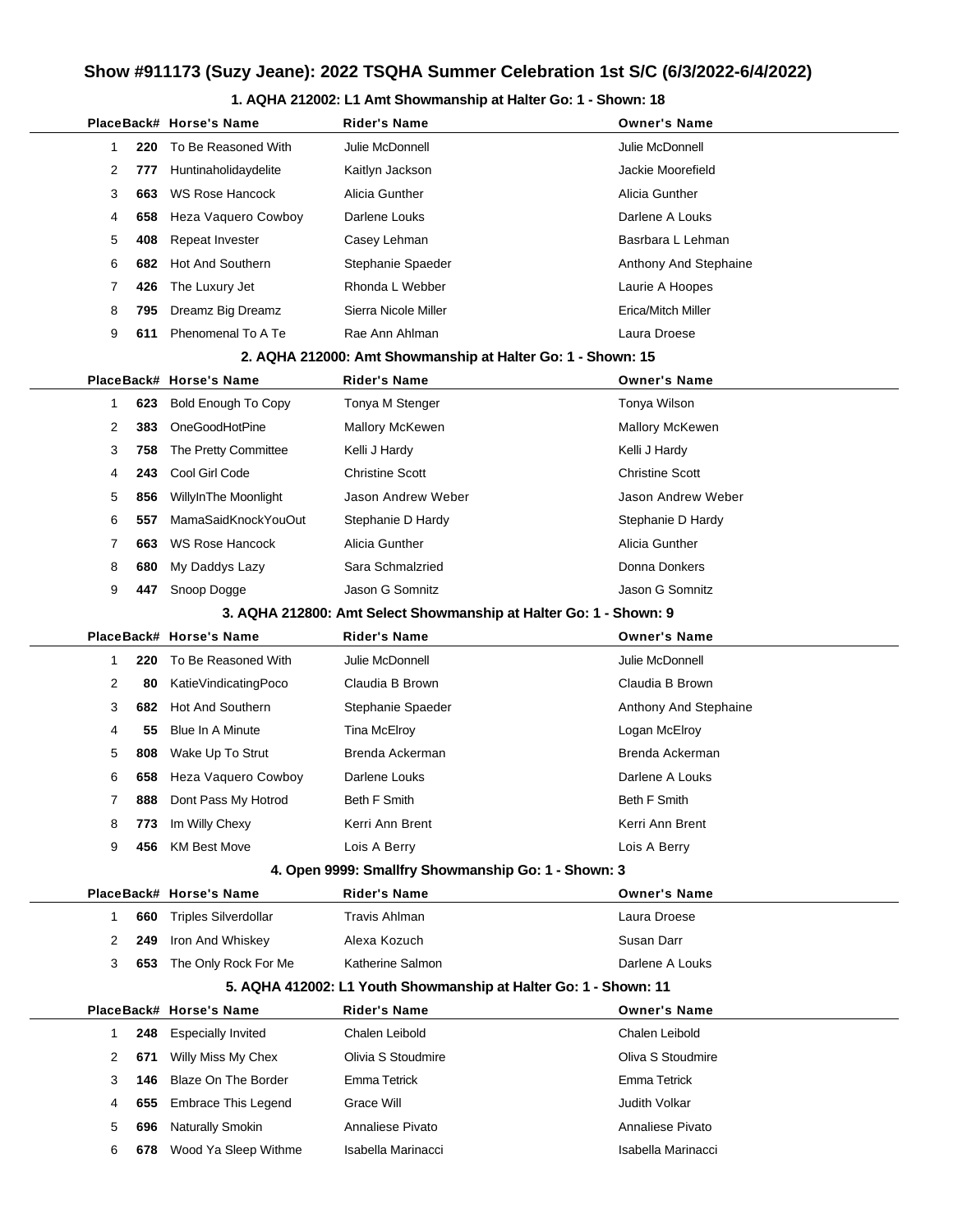|       | 97 Best You Ever Had     | Sophie Wehrle          | Deana L. Gallagher- Wehrle |
|-------|--------------------------|------------------------|----------------------------|
|       | 8 673 My One N Only Girl | Hays Daniels           | Havs Daniels               |
| 9 677 | Good Kahlua              | <b>Charity Tellish</b> | <b>Charity Tellish</b>     |

#### **6. AQHA 412000: Youth Showmanship at Halter Go: 1 - Shown: 12**

|              |      | PlaceBack# Horse's Name    | <b>Rider's Name</b>                                                          | <b>Owner's Name</b>        |  |
|--------------|------|----------------------------|------------------------------------------------------------------------------|----------------------------|--|
| 1            | 134  | Im N Outsider              | <b>Violet Shetler</b>                                                        | <b>Violet Shetler</b>      |  |
| 2            | 678  | Wood Ya Sleep Withme       | Isabella Marinacci                                                           | Isabella Marinacci         |  |
| 3            | 671  | Willy Miss My Chex         | Olivia S Stoudmire                                                           | Oliva S Stoudmire          |  |
| 4            | 146  | <b>Blaze On The Border</b> | Emma Tetrick                                                                 | <b>Emma Tetrick</b>        |  |
| 5            | 248  | <b>Especially Invited</b>  | Chalen Leibold                                                               | Chalen Leibold             |  |
| 6            | 97   | Best You Ever Had          | Sophie Wehrle                                                                | Deana L. Gallagher- Wehrle |  |
| 7            | 673  | My One N Only Girl         | <b>Laurel Daniels</b>                                                        | <b>Hays Daniels</b>        |  |
| 8            | 696  | Naturally Smokin           | Annaliese Pivato                                                             | Annaliese Pivato           |  |
| 9            | 677  | Good Kahlua                | <b>Charity Tellish</b>                                                       | <b>Charity Tellish</b>     |  |
|              |      |                            | 7. AQHA 207400: Amt Yearling Geldings Go: 1 - Shown: 1                       |                            |  |
|              |      | PlaceBack# Horse's Name    | <b>Rider's Name</b>                                                          | <b>Owner's Name</b>        |  |
| 1.           | 401  | <b>Better Get Movin</b>    | Jonelle M Harris                                                             | Jonelle M Harris           |  |
|              |      |                            | 10. AQHA 207700: Amt Aged Geldings Go: 1 - Shown: 1                          |                            |  |
|              |      | PlaceBack# Horse's Name    | <b>Rider's Name</b>                                                          | <b>Owner's Name</b>        |  |
| $\mathbf{1}$ |      | 254 Safe And Elusive       | Carol A Campbell                                                             | Carol A Campbell           |  |
|              |      |                            | 11. AQHA 277000: Amt Performance Halter Geldings Go: 1 - Shown: 12           |                            |  |
|              |      | PlaceBack# Horse's Name    | Rider's Name                                                                 | <b>Owner's Name</b>        |  |
| 1            | 447  | Snoop Dogge                | Jason G Somnitz                                                              | Jason G Somnitz            |  |
| 2            | 611  | Phenomenal To A Te         | Rae Ann Ahlman                                                               | Laura Droese               |  |
| 3            | 1202 | Only The Good One          | <b>Madeline Graves</b>                                                       | <b>Madeline Graves</b>     |  |
| 4            | 2353 | OneFootOverTheLine         | Sandra B Clark                                                               | Sandra B Clark             |  |
| 5            | 680  | My Daddys Lazy             | Sara Schmalzried                                                             | Donna Donkers              |  |
| 6            | 383  | OneGoodHotPine             | <b>Mallory McKewen</b>                                                       | <b>Mallory McKewen</b>     |  |
| 7            | 686  | Good Movin Man             | Paula Guerrieri                                                              | Paula Guerrieri            |  |
| 8            | 456  | <b>KM Best Move</b>        | Lois A Berry                                                                 | Lois A Berry               |  |
| 9            | 658  | Heza Vaquero Cowboy        | Darlene Louks                                                                | Darlene A Louks            |  |
|              |      |                            | 20. AQHA 477000: Youth Performance Halter Geldings Go: 1 - Shown: 7          |                            |  |
|              |      | PlaceBack# Horse's Name    | <b>Rider's Name</b>                                                          | <b>Owner's Name</b>        |  |
| 1            |      | 134 Im N Outsider          | <b>Violet Shetler</b>                                                        | <b>Violet Shetler</b>      |  |
| 2            | 611  | Phenomenal To A Te         | <b>Travis Ahlman</b>                                                         | Laura Droese               |  |
| 3            | 97   | Best You Ever Had          | Sophie Wehrle                                                                | Deana L. Gallagher- Wehrle |  |
| 4            | 671  | Willy Miss My Chex         | Olivia S Stoudmire                                                           | Oliva S Stoudmire          |  |
| 5            | 724  | Signature Flatline         | Audrey Wetterau                                                              | Robyn Allan                |  |
| 6            | 678  | Wood Ya Sleep Withme       | Isabella Marinacci                                                           | Isabella Marinacci         |  |
| 7            | 146  | <b>Blaze On The Border</b> | Emma Tetrick                                                                 | Emma Tetrick               |  |
|              |      |                            | 23. AQHA 471400: Youth Performance Grand Champion Gelding Go: 1 - Shown: 1   |                            |  |
|              |      | PlaceBack# Horse's Name    | <b>Rider's Name</b>                                                          | <b>Owner's Name</b>        |  |
| 0            | 134  | Im N Outsider              | <b>Violet Shetler</b>                                                        | <b>Violet Shetler</b>      |  |
|              |      |                            | 24. AQHA 471500: Youth Performance Reserve Champion Gelding Go: 1 - Shown: 2 |                            |  |
|              |      | PlaceBack# Horse's Name    | <b>Rider's Name</b>                                                          | <b>Owner's Name</b>        |  |
| 0            | 611  | Phenomenal To A Te         | <b>Travis Ahlman</b>                                                         | Laura Droese               |  |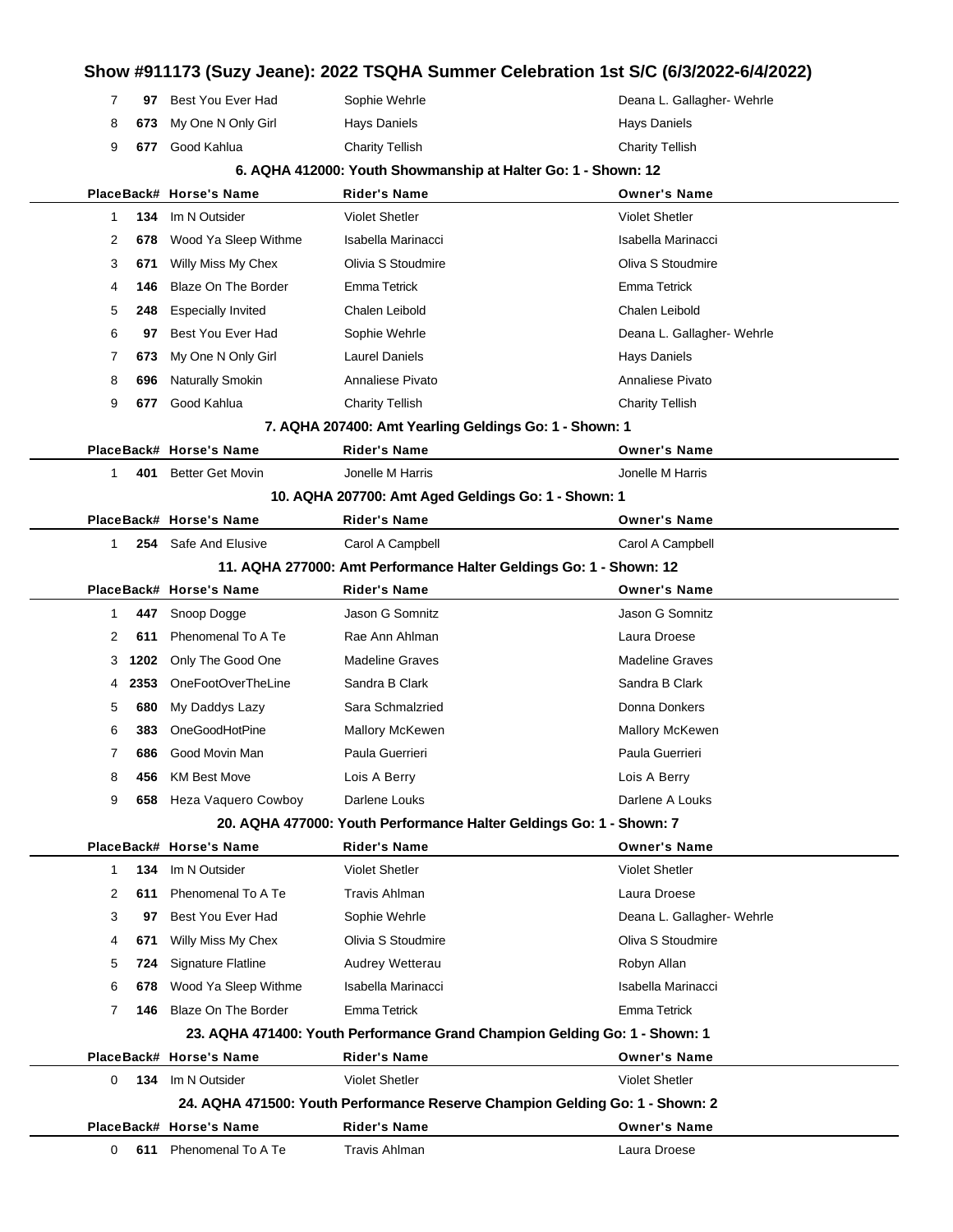| 0            |      | 134 Im N Outsider            | <b>Violet Shetler</b>                                                  | <b>Violet Shetler</b>      |
|--------------|------|------------------------------|------------------------------------------------------------------------|----------------------------|
|              |      |                              | 28. AQHA 107700: Aged Geldings Go: 1 - Shown: 1                        |                            |
|              |      | PlaceBack# Horse's Name      | <b>Rider's Name</b>                                                    | <b>Owner's Name</b>        |
| $\mathbf{1}$ |      | 254 Safe And Elusive         | Joe Dunlap                                                             | Carol A Campbell           |
|              |      |                              | 29. AQHA 177000: Performance Halter Geldings Go: 1 - Shown: 11         |                            |
|              |      | PlaceBack# Horse's Name      | <b>Rider's Name</b>                                                    | <b>Owner's Name</b>        |
| 1            |      | 447 Snoop Dogge              | Jason G Somnitz                                                        | Jason G Somnitz            |
| 2            | 134  | Im N Outsider                | <b>Violet Shetler</b>                                                  | <b>Violet Shetler</b>      |
| 3            | 611  | Phenomenal To A Te           | Rae Ann Ahlman                                                         | Laura Droese               |
| 4            | 680  | My Daddys Lazy               | Sara Schmalzried                                                       | Donna Donkers              |
| 5            | 782  | <b>Certain Promotion</b>     | Amber E Clark                                                          | Melissa Ballentine         |
| 6            | 1202 | Only The Good One            | <b>Madeline Graves</b>                                                 | <b>Madeline Graves</b>     |
| 7            | 97   | Best You Ever Had            | Sophie Wehrle                                                          | Deana L. Gallagher- Wehrle |
| 8            | 585  | Simply Presidential          | Laurie A Hoopes                                                        | Laurie A Hoopes            |
| 9            | 456  | <b>KM Best Move</b>          | Lois A Berry                                                           | Lois A Berry               |
|              |      |                              | 30. AQHA 101400: Grand Champion Geldings Go: 1 - Shown: 1              |                            |
|              |      | PlaceBack# Horse's Name      | <b>Rider's Name</b>                                                    | <b>Owner's Name</b>        |
| 0            |      | <b>254</b> Safe And Elusive  | Joe Dunlap                                                             | Carol A Campbell           |
|              |      |                              | 31. AQHA 101500: Reserve Champion Gelding Go: 1 - Shown: 1             |                            |
|              |      | PlaceBack# Horse's Name      | <b>Rider's Name</b>                                                    | <b>Owner's Name</b>        |
| 0            |      | <b>254</b> Safe And Elusive  | Joe Dunlap                                                             | Carol A Campbell           |
|              |      |                              | 32. AQHA 171400: Performance Grand Champion Geldings Go: 1 - Shown: 1  |                            |
|              |      | PlaceBack# Horse's Name      | <b>Rider's Name</b>                                                    | <b>Owner's Name</b>        |
| 0            |      | 447 Snoop Dogge              | Jason G Somnitz                                                        | Jason G Somnitz            |
|              |      |                              | 33. AQHA 171500: Performance Reserve Champion Gelding Go: 1 - Shown: 2 |                            |
|              |      | PlaceBack# Horse's Name      | <b>Rider's Name</b>                                                    | <b>Owner's Name</b>        |
| 0            | 447  | Snoop Dogge                  | Jason G Somnitz                                                        | Jason G Somnitz            |
| 0            | 134  | Im N Outsider                | <b>Violet Shetler</b>                                                  | <b>Violet Shetler</b>      |
|              |      |                              | 35. AQHA 205500: Amt Two Yr Old Mares Go: 1 - Shown: 1                 |                            |
|              |      | PlaceBack# Horse's Name      | <b>Rider's Name</b>                                                    | <b>Owner's Name</b>        |
| 0            |      | <b>547</b> lem The Sweet One | Jason G Somnitz                                                        | Jason G Somnitz            |
|              |      |                              | 36. AQHA 205600: Amt Three Yr Old Mares Go: 1 - Shown: 1               |                            |
|              |      | PlaceBack# Horse's Name      | <b>Rider's Name</b>                                                    | <b>Owner's Name</b>        |
| 0            | 55   | <b>Blue In A Minute</b>      | Tina McElroy                                                           | Logan McElroy              |
|              |      |                              | 37. AQHA 205700: Amt Aged Mares Go: 1 - Shown: 5                       |                            |
|              |      | PlaceBack# Horse's Name      | <b>Rider's Name</b>                                                    | <b>Owner's Name</b>        |
| 1            | 326  | One More Ante                | Michelle Gala                                                          | Michelle Gala              |
| 2            | 795  | Dreamz Big Dreamz            | Sierra Nicole Miller                                                   | Erica/Mitch Miller         |
| 3            | 808  | Wake Up To Strut             | Brenda Ackerman                                                        | Brenda Ackerman            |
| 4            | 408  | Repeat Invester              | Casey Lehman                                                           | Basrbara L Lehman          |
|              |      |                              |                                                                        |                            |

|     |                                                                      | <b>Owner's Name</b>                            |
|-----|----------------------------------------------------------------------|------------------------------------------------|
|     | Stephanie Spaeder                                                    | Anthony And Stephaine                          |
|     | Kelli J Hardy                                                        | Kelli J Hardy                                  |
| 243 | <b>Christine Scott</b>                                               | <b>Christine Scott</b>                         |
|     | 682 Hot And Southern<br>2 758 The Pretty Committee<br>Cool Girl Code | PlaceBack# Horse's Name<br><b>Rider's Name</b> |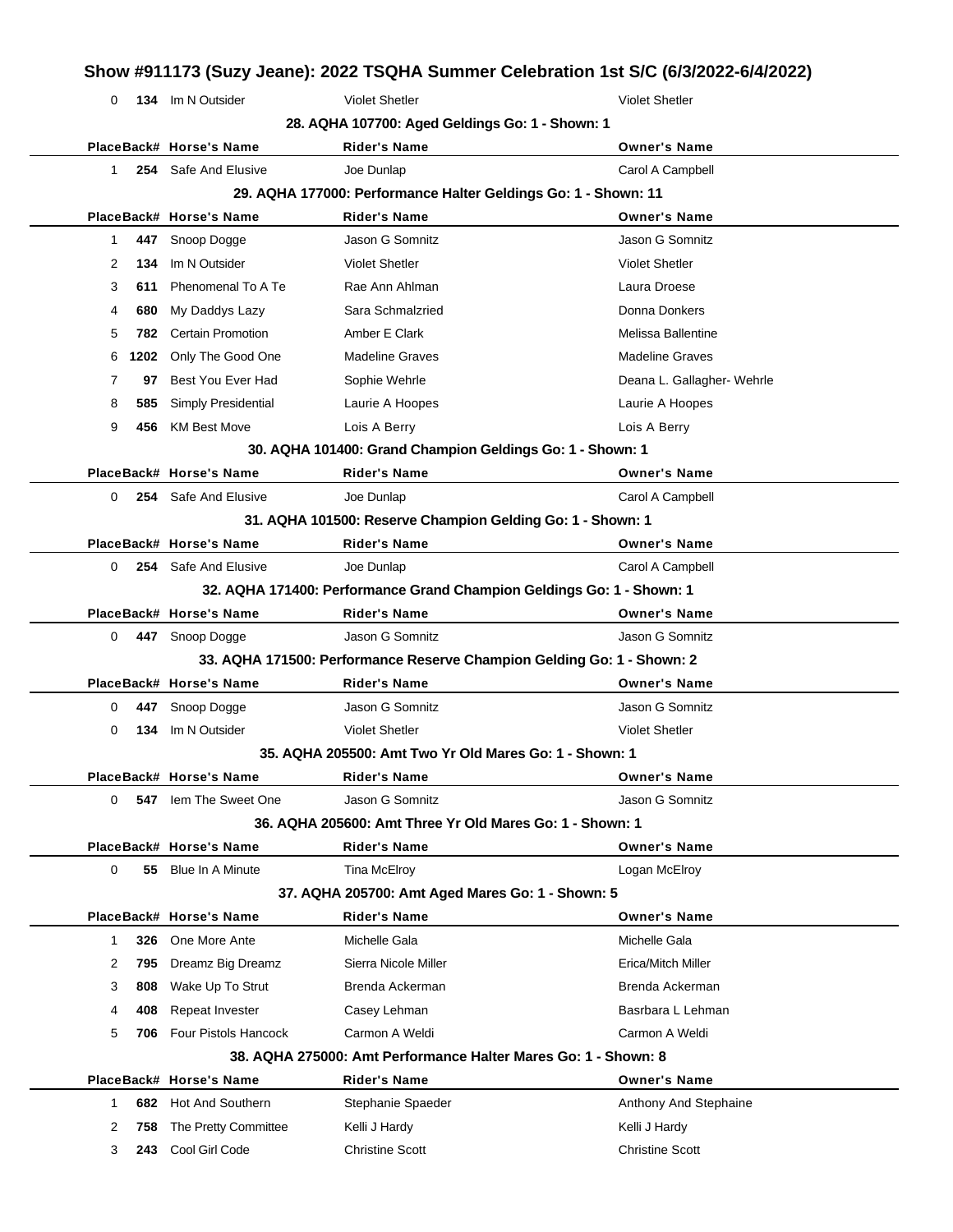|              |      |                            | Show #911173 (Suzy Jeane): 2022 TSQHA Summer Celebration 1st S/C (6/3/2022-6/4/2022) |                        |
|--------------|------|----------------------------|--------------------------------------------------------------------------------------|------------------------|
| 4            | 653  | The Only Rock For Me       | Nicole Salmon                                                                        | Darlene A Louks        |
| 5            | 773  | Im Willy Chexy             | Kerri Ann Brent                                                                      | Kerri Ann Brent        |
| 6            | 623  | <b>Bold Enough To Copy</b> | Tonya M Stenger                                                                      | Tonya Wilson           |
| 7            | 2525 | Coy Lil Frosty             | <b>Taylor Rebman</b>                                                                 | <b>Taylor Rebman</b>   |
| 8            | 663  | <b>WS Rose Hancock</b>     | Alicia Gunther                                                                       | Alicia Gunther         |
|              |      |                            | 39. AQHA 201200: Amt Grand Champion Mares Go: 1 - Shown: 1                           |                        |
|              |      | PlaceBack# Horse's Name    | <b>Rider's Name</b>                                                                  | <b>Owner's Name</b>    |
| 0            |      | 326 One More Ante          | Michelle Gala                                                                        | Michelle Gala          |
|              |      |                            | 40. AQHA 201300: Amt Reserve Champion Mare Go: 1 - Shown: 2                          |                        |
|              |      | PlaceBack# Horse's Name    | <b>Rider's Name</b>                                                                  | <b>Owner's Name</b>    |
| $\Omega$     | 326  | One More Ante              | Michelle Gala                                                                        | Michelle Gala          |
| 0            | 795  | Dreamz Big Dreamz          | Sierra Nicole Miller                                                                 | Erica/Mitch Miller     |
|              |      |                            | 41. AQHA 271200: Amt Performance Grand Champion Mares Go: 1 - Shown: 2               |                        |
|              |      | PlaceBack# Horse's Name    | <b>Rider's Name</b>                                                                  | <b>Owner's Name</b>    |
| 0            | 682  | <b>Hot And Southern</b>    | Stephanie Spaeder                                                                    | Anthony And Stephaine  |
| 0            | 758  | The Pretty Committee       | Kelli J Hardy                                                                        | Kelli J Hardy          |
|              |      |                            | 42. AQHA 271300: Amt Performance Reserve Champion Mare Go: 1 - Shown: 3              |                        |
|              |      | PlaceBack# Horse's Name    | <b>Rider's Name</b>                                                                  | <b>Owner's Name</b>    |
| 0            | 682  | Hot And Southern           | Stephanie Spaeder                                                                    | Anthony And Stephaine  |
| 0            | 243  | Cool Girl Code             | <b>Christine Scott</b>                                                               | <b>Christine Scott</b> |
| 0            | 758  | The Pretty Committee       | Kelli J Hardy                                                                        | Kelli J Hardy          |
|              |      |                            | 47. AQHA 475000: Youth Performance Halter Mares Go: 1 - Shown: 5                     |                        |
|              |      | PlaceBack# Horse's Name    | <b>Rider's Name</b>                                                                  | <b>Owner's Name</b>    |
| 1            | 653  | The Only Rock For Me       | Katherine Salmon                                                                     | Darlene A Louks        |
| 2            | 673  | My One N Only Girl         | <b>Laurel Daniels</b>                                                                | <b>Hays Daniels</b>    |
| 3            | 676  | AFancyRodder               | Cydnie Hotchkiss                                                                     | Cydnie Hotchkiss       |
| 4            | 248  | <b>Especially Invited</b>  | Chalen Leibold                                                                       | <b>Chalen Leibold</b>  |
| 5            | 677  | Good Kahlua                | <b>Charity Tellish</b>                                                               | <b>Charity Tellish</b> |
|              |      |                            | 50. AQHA 471200: Youth Performance Grand Champion Mares Go: 1 - Shown: 1             |                        |
|              |      | PlaceBack# Horse's Name    | Rider's Name                                                                         | <b>Owner's Name</b>    |
| 0            |      | 653 The Only Rock For Me   | Katherine Salmon                                                                     | Darlene A Louks        |
|              |      |                            | 51. AQHA 471300: Youth Performance Reserve Champion Mare Go: 1 - Shown: 3            |                        |
|              |      | PlaceBack# Horse's Name    | <b>Rider's Name</b>                                                                  | <b>Owner's Name</b>    |
| 0            | 676  | AFancyRodder               | Cydnie Hotchkiss                                                                     | Cydnie Hotchkiss       |
| 0            | 673  | My One N Only Girl         | <b>Laurel Daniels</b>                                                                | Hays Daniels           |
| 0            |      | 653 The Only Rock For Me   | Katherine Salmon                                                                     | Darlene A Louks        |
|              |      |                            | 55. AQHA 105700: Aged Mares Go: 1 - Shown: 4                                         |                        |
|              |      | PlaceBack# Horse's Name    | <b>Rider's Name</b>                                                                  | <b>Owner's Name</b>    |
| $\mathbf{1}$ | 326  | One More Ante              | Michelle Gala                                                                        | Michelle Gala          |
| 2            | 795  | Dreamz Big Dreamz          | Sierra Nicole Miller                                                                 | Erica/Mitch Miller     |
| 3            | 676  | AFancyRodder               | Cydnie Hotchkiss                                                                     | Cydnie Hotchkiss       |
| 4            | 408  | Repeat Invester            | Nikki Bailey                                                                         | Basrbara L Lehman      |
|              |      |                            | 56. AQHA 175000: Performance Halter Mares Go: 1 - Shown: 6                           |                        |
|              |      | PlaceBack# Horse's Name    | Rider's Name                                                                         | <b>Owner's Name</b>    |
| 1            | 682  | Hot And Southern           | Stephanie Spaeder                                                                    | Anthony And Stephaine  |
| 2            | 243  | Cool Girl Code             | <b>Christine Scott</b>                                                               | <b>Christine Scott</b> |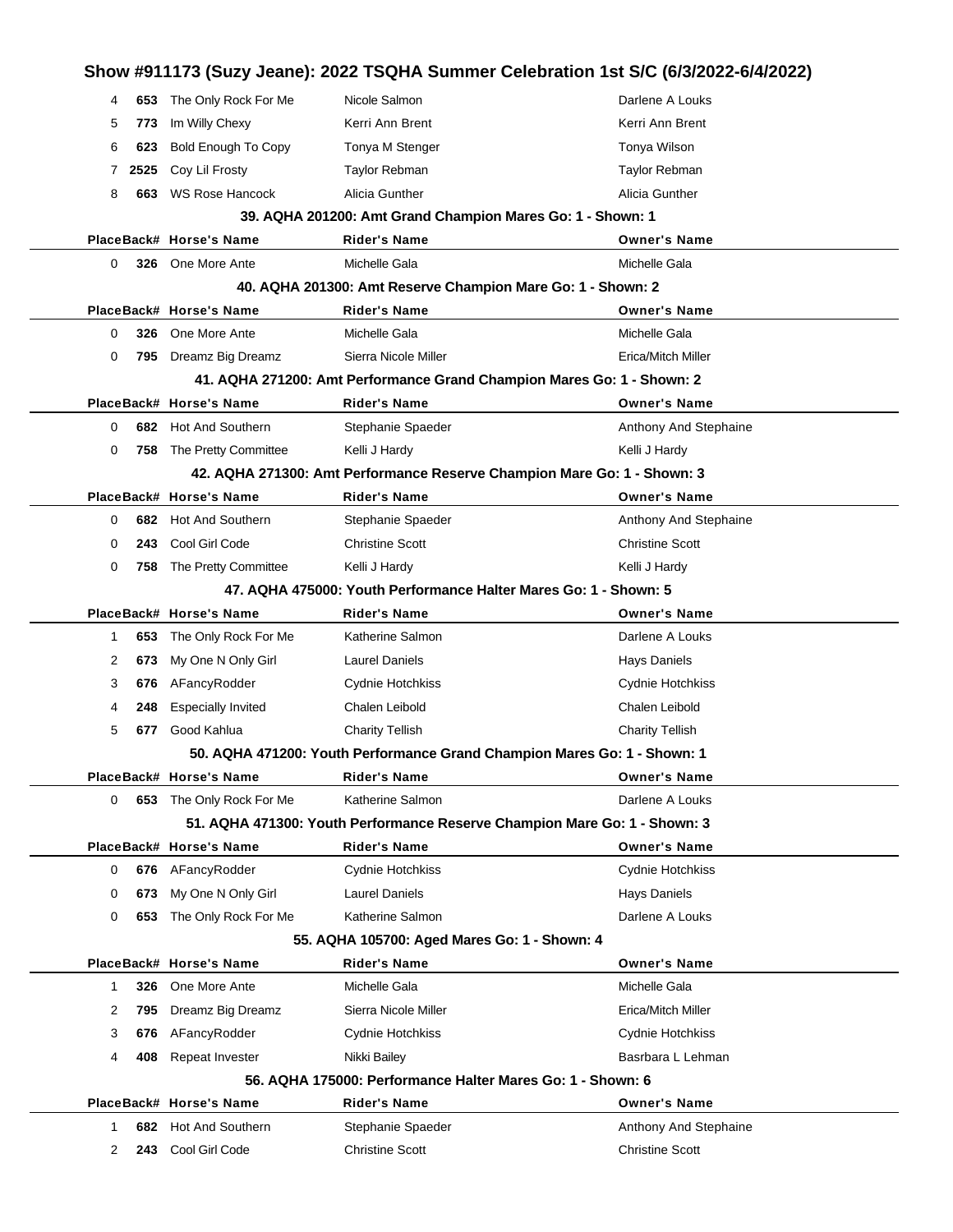|              |     |                                                     | Show #911173 (Suzy Jeane): 2022 TSQHA Summer Celebration 1st S/C (6/3/2022-6/4/2022) |                                     |
|--------------|-----|-----------------------------------------------------|--------------------------------------------------------------------------------------|-------------------------------------|
| 3            | 758 | The Pretty Committee                                | Kelli J Hardy                                                                        | Kelli J Hardy                       |
| 4            | 653 | The Only Rock For Me                                | Katherine Salmon                                                                     | Darlene A Louks                     |
| 5            | 773 | Im Willy Chexy                                      | Kerri Ann Brent                                                                      | Kerri Ann Brent                     |
|              |     |                                                     | 57. AQHA 101200: Grand Champion Mares Go: 1 - Shown: 1                               |                                     |
|              |     | PlaceBack# Horse's Name                             | Rider's Name                                                                         | <b>Owner's Name</b>                 |
| 0            |     | 326 One More Ante                                   | Michelle Gala                                                                        | Michelle Gala                       |
|              |     |                                                     | 58. AQHA 101300: Reserve Champion Mare Go: 1 - Shown: 2                              |                                     |
|              |     | PlaceBack# Horse's Name                             | <b>Rider's Name</b>                                                                  | <b>Owner's Name</b>                 |
| 0            | 326 | One More Ante                                       | Michelle Gala                                                                        | Michelle Gala                       |
| 0            |     | 795 Dreamz Big Dreamz                               | Sierra Nicole Miller                                                                 | Erica/Mitch Miller                  |
|              |     |                                                     | 59. AQHA 171200: Performance Grand Champion Mares Go: 1 - Shown: 2                   |                                     |
|              |     | PlaceBack# Horse's Name                             | Rider's Name                                                                         | <b>Owner's Name</b>                 |
| 0            |     | 682 Hot And Southern                                | Stephanie Spaeder                                                                    | Anthony And Stephaine               |
| 0            |     | 243 Cool Girl Code                                  | <b>Christine Scott</b>                                                               | <b>Christine Scott</b>              |
|              |     |                                                     | 60. AQHA 171300: Performance Reserve Champion Mare Go: 1 - Shown: 3                  |                                     |
|              |     | PlaceBack# Horse's Name                             | Rider's Name                                                                         | <b>Owner's Name</b>                 |
| 0            |     | 682 Hot And Southern                                | Stephanie Spaeder                                                                    | Anthony And Stephaine               |
| 0            | 243 | Cool Girl Code                                      | <b>Christine Scott</b>                                                               | <b>Christine Scott</b>              |
| 0            | 758 | The Pretty Committee                                | Kelli J Hardy                                                                        | Kelli J Hardy                       |
|              |     |                                                     | 61. AQHA 203100: Amt Yearling Stallions Go: 1 - Shown: 1                             |                                     |
|              |     | PlaceBack# Horse's Name                             | Rider's Name                                                                         | <b>Owner's Name</b>                 |
| 0            | 799 | TB Fearful                                          | DeAnna Gordon                                                                        | DeAnna Gordon                       |
|              |     |                                                     | 70. AQHA 103100: Yearling Stallions Go: 1 - Shown: 1                                 |                                     |
|              |     | PlaceBack# Horse's Name                             | Rider's Name                                                                         | <b>Owner's Name</b>                 |
| 0            |     | 799 TB Fearful                                      | DeAnna Gordon                                                                        | DeAnna Gordon                       |
|              |     |                                                     | 79. Open 9991: Lead Line 8 & Under Go: 1 - Shown: 2                                  |                                     |
|              |     | PlaceBack# Horse's Name                             | Rider's Name                                                                         | <b>Owner's Name</b>                 |
| 0            | 663 | WS Rose Hancock                                     | Alicia Gunther                                                                       | Alicia Gunther                      |
| 0            | 663 | WS Rose Hancock                                     | <b>Brentley Gunther</b>                                                              | Alicia Gunther                      |
|              |     |                                                     | 83. Open 9985: Small Fry Hunt Seat Equitation Go: 1 - Shown: 1                       |                                     |
|              |     | PlaceBack# Horse's Name                             | <b>Rider's Name</b>                                                                  | <b>Owner's Name</b>                 |
| $\mathbf{1}$ |     | 249 Iron And Whiskey                                | Alexa Kozuch                                                                         | Susan Darr                          |
|              |     |                                                     | 84. AQHA 244102: L1 Amt Walk Trot Hunter Under Saddle Go: 1 - Shown: 2               |                                     |
|              |     | PlaceBack# Horse's Name                             | <b>Rider's Name</b>                                                                  | <b>Owner's Name</b>                 |
| 1            |     | 663 WS Rose Hancock                                 | Alicia Gunther                                                                       | Alicia Gunther                      |
| 2            |     | 773 Im Willy Chexy                                  | Kerri Ann Brent                                                                      | Kerri Ann Brent                     |
|              |     |                                                     | 85. AQHA 252102: L1 Amt Walk Trot Hunt Seat Equitation Go: 1 - Shown: 1              |                                     |
|              |     | PlaceBack# Horse's Name                             | <b>Rider's Name</b>                                                                  | <b>Owner's Name</b>                 |
| $\mathbf{0}$ |     | 773 Im Willy Chexy                                  | Kerri Ann Brent                                                                      | Kerri Ann Brent                     |
|              |     |                                                     | 86. AQHA 444102: L1 Youth Walk Trot Hunter Under Saddle Go: 1 - Shown: 1             |                                     |
|              |     | PlaceBack# Horse's Name                             | <b>Rider's Name</b>                                                                  | <b>Owner's Name</b>                 |
|              |     | 0 673 My One N Only Girl                            | Hays Daniels                                                                         | <b>Hays Daniels</b>                 |
|              |     |                                                     |                                                                                      |                                     |
|              |     |                                                     | 87. AQHA 452102: L1 Youth Walk Trot Hunt Seat Equitation Go: 1 - Shown: 1            |                                     |
|              |     | PlaceBack# Horse's Name<br>0 673 My One N Only Girl | <b>Rider's Name</b><br><b>Hays Daniels</b>                                           | <b>Owner's Name</b><br>Hays Daniels |

**88. AQHA 144004: L1 Hunter Under Saddle Go: 1 - Shown: 3**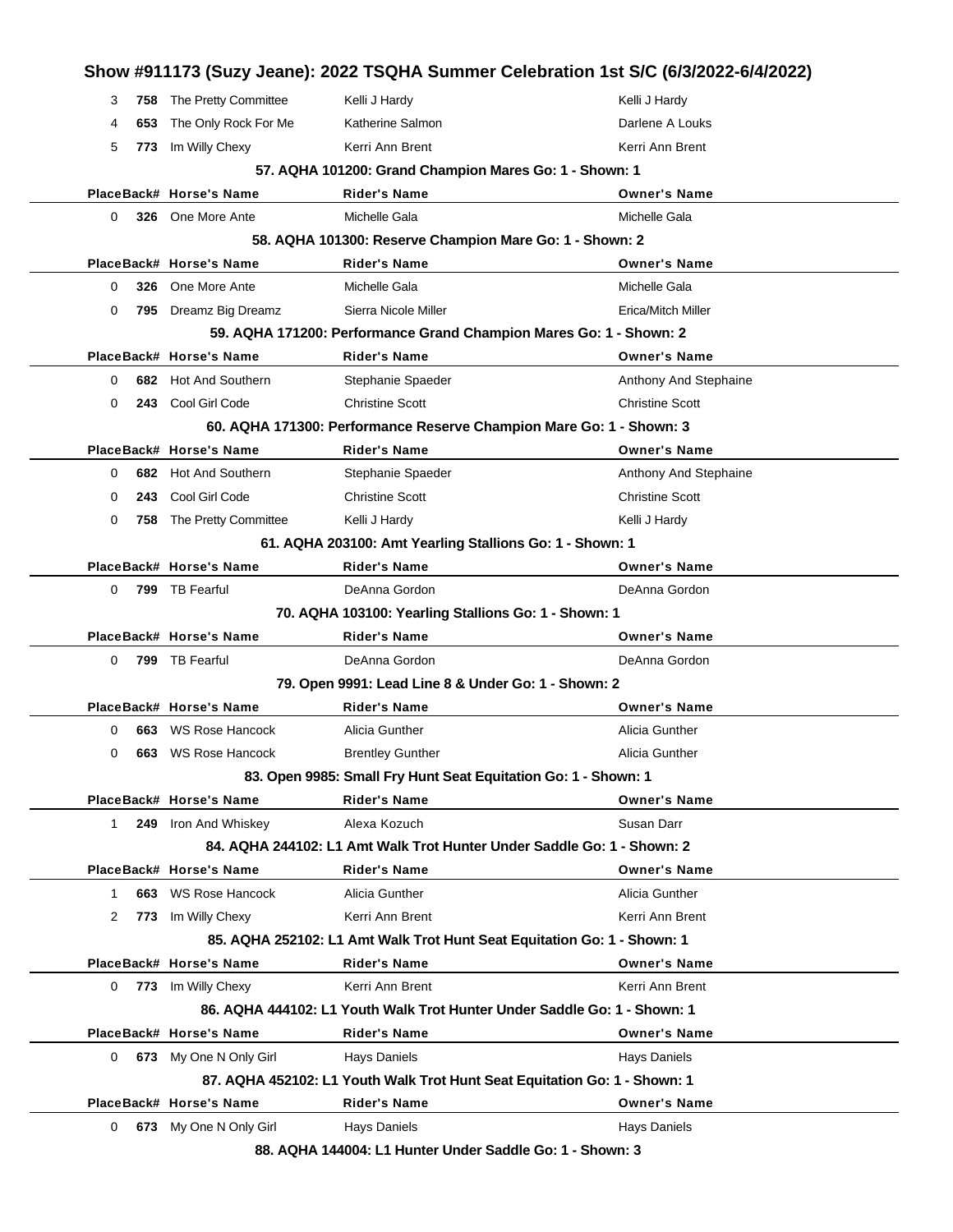### **Show #911173 (Suzy Jeane): 2022 TSQHA Summer Celebration 1st S/C (6/3/2022-6/4/2022) PlaceBack# Horse's Name Rider's Name Owner's Name** Heza Vaquero Cowboy Ashley Marie Sundberg **Darlene A Louks** Darlene A Louks **782** Certain Promotion **Amber E Clark** Melissa Ballentine **13** Al Be Better Michelle Petrosky Michelle Petrosky **89. AQHA 244002: L1 Amt Hunter Under Saddle Go: 1 - Shown: 6 PlaceBack# Horse's Name Rider's Name Owner's Name 1250** Seekin An Invitation Taylor Rebman Taylor Rebman **1425** Goodbars N Hot Irons Katherine DeMaison **Kathering DeMaison** Katherine DeMaison **856** WillyInThe Moonlight Jason Andrew Weber Jason Andrew Weber **683** Rebels Dont Sleep **Erin M Rushin** Erin M Rushin Erin M Rushin **1202** Only The Good One Madeline Graves Madeline Graves **702** Pretty Girls Rock Tonia Freeze Kelli J Hardy **90. AQHA 244000: Amt Hunter Under Saddle Go: 1 - Shown: 10 PlaceBack# Horse's Name Rider's Name Owner's Name 1425** Goodbars N Hot Irons Katherine DeMaison **Katherine DeMaison** Katherine DeMaison **623** Bold Enough To Copy Tonya M Stenger Tong Tonya Wilson **13** Al Be Better Michelle Petrosky Michelle Petrosky **856** WillyInThe Moonlight Jason Andrew Weber Jason Andrew Weber 5 758 The Pretty Committee Kelli J Hardy Kelli and the Kelli J Hardy Kelli J Hardy **683** Rebels Dont Sleep Erin M Rushin Erin M Rushin **782** Certain Promotion Melissa Ballentine Melissa Ballentine **1202** Only The Good One Madeline Graves Madeline Graves Madeline Graves **702** Pretty Girls Rock Tonia Freeze Tonia Freeze Kelli J Hardy **91. AQHA 244800: Amt Select Hunter Under Saddle Go: 1 - Shown: 7 PlaceBack# Horse's Name Rider's Name Owner's Name 757** One Hot Ironman Marlee Gabriele Marlee Gabriele **682** Hot And Southern Stephanie Spaeder Stephanie Stephanie Anthony And Stephaine **2353** OneFootOverTheLine Sandra B Clark Sandra B Clark Sandra B Clark **55** Blue In A Minute Tina McElroy **The Strutter Contact Accord McElroy** Cogan McElroy **658** Heza Vaquero Cowboy Darlene Louks **Data Louks** Darlene A Louks **888** Dont Pass My Hotrod Beth F Smith Beth F Smith Beth F Smith **727** Cavs All In Lori Rosborough Stevenson Lori Rosborough Stevenson **92. AQHA 144100: Junior Hunter Under Saddle Go: 1 - Shown: 3 PlaceBack# Horse's Name Rider's Name Owner's Name 659** Im Flaunting Awesome Melissa Shetler Method Melissa Shetler Janet N Chase **13** Al Be Better **Edward A Weber Example 2** Michelle Petrosky **1202** Only The Good One Amber E Clark Madeline Graves **93. AQHA 444002: L1 Youth Hunter Under Saddle Go: 1 - Shown: 10 PlaceBack# Horse's Name Rider's Name Owner's Name 659** Im Flaunting Awesome Alexa Munsee **Alexa Munsee** Janet N Chase **248** Especially Invited Chalen Leibold Chalen Leibold **678** Wood Ya Sleep Withme Isabella Marinacci **Isabella Marinacci** Isabella Marinacci **428** Just One A The Boys Jadyn Swaldi Jadyn Swaldi 5 724 Signature Flatline **Audrey Wetterau Communisty Robyn Allan 673** My One N Only Girl Laurel Daniels Hays Daniels **146** Blaze On The Border **Emma Tetrick** Emma Tetrick Emma Tetrick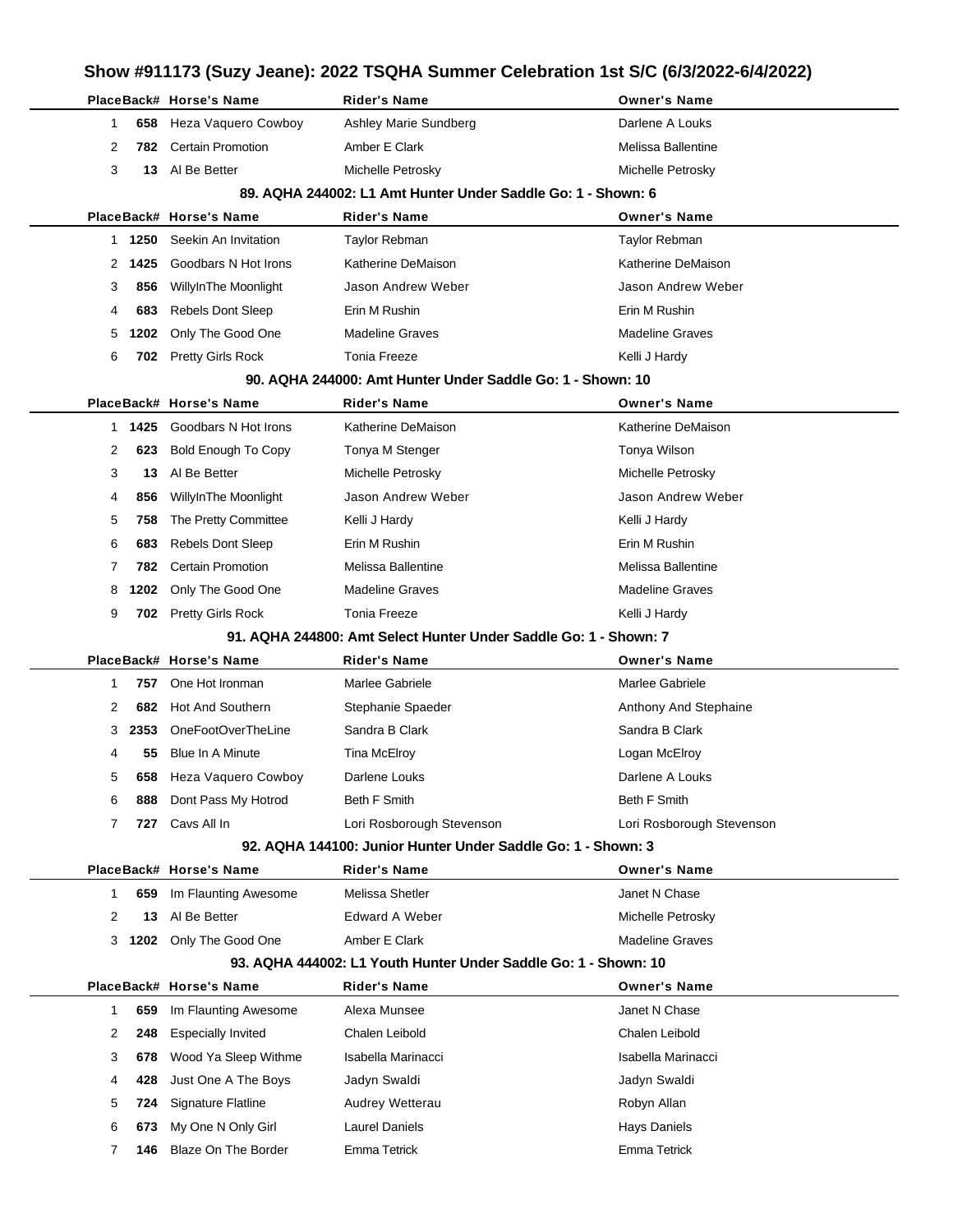| 8<br>671  | Willy Miss My Chex         | Olivia S Stoudmire                                                | Oliva S Stoudmire          |
|-----------|----------------------------|-------------------------------------------------------------------|----------------------------|
| 9<br>97   | Best You Ever Had          | Sophie Wehrle                                                     | Deana L. Gallagher- Wehrle |
|           |                            | 94. AQHA 444000: Youth Hunter Under Saddle Go: 1 - Shown: 10      |                            |
|           | PlaceBack# Horse's Name    | <b>Rider's Name</b>                                               | <b>Owner's Name</b>        |
| 134<br>1  | Im N Outsider              | <b>Violet Shetler</b>                                             | <b>Violet Shetler</b>      |
| 2<br>248  | <b>Especially Invited</b>  | Chalen Leibold                                                    | Chalen Leibold             |
| 3<br>678  | Wood Ya Sleep Withme       | Isabella Marinacci                                                | Isabella Marinacci         |
| 724<br>4  | Signature Flatline         | Audrey Wetterau                                                   | Robyn Allan                |
| 5<br>428  | Just One A The Boys        | Jadyn Swaldi                                                      | Jadyn Swaldi               |
| 6<br>673  | My One N Only Girl         | <b>Laurel Daniels</b>                                             | <b>Hays Daniels</b>        |
| 7<br>146  | <b>Blaze On The Border</b> | Emma Tetrick                                                      | Emma Tetrick               |
| 8<br>671  | Willy Miss My Chex         | Olivia S Stoudmire                                                | Oliva S Stoudmire          |
| 9<br>97   | Best You Ever Had          | Sophie Wehrle                                                     | Deana L. Gallagher- Wehrle |
|           |                            | 95. AQHA 144200: Senior Hunter Under Saddle Go: 1 - Shown: 5      |                            |
|           | PlaceBack# Horse's Name    | <b>Rider's Name</b>                                               | <b>Owner's Name</b>        |
| 134<br>1  | Im N Outsider              | <b>Violet Shetler</b>                                             | <b>Violet Shetler</b>      |
| 2<br>682  | Hot And Southern           | Amber E Clark                                                     | Anthony And Stephaine      |
| 3<br>623  | <b>Bold Enough To Copy</b> | Tonya M Stenger                                                   | Tonya Wilson               |
| 4<br>658  | Heza Vaquero Cowboy        | Ashley Marie Sundberg                                             | Darlene A Louks            |
| 5<br>557  | MamaSaidKnockYouOut        | Stephanie D Hardy                                                 | Stephanie D Hardy          |
|           |                            | 96. AQHA 252002: L1 Amt Hunt Seat Equitation Go: 1 - Shown: 7     |                            |
|           | PlaceBack# Horse's Name    | <b>Rider's Name</b>                                               | <b>Owner's Name</b>        |
| 663<br>1  | WS Rose Hancock            | Alicia Gunther                                                    | Alicia Gunther             |
| 2<br>683  | <b>Rebels Dont Sleep</b>   | Erin M Rushin                                                     | Erin M Rushin              |
| 2525<br>3 | Coy Lil Frosty             | Taylor Rebman                                                     | Taylor Rebman              |
| 702<br>4  | <b>Pretty Girls Rock</b>   | <b>Tonia Freeze</b>                                               | Kelli J Hardy              |
| 5<br>623  | <b>Bold Enough To Copy</b> | Tonya M Stenger                                                   | Tonya Wilson               |
| 6<br>611  | Phenomenal To A Te         | Rae Ann Ahlman                                                    | Laura Droese               |
| 7<br>682  | <b>Hot And Southern</b>    | Stephanie Spaeder                                                 | Anthony And Stephaine      |
|           |                            | 97. AQHA 252000: Amt Hunt Seat Equitation Go: 1 - Shown: 7        |                            |
|           | PlaceBack# Horse's Name    | Rider's Name                                                      | <b>Owner's Name</b>        |
| 758<br>1  | The Pretty Committee       | Kelli J Hardy                                                     | Kelli J Hardy              |
| 1202<br>2 | Only The Good One          | <b>Madeline Graves</b>                                            | <b>Madeline Graves</b>     |
| 3<br>623  | <b>Bold Enough To Copy</b> | Tonya M Stenger                                                   | Tonya Wilson               |
| 782<br>4  | <b>Certain Promotion</b>   | Melissa Ballentine                                                | Melissa Ballentine         |
| 5<br>683  | Rebels Dont Sleep          | Erin M Rushin                                                     | Erin M Rushin              |
| 6<br>2525 | Coy Lil Frosty             | Taylor Rebman                                                     | <b>Taylor Rebman</b>       |
|           |                            | 98. AQHA 252800: Amt Select Hunt Seat Equitation Go: 1 - Shown: 6 |                            |
|           | PlaceBack# Horse's Name    | <b>Rider's Name</b>                                               | <b>Owner's Name</b>        |
| 0<br>682  | Hot And Southern           | Stephanie Spaeder                                                 | Anthony And Stephaine      |
| 0<br>55   | Blue In A Minute           | Tina McElroy                                                      | Logan McElroy              |
| 727<br>0  | Cavs All In                | Lori Rosborough Stevenson                                         | Lori Rosborough Stevenson  |
| 0<br>705  | Time To Giddy Up           | Rene L Baldwin                                                    | James G Schuller           |
| 2353<br>0 | OneFootOverTheLine         | Sandra B Clark                                                    | Sandra B Clark             |
| 0<br>888  | Dont Pass My Hotrod        | <b>Beth F Smith</b>                                               | <b>Beth F Smith</b>        |
|           |                            | 99. AQHA 452002: L1 Youth Hunt Seat Equitation Go: 1 - Shown: 9   |                            |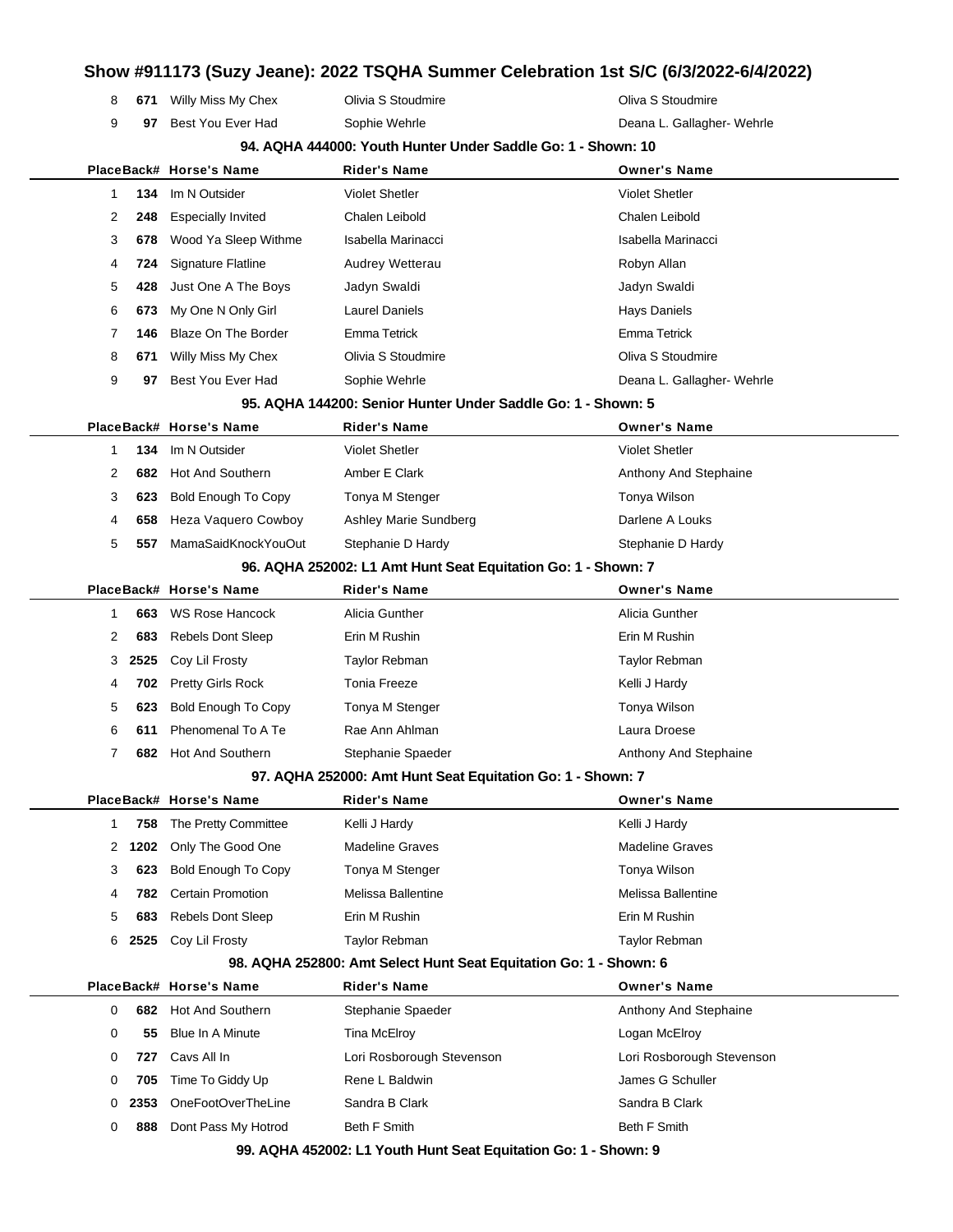|                | PlaceBack# Horse's Name           | <b>Rider's Name</b>                                           | <b>Owner's Name</b>             |
|----------------|-----------------------------------|---------------------------------------------------------------|---------------------------------|
| 1              | Wood Ya Sleep Withme<br>678<br>97 | Isabella Marinacci                                            | Isabella Marinacci              |
| 2              | Best You Ever Had                 | Sophie Wehrle                                                 | Deana L. Gallagher- Wehrle      |
| 3              | My One N Only Girl<br>673         | Laurel Daniels                                                | Hays Daniels                    |
| 4              | <b>Signature Flatline</b><br>724  | Audrey Wetterau                                               | Robyn Allan                     |
| 5              | Just One A The Boys<br>428        | Jadyn Swaldi                                                  | Jadyn Swaldi                    |
| 6              | Im Flaunting Awesome<br>659       | Alexa Munsee                                                  | Janet N Chase                   |
| 7              | <b>Especially Invited</b><br>248  | Chalen Leibold                                                | Chalen Leibold                  |
|                |                                   | 100. AQHA 452000: Youth Hunt Seat Equitation Go: 1 - Shown: 8 |                                 |
|                | PlaceBack# Horse's Name           | <b>Rider's Name</b>                                           | <b>Owner's Name</b>             |
| $\mathbf{1}$   | Im N Outsider<br>134              | <b>Violet Shetler</b>                                         | <b>Violet Shetler</b>           |
| 2              | Wood Ya Sleep Withme<br>678       | Isabella Marinacci                                            | Isabella Marinacci              |
| 3              | <b>Especially Invited</b><br>248  | Chalen Leibold                                                | Chalen Leibold                  |
| 4              | My One N Only Girl<br>673         | <b>Laurel Daniels</b>                                         | <b>Hays Daniels</b>             |
| 5              | Signature Flatline<br>724         | Audrey Wetterau                                               | Robyn Allan                     |
| 6              | Best You Ever Had<br>97           | Sophie Wehrle                                                 | Deana L. Gallagher- Wehrle      |
| 7              | Naturally Smokin<br>696           | Annaliese Pivato                                              | Annaliese Pivato                |
|                |                                   | 104. AQHA 143004: L1 Ranch Riding Go: 1 - Shown: 3            |                                 |
|                | PlaceBack# Horse's Name           | <b>Rider's Name</b>                                           | <b>Owner's Name</b>             |
| 1              | Mobster Lil Chic<br>656           | Shannon Quinlan                                               | <b>Four Star Quarter Horses</b> |
| 2              | 942 XTRA Shiney Crome             | Thelma M. O'Brien                                             | Thelma M. O'Brien               |
|                |                                   | 105. AQHA 243002: L1 Amt Ranch Riding Go: 1 - Shown: 2        |                                 |
|                | PlaceBack# Horse's Name           | <b>Rider's Name</b>                                           | <b>Owner's Name</b>             |
| 1              | Four Pistols Hancock<br>706       | Carmon A Weldi                                                | Carmon A Weldi                  |
| 2              | 942 XTRA Shiney Crome             | Thelma M. O'Brien                                             | Thelma M. O'Brien               |
|                |                                   | 106. AQHA 243000: Amt Ranch Riding Go: 1 - Shown: 1           |                                 |
|                | PlaceBack# Horse's Name           | Rider's Name                                                  | <b>Owner's Name</b>             |
| 1              | Four Pistols Hancock<br>706       | Carmon A Weldi                                                | Carmon A Weldi                  |
|                |                                   | 107. AQHA 443002: L1 Youth Ranch Riding Go: 1 - Shown: 2      |                                 |
|                | PlaceBack# Horse's Name           | Rider's Name                                                  | <b>Owner's Name</b>             |
| 1              | 942 XTRA Shiney Crome             | Ava Specht                                                    | Thelma M. O'Brien               |
| $\overline{2}$ | 74 Wink In Time                   | Logan McElroy                                                 |                                 |
|                |                                   | 109. AQHA 143000: Ranch Riding Go: 1 - Shown: 3               |                                 |
|                | PlaceBack# Horse's Name           | <b>Rider's Name</b>                                           | <b>Owner's Name</b>             |
| $\mathbf 1$    | 656 Mobster Lil Chic              | Shannon Quinlan                                               | <b>Four Star Quarter Horses</b> |
| 2              | 942 XTRA Shiney Crome             | Thelma M. O'Brien                                             | Thelma M. O'Brien               |
| 3              | 706 Four Pistols Hancock          | Carmon A Weldi                                                | Carmon A Weldi                  |
|                |                                   | 110. AQHA 138004: L1 Trail Go: 1 - Shown: 5                   |                                 |
|                | PlaceBack# Horse's Name           | <b>Rider's Name</b>                                           | <b>Owner's Name</b>             |
| 1              | 611 Phenomenal To A Te            | Rae Ann Ahlman                                                | Laura Droese                    |
| 2              | Best You Ever Had<br>97           | Amber E Clark                                                 | Deana L. Gallagher- Wehrle      |
| 3              | <b>782</b> Certain Promotion      | Amber E Clark                                                 | Melissa Ballentine              |
| 4              | Im Willy Chexy                    | Amber E Clark                                                 | Kerri Ann Brent                 |
|                | 773<br>1202 Only The Good One     | Amber E Clark                                                 | <b>Madeline Graves</b>          |
| 5              |                                   |                                                               |                                 |
|                |                                   | 111, AQHA 238002: L1 Amt Trail Go: 1 - Shown: 4               |                                 |
|                | PlaceBack# Horse's Name           | Rider's Name                                                  | <b>Owner's Name</b>             |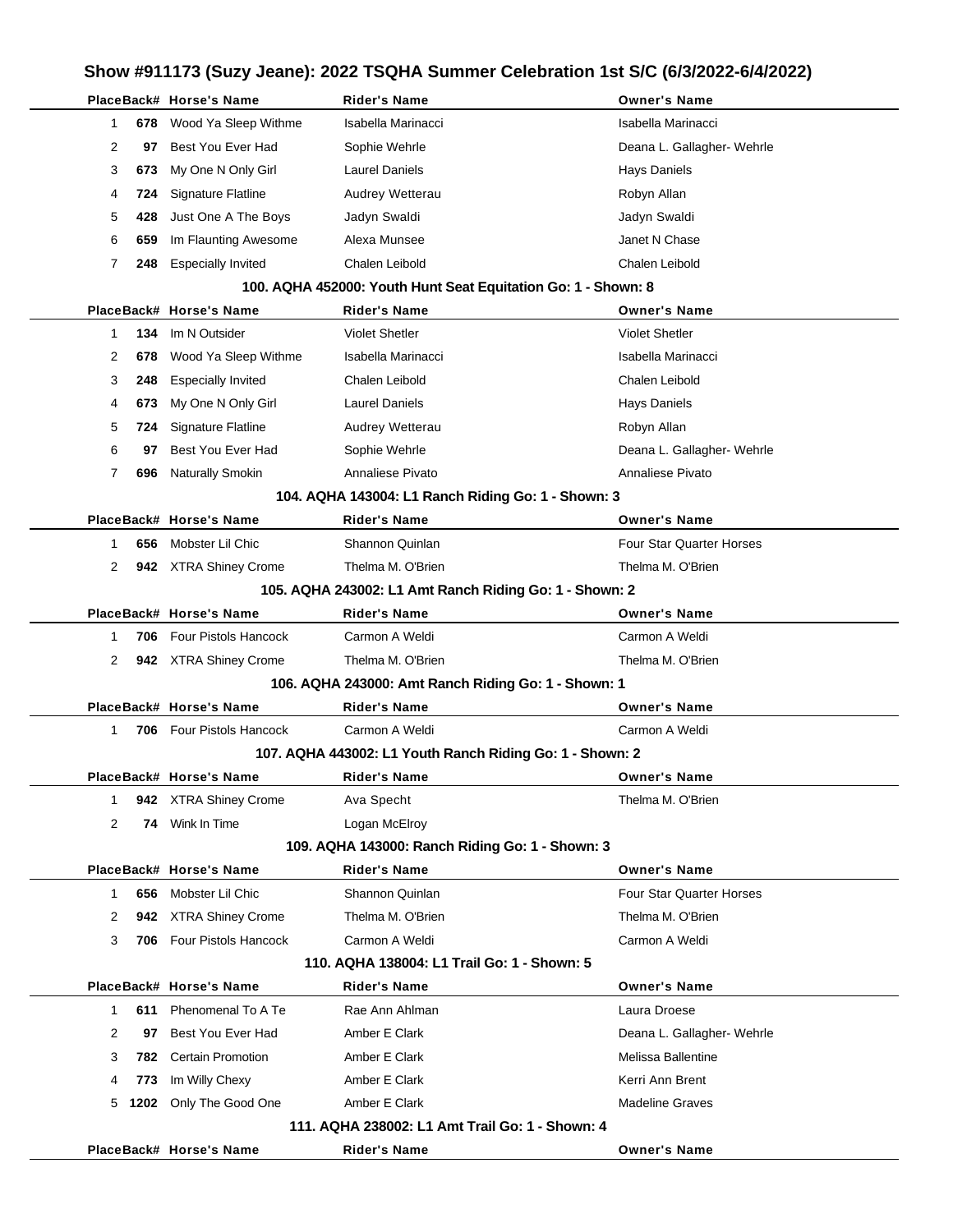| 1                                            |                                                     | 2525 Coy Lil Frosty      | Taylor Rebman                                               | Taylor Rebman              |  |  |  |  |  |  |  |
|----------------------------------------------|-----------------------------------------------------|--------------------------|-------------------------------------------------------------|----------------------------|--|--|--|--|--|--|--|
| 2                                            | 658                                                 | Heza Vaquero Cowboy      | Darlene Louks                                               | Darlene A Louks            |  |  |  |  |  |  |  |
| 3                                            | 611                                                 | Phenomenal To A Te       | Rae Ann Ahlman                                              | Laura Droese               |  |  |  |  |  |  |  |
| 4                                            | 97                                                  | Best You Ever Had        | Deana L. Gallagher- Wehrle                                  | Deana L. Gallagher- Wehrle |  |  |  |  |  |  |  |
| 112, AQHA 238000: Amt Trail Go: 1 - Shown: 3 |                                                     |                          |                                                             |                            |  |  |  |  |  |  |  |
|                                              |                                                     | PlaceBack# Horse's Name  | <b>Rider's Name</b>                                         | <b>Owner's Name</b>        |  |  |  |  |  |  |  |
| $\mathbf 1$                                  | 383                                                 | OneGoodHotPine           | Mallory McKewen                                             | Mallory McKewen            |  |  |  |  |  |  |  |
|                                              | 2 2525                                              | Coy Lil Frosty           | Taylor Rebman                                               | Taylor Rebman              |  |  |  |  |  |  |  |
| 3                                            | 611                                                 | Phenomenal To A Te       | Rae Ann Ahlman                                              | Laura Droese               |  |  |  |  |  |  |  |
|                                              | 113. AQHA 238800: Amt Select Trail Go: 1 - Shown: 3 |                          |                                                             |                            |  |  |  |  |  |  |  |
|                                              |                                                     | PlaceBack# Horse's Name  | <b>Rider's Name</b>                                         | <b>Owner's Name</b>        |  |  |  |  |  |  |  |
| 1                                            | 705                                                 | Time To Giddy Up         | Rene L Baldwin                                              | James G Schuller           |  |  |  |  |  |  |  |
| 2                                            | 2353                                                | OneFootOverTheLine       | Sandra B Clark                                              | Sandra B Clark             |  |  |  |  |  |  |  |
| 3                                            | 658                                                 | Heza Vaquero Cowboy      | Darlene Louks                                               | Darlene A Louks            |  |  |  |  |  |  |  |
|                                              |                                                     |                          | 114. AQHA 438002: L1 Youth Trail Go: 1 - Shown: 1           |                            |  |  |  |  |  |  |  |
|                                              |                                                     | PlaceBack# Horse's Name  | <b>Rider's Name</b>                                         | <b>Owner's Name</b>        |  |  |  |  |  |  |  |
|                                              | $\mathbf{1}$                                        | 677 Good Kahlua          | <b>Charity Tellish</b>                                      | <b>Charity Tellish</b>     |  |  |  |  |  |  |  |
|                                              |                                                     |                          | 115. AQHA 438000: Youth Trail Go: 1 - Shown: 2              |                            |  |  |  |  |  |  |  |
|                                              |                                                     | PlaceBack# Horse's Name  | <b>Rider's Name</b>                                         | <b>Owner's Name</b>        |  |  |  |  |  |  |  |
| 1                                            | 146                                                 | Blaze On The Border      | <b>Emma Tetrick</b>                                         | <b>Emma Tetrick</b>        |  |  |  |  |  |  |  |
| 2                                            | 677                                                 | Good Kahlua              | <b>Charity Tellish</b>                                      | <b>Charity Tellish</b>     |  |  |  |  |  |  |  |
|                                              |                                                     |                          | 116, AQHA 138000: Trail Go: 1 - Shown: 10                   |                            |  |  |  |  |  |  |  |
|                                              |                                                     | PlaceBack# Horse's Name  | <b>Rider's Name</b>                                         | <b>Owner's Name</b>        |  |  |  |  |  |  |  |
|                                              | 1 2353                                              | OneFootOverTheLine       | Seth A Clark                                                | Sandra B Clark             |  |  |  |  |  |  |  |
| 2                                            | 236                                                 | Cowboy Causin Mayhem     | Linda J. Becker                                             | Elizabeth B Sant           |  |  |  |  |  |  |  |
| 3                                            | 680                                                 | My Daddys Lazy           | Amber E Clark                                               | Donna Donkers              |  |  |  |  |  |  |  |
| 4                                            | 383                                                 | OneGoodHotPine           | Mallory McKewen                                             | <b>Mallory McKewen</b>     |  |  |  |  |  |  |  |
| 5                                            | 705                                                 | Time To Giddy Up         | Rene L Baldwin                                              | James G Schuller           |  |  |  |  |  |  |  |
| 6                                            | 658                                                 | Heza Vaquero Cowboy      | Amber E Clark                                               | Darlene A Louks            |  |  |  |  |  |  |  |
|                                              | 7.                                                  | 1202 Only The Good One   | Amber E Clark                                               | <b>Madeline Graves</b>     |  |  |  |  |  |  |  |
| 8                                            |                                                     | 782 Certain Promotion    | Amber E Clark                                               | Melissa Ballentine         |  |  |  |  |  |  |  |
| 9                                            | 611                                                 | Phenomenal To A Te       | Rae Ann Ahlman                                              | Laura Droese               |  |  |  |  |  |  |  |
|                                              |                                                     |                          | 117. Open 9986: Small Fry Trail Go: 1 - Shown: 1            |                            |  |  |  |  |  |  |  |
|                                              |                                                     | PlaceBack# Horse's Name  | Rider's Name                                                | <b>Owner's Name</b>        |  |  |  |  |  |  |  |
|                                              | $\mathbf{1}$                                        | 660 Triples Silverdollar | <b>Travis Ahlman</b>                                        | Laura Droese               |  |  |  |  |  |  |  |
|                                              |                                                     |                          | 118. AQHA 238102: L1 Amt Walk Trot Trail Go: 1 - Shown: 3   |                            |  |  |  |  |  |  |  |
|                                              |                                                     | PlaceBack# Horse's Name  | <b>Rider's Name</b>                                         | <b>Owner's Name</b>        |  |  |  |  |  |  |  |
| 1                                            | 686                                                 | Good Movin Man           | Paula Guerrieri                                             | Paula Guerrieri            |  |  |  |  |  |  |  |
| 2                                            | 408                                                 | Repeat Invester          | Barbara L Lehman                                            | Basrbara L Lehman          |  |  |  |  |  |  |  |
| 3                                            |                                                     | 663 WS Rose Hancock      | Alicia Gunther                                              | Alicia Gunther             |  |  |  |  |  |  |  |
|                                              |                                                     |                          | 119. AQHA 438102: L1 Youth Walk Trot Trail Go: 1 - Shown: 1 |                            |  |  |  |  |  |  |  |
|                                              |                                                     | PlaceBack# Horse's Name  | <b>Rider's Name</b>                                         | <b>Owner's Name</b>        |  |  |  |  |  |  |  |
|                                              | 1                                                   | 673 My One N Only Girl   | Hays Daniels                                                | <b>Hays Daniels</b>        |  |  |  |  |  |  |  |
|                                              |                                                     |                          | 120. AQHA 136004: L1 Western Riding Go: 1 - Shown: 3        |                            |  |  |  |  |  |  |  |
|                                              |                                                     | PlaceBack# Horse's Name  | <b>Rider's Name</b>                                         | <b>Owner's Name</b>        |  |  |  |  |  |  |  |
|                                              | 1.                                                  | 658 Heza Vaquero Cowboy  | Amber E Clark                                               | Darlene A Louks            |  |  |  |  |  |  |  |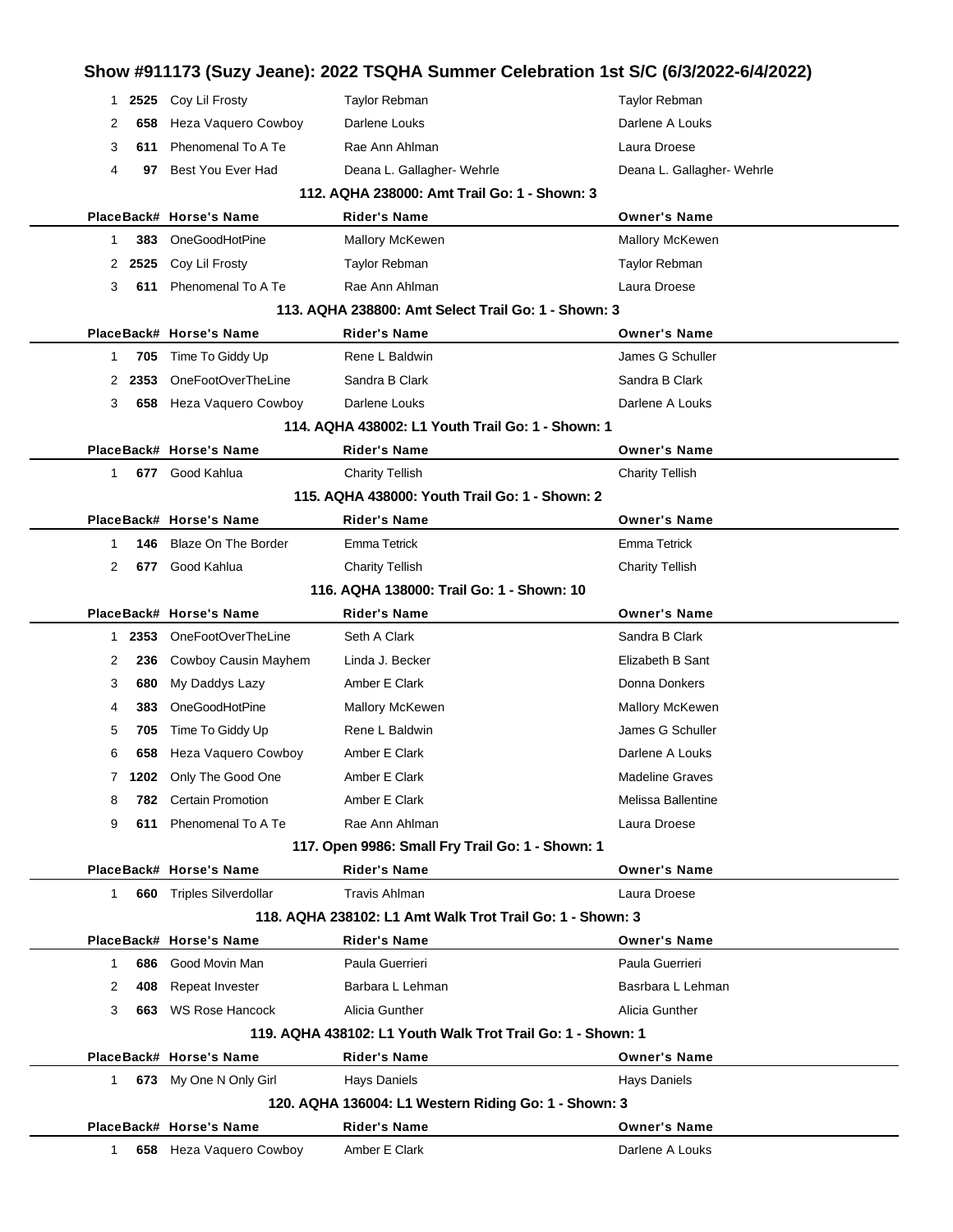|              |     |                              |                                                         | Show #911173 (Suzy Jeane): 2022 TSQHA Summer Celebration 1st S/C (6/3/2022-6/4/2022) |
|--------------|-----|------------------------------|---------------------------------------------------------|--------------------------------------------------------------------------------------|
| 2            |     | <b>782</b> Certain Promotion | Amber E Clark                                           | Melissa Ballentine                                                                   |
| 3            |     | 680 My Daddys Lazy           | Amber E Clark                                           | Donna Donkers                                                                        |
|              |     |                              | 122. AQHA 436000: Youth Western Riding Go: 1 - Shown: 2 |                                                                                      |
|              |     | PlaceBack# Horse's Name      | Rider's Name                                            | <b>Owner's Name</b>                                                                  |
| $\mathbf{1}$ |     | 146 Blaze On The Border      | Emma Tetrick                                            | <b>Emma Tetrick</b>                                                                  |
|              |     |                              | 123. AQHA 136000: Western Riding Go: 1 - Shown: 4       |                                                                                      |
|              |     | PlaceBack# Horse's Name      | Rider's Name                                            | <b>Owner's Name</b>                                                                  |
| 1            | 134 | Im N Outsider                | <b>Violet Shetler</b>                                   | <b>Violet Shetler</b>                                                                |
| 2            | 680 | My Daddys Lazy               | Amber E Clark                                           | Donna Donkers                                                                        |
| 3            |     | 658 Heza Vaquero Cowboy      | Amber E Clark                                           | Darlene A Louks                                                                      |
|              |     |                              |                                                         | 124. Open 9989: Small Fry Western Pleasure Go: 1 - Shown: 3                          |
|              |     | PlaceBack# Horse's Name      | Rider's Name                                            | <b>Owner's Name</b>                                                                  |
| 1            | 249 | Iron And Whiskey             | Alexa Kozuch                                            | Susan Darr                                                                           |
| 2            | 653 | The Only Rock For Me         | Katherine Salmon                                        | Darlene A Louks                                                                      |
| 3            | 660 | Triples Silverdollar         | Travis Ahlman                                           | Laura Droese                                                                         |
|              |     |                              | 125. Open 9988: Smallfry Horsemanship Go: 1 - Shown: 3  |                                                                                      |
|              |     | PlaceBack# Horse's Name      | Rider's Name                                            | <b>Owner's Name</b>                                                                  |
| 1            | 249 | Iron And Whiskey             | Alexa Kozuch                                            | Susan Darr                                                                           |
| 2            | 653 | The Only Rock For Me         | Katherine Salmon                                        | Darlene A Louks                                                                      |
| 3            |     | 660 Triples Silverdollar     | <b>Travis Ahlman</b>                                    | Laura Droese                                                                         |
|              |     |                              |                                                         | 126. AQHA 242102: L1 Amt Walk Trot Western Pleasure Go: 1 - Shown: 5                 |
|              |     | PlaceBack# Horse's Name      | Rider's Name                                            | <b>Owner's Name</b>                                                                  |
| 1            | 681 | A Ladies Dream               | Laura Georgevich                                        | Deborah Brady                                                                        |
| 2            | 773 | Im Willy Chexy               | Kerri Ann Brent                                         | Kerri Ann Brent                                                                      |
| 3            | 408 | Repeat Invester              | Barbara L Lehman                                        | Basrbara L Lehman                                                                    |
| 4            | 782 | <b>Certain Promotion</b>     | Melissa Ballentine                                      | Melissa Ballentine                                                                   |
| 5            |     | 663 WS Rose Hancock          | Alicia Gunther                                          | Alicia Gunther                                                                       |
|              |     |                              |                                                         | 127. AQHA 240102: L1 Amt Walk Trot Horsemanship Go: 1 - Shown: 4                     |
|              |     | PlaceBack# Horse's Name      | Rider's Name                                            | <b>Owner's Name</b>                                                                  |
| 1            | 681 | A Ladies Dream               | Laura Georgevich                                        | Deborah Brady                                                                        |
| 2            | 408 | Repeat Invester              | Barbara L Lehman                                        | Basrbara L Lehman                                                                    |
| 3            | 728 | Frankly The Best             | Lauren Tobin                                            |                                                                                      |
| 4            | 773 | Im Willy Chexy               | Kerri Ann Brent                                         | Kerri Ann Brent                                                                      |
|              |     |                              |                                                         | 128. AQHA 442102: L1 Youth Walk Trot Western Pleasure Go: 1 - Shown: 3               |
|              |     | PlaceBack# Horse's Name      | Rider's Name                                            | <b>Owner's Name</b>                                                                  |
| 1            | 673 | My One N Only Girl           | Hays Daniels                                            | <b>Hays Daniels</b>                                                                  |
| 2            | 696 | Naturally Smokin             | Annaliese Pivato                                        | Annaliese Pivato                                                                     |
| 3            | 653 | The Only Rock For Me         | Katherine Salmon                                        | Darlene A Louks                                                                      |
|              |     |                              |                                                         | 129. AQHA 440102: L1 Youth Walk Trot Horsemanship Go: 1 - Shown: 3                   |
|              |     | PlaceBack# Horse's Name      | Rider's Name                                            | <b>Owner's Name</b>                                                                  |
| 1            | 673 | My One N Only Girl           | Hays Daniels                                            | <b>Hays Daniels</b>                                                                  |
| 2            | 696 | Naturally Smokin             | Annaliese Pivato                                        | Annaliese Pivato                                                                     |
| 3            | 653 | The Only Rock For Me         | Katherine Salmon                                        | Darlene A Louks                                                                      |
|              |     |                              | 130. AQHA 142004: L1 Western Pleasure Go: 1 - Shown: 5  |                                                                                      |
|              |     | PlaceBack# Horse's Name      | Rider's Name                                            | <b>Owner's Name</b>                                                                  |
| 1            |     | 533 Kinda Dont Care          | Melissa Shetler                                         | Darlene L McNulty                                                                    |
|              |     |                              |                                                         |                                                                                      |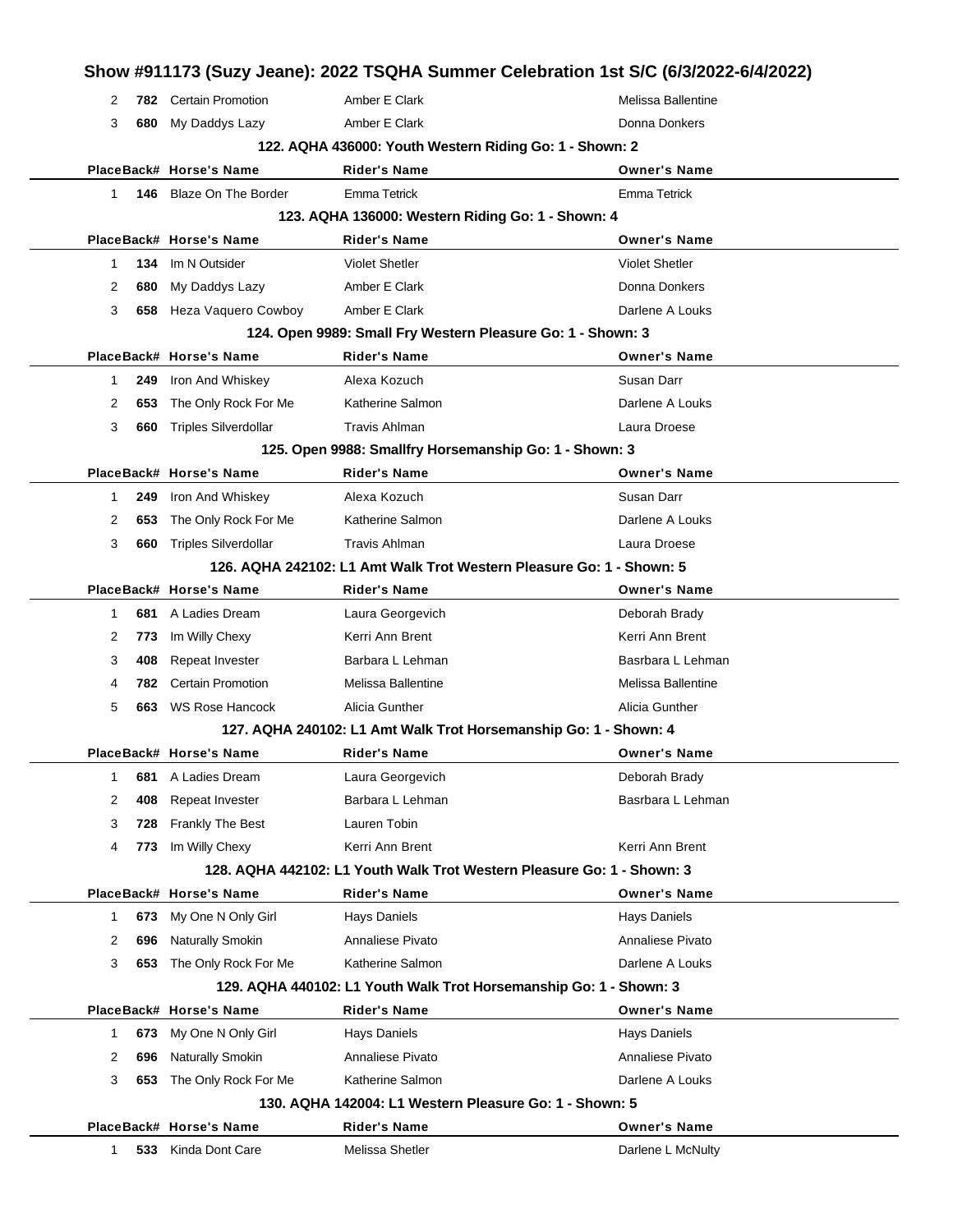| 2      | 658        | Heza Vaquero Cowboy              | Seth A Clark                                                   | Darlene A Louks                            |
|--------|------------|----------------------------------|----------------------------------------------------------------|--------------------------------------------|
| 3      | 728        | <b>Frankly The Best</b>          | Lauren Tobin                                                   |                                            |
| 4      | 782.       | <b>Certain Promotion</b>         | Amber E Clark                                                  | Melissa Ballentine                         |
| 5      | 685        | Huntin A Hot Hubba               | Jim Jr Chafin                                                  | Jim Jr Chafin                              |
|        |            |                                  | 131. AQHA 242002: L1 Amt Western Pleasure Go: 1 - Shown: 8     |                                            |
|        |            | PlaceBack# Horse's Name          | <b>Rider's Name</b>                                            | <b>Owner's Name</b>                        |
| 1      | 533        | Kinda Dont Care                  | Darlene L McNulty                                              | Darlene L McNulty                          |
|        | 2 2525     | Coy Lil Frosty                   | <b>Taylor Rebman</b>                                           | <b>Taylor Rebman</b>                       |
| 3      | 111        | <b>KM Simply The Best</b>        | Susan Hollabaugh                                               | Sutherlyn Hollabaugh                       |
| 4      | 658        | Heza Vaquero Cowboy              | Darlene Louks                                                  | Darlene A Louks                            |
| 5      | 243        | Cool Girl Code                   | <b>Christine Scott</b>                                         | <b>Christine Scott</b>                     |
| 6      |            | 728 Frankly The Best             | Lauren Tobin                                                   |                                            |
|        |            |                                  | 132. AQHA 242000: Amt Western Pleasure Go: 1 - Shown: 5        |                                            |
|        |            | PlaceBack# Horse's Name          | <b>Rider's Name</b>                                            | <b>Owner's Name</b>                        |
| 1.     | 2525       | Coy Lil Frosty                   | Taylor Rebman                                                  | Taylor Rebman                              |
| 2      | 728        | <b>Frankly The Best</b>          | Lauren Tobin                                                   |                                            |
| 3      | 533        | Kinda Dont Care                  | Darlene L McNulty                                              | Darlene L McNulty                          |
| 4      | 657        | Made Mighty Cool                 | Patricia L. Zinkhann                                           | Patricia L. Zinkhann                       |
|        |            |                                  | 133. AQHA 242800: Amt Select Western Pleasure Go: 1 - Shown: 2 |                                            |
|        |            | PlaceBack# Horse's Name          | Rider's Name                                                   | <b>Owner's Name</b>                        |
| 0      | 657        | Made Mighty Cool                 | Patricia L. Zinkhann                                           | Patricia L. Zinkhann                       |
| 0      | 533        | Kinda Dont Care                  | Darlene L McNulty                                              | Darlene L McNulty                          |
|        |            |                                  | 134. AQHA 142100: Junior Western Pleasure Go: 1 - Shown: 3     |                                            |
|        |            | PlaceBack# Horse's Name          | Rider's Name                                                   | <b>Owner's Name</b>                        |
| 1      | 2525       | Coy Lil Frosty                   | <b>Taylor Rebman</b>                                           | Taylor Rebman                              |
|        |            |                                  |                                                                | Patricia L. Zinkhann                       |
| 2      |            | 657 Made Mighty Cool             | <b>Edward A Weber</b>                                          |                                            |
|        |            |                                  | 135. AQHA 442002: L1 Youth Western Pleasure Go: 1 - Shown: 6   |                                            |
|        |            | PlaceBack# Horse's Name          | Rider's Name                                                   | <b>Owner's Name</b>                        |
| 1      |            | 678 Wood Ya Sleep Withme         | Isabella Marinacci                                             | Isabella Marinacci                         |
| 2      |            | <b>146</b> Blaze On The Border   | Emma Tetrick                                                   | Emma Tetrick                               |
| 3      | 655        | Embrace This Legend              | Grace Will                                                     | Judith Volkar                              |
| 4      | 724        | Signature Flatline               | Audrey Wetterau                                                | Robyn Allan                                |
| 5      |            | 673 My One N Only Girl           | <b>Laurel Daniels</b>                                          | Hays Daniels                               |
|        |            |                                  | 136. AQHA 442000: Youth Western Pleasure Go: 1 - Shown: 7      |                                            |
|        |            | PlaceBack# Horse's Name          | <b>Rider's Name</b>                                            | <b>Owner's Name</b>                        |
| 1      | 134        | Im N Outsider                    | <b>Violet Shetler</b>                                          | <b>Violet Shetler</b>                      |
| 2      | 678        | Wood Ya Sleep Withme             | Isabella Marinacci                                             | Isabella Marinacci                         |
| 3      | 146        | <b>Blaze On The Border</b>       | Emma Tetrick                                                   | Emma Tetrick                               |
| 4      | 676        | AFancyRodder                     | Cydnie Hotchkiss                                               | Cydnie Hotchkiss                           |
| 5      | 673        | My One N Only Girl               | <b>Laurel Daniels</b>                                          | <b>Hays Daniels</b>                        |
| 6      | 724        | Signature Flatline               | Audrey Wetterau                                                | Robyn Allan                                |
| 7      | 671        | Willy Miss My Chex               | Olivia S Stoudmire                                             | Oliva S Stoudmire                          |
|        |            |                                  | 137. AQHA 142200: Senior Western Pleasure Go: 1 - Shown: 7     |                                            |
|        |            | PlaceBack# Horse's Name          | <b>Rider's Name</b>                                            | <b>Owner's Name</b>                        |
| 1<br>2 | 134<br>533 | Im N Outsider<br>Kinda Dont Care | <b>Violet Shetler</b><br>Melissa Shetler                       | <b>Violet Shetler</b><br>Darlene L McNulty |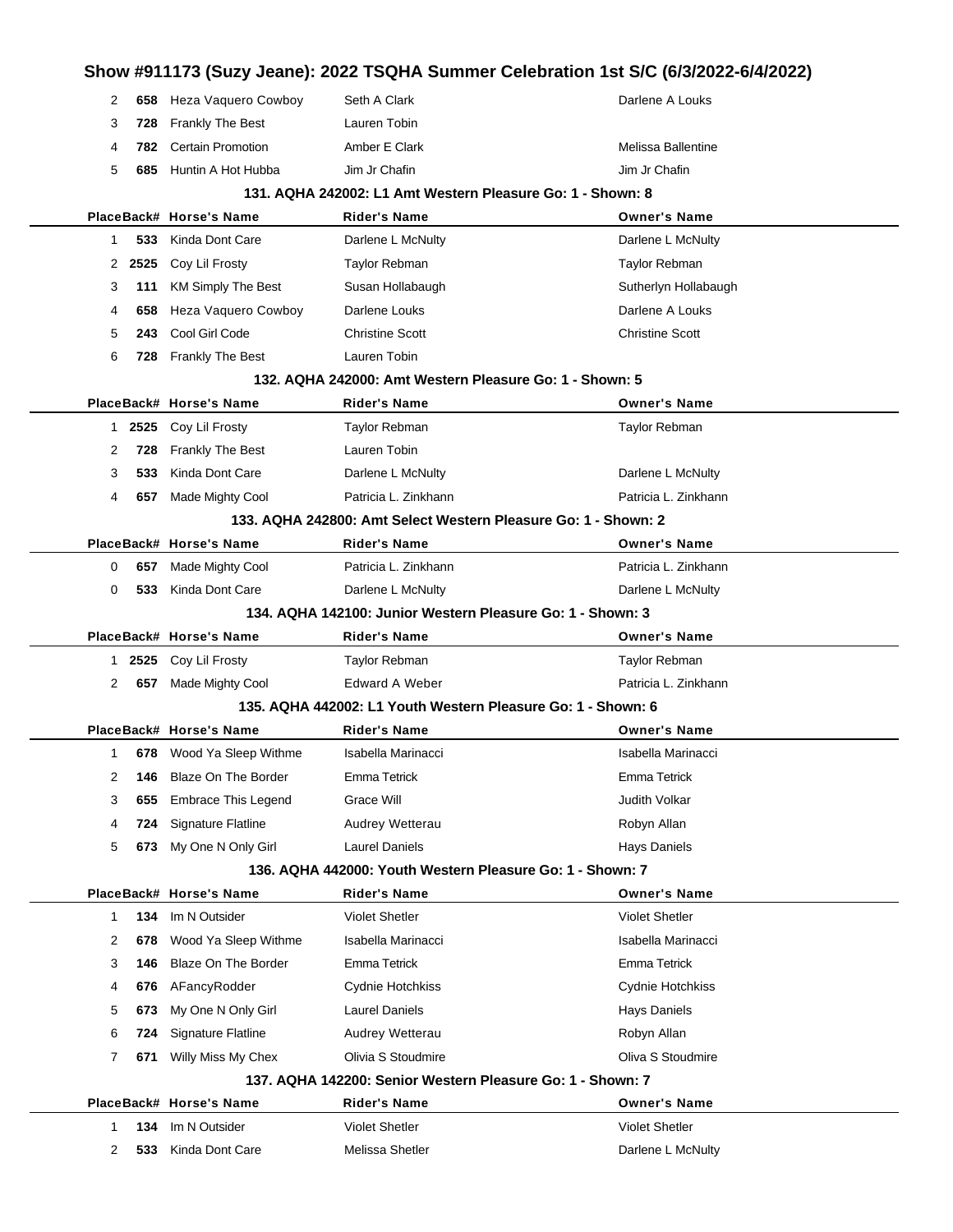| 3            | 236  | Cowboy Causin Mayhem       | Linda J. Becker                                                    | Elizabeth B Sant           |  |
|--------------|------|----------------------------|--------------------------------------------------------------------|----------------------------|--|
| 4            | 782  | <b>Certain Promotion</b>   | Amber E Clark                                                      | Melissa Ballentine         |  |
| 5            | 658  | Heza Vaquero Cowboy        | Seth A Clark                                                       | Darlene A Louks            |  |
| 6            | 676  | AFancyRodder               | Cydnie Hotchkiss                                                   | Cydnie Hotchkiss           |  |
| 7            | 681  | A Ladies Dream             | Ashley Marie Sundberg                                              | Deborah Brady              |  |
|              |      |                            | 138. AQHA 240002: L1 Amt Western Horsemanship Go: 1 - Shown: 10    |                            |  |
|              |      | PlaceBack# Horse's Name    | <b>Rider's Name</b>                                                | <b>Owner's Name</b>        |  |
| $\mathbf{1}$ | 2525 | Coy Lil Frosty             | Taylor Rebman                                                      | Taylor Rebman              |  |
| 2            | 856  | WillyInThe Moonlight       | Jason Andrew Weber                                                 | Jason Andrew Weber         |  |
| 3            | 1202 | Only The Good One          | <b>Madeline Graves</b>                                             | <b>Madeline Graves</b>     |  |
| 4            | 111  | <b>KM Simply The Best</b>  | Susan Hollabaugh                                                   | Sutherlyn Hollabaugh       |  |
| 5            | 97   | Best You Ever Had          | Deana L. Gallagher- Wehrle                                         | Deana L. Gallagher- Wehrle |  |
| 6            | 623  | <b>Bold Enough To Copy</b> | Tonya M Stenger                                                    | Tonya Wilson               |  |
| 7            | 611  | Phenomenal To A Te         | Rae Ann Ahlman                                                     | Laura Droese               |  |
| 8            | 557  | MamaSaidKnockYouOut        | Stephanie D Hardy                                                  | Stephanie D Hardy          |  |
| 9            | 663  | <b>WS Rose Hancock</b>     | Alicia Gunther                                                     | Alicia Gunther             |  |
|              |      |                            | 139. AQHA 240000: Amt Western Horsemanship Go: 1 - Shown: 6        |                            |  |
|              |      | PlaceBack# Horse's Name    | Rider's Name                                                       | <b>Owner's Name</b>        |  |
| 1            | 383  | OneGoodHotPine             | Mallory McKewen                                                    | Mallory McKewen            |  |
| 2            | 856  | WillyInThe Moonlight       | Jason Andrew Weber                                                 | Jason Andrew Weber         |  |
| 3            | 2525 | Coy Lil Frosty             | Taylor Rebman                                                      | <b>Taylor Rebman</b>       |  |
| 4            | 557  | MamaSaidKnockYouOut        | Stephanie D Hardy                                                  | Stephanie D Hardy          |  |
| 5            | 623  | <b>Bold Enough To Copy</b> | Tonya M Stenger                                                    | Tonya Wilson               |  |
| 6            | 243  | Cool Girl Code             | <b>Christine Scott</b>                                             | <b>Christine Scott</b>     |  |
|              |      |                            | 140. AQHA 240800: Amt Select Western Horsemanship Go: 1 - Shown: 3 |                            |  |
|              |      | PlaceBack# Horse's Name    | <b>Rider's Name</b>                                                | <b>Owner's Name</b>        |  |
| $\mathbf{1}$ | 2353 | OneFootOverTheLine         | Sandra B Clark                                                     | Sandra B Clark             |  |
| 2            | 533  | Kinda Dont Care            | Darlene L McNulty                                                  | Darlene L McNulty          |  |
|              |      |                            | 141. AQHA 440002: L1 Youth Western Horsemanship Go: 1 - Shown: 9   |                            |  |
|              |      | PlaceBack# Horse's Name    | Rider's Name                                                       | <b>Owner's Name</b>        |  |
| 1            | 428  | Just One A The Boys        | Jadyn Swaldi                                                       | Jadyn Swaldi               |  |
| 2            | 678  | Wood Ya Sleep Withme       | Isabella Marinacci                                                 | Isabella Marinacci         |  |
| 3            | 146  | Blaze On The Border        | Emma Tetrick                                                       | Emma Tetrick               |  |
| 4            | 671  | Willy Miss My Chex         | Olivia S Stoudmire                                                 | Oliva S Stoudmire          |  |
| 5            | 673  | My One N Only Girl         | <b>Laurel Daniels</b>                                              | <b>Hays Daniels</b>        |  |
| 6            | 97   | Best You Ever Had          | Sophie Wehrle                                                      | Deana L. Gallagher- Wehrle |  |
| 7            | 676  | AFancyRodder               | Cydnie Hotchkiss                                                   | Cydnie Hotchkiss           |  |
| 8            | 655  | <b>Embrace This Legend</b> | Grace Will                                                         | <b>Judith Volkar</b>       |  |
| 9            | 724  | Signature Flatline         | Audrey Wetterau                                                    | Robyn Allan                |  |
|              |      |                            | 142. AQHA 440000: Youth Western Horsemanship Go: 1 - Shown: 8      |                            |  |
|              |      | PlaceBack# Horse's Name    | <b>Rider's Name</b>                                                | <b>Owner's Name</b>        |  |
| $\mathbf{1}$ | 134  | Im N Outsider              | <b>Violet Shetler</b>                                              | <b>Violet Shetler</b>      |  |
| 2            | 428  | Just One A The Boys        | Jadyn Swaldi                                                       | Jadyn Swaldi               |  |
|              | 678  | Wood Ya Sleep Withme       | Isabella Marinacci                                                 | Isabella Marinacci         |  |
| 3            |      |                            |                                                                    |                            |  |
| 4            | 146  | Blaze On The Border        | Emma Tetrick                                                       | Emma Tetrick               |  |